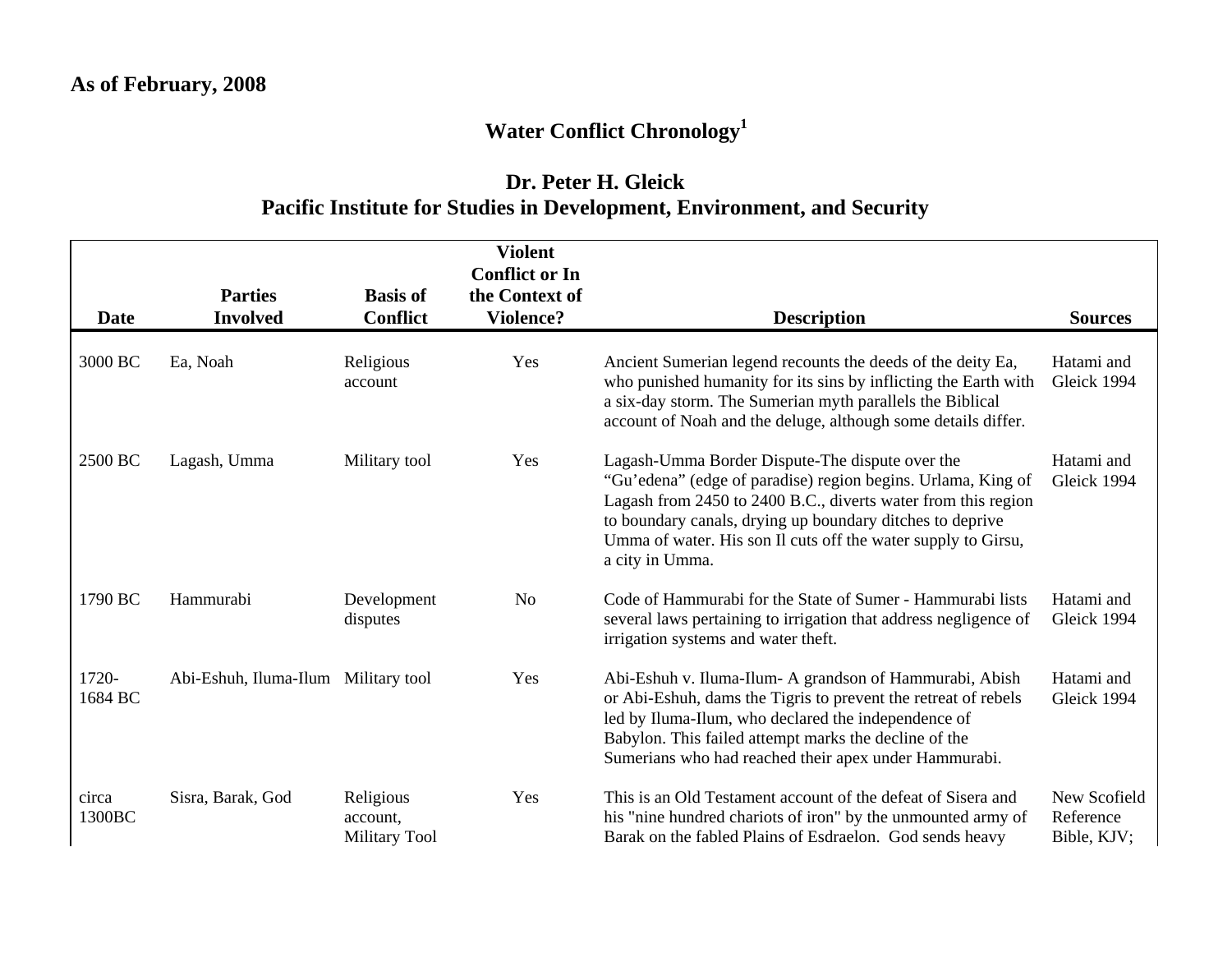|                                         |                                      |                                        | <b>Violent</b>                                              | Data from the Pacific Institute for Studies in Development, Environment, and Security database on Water and Conflict (Water Brief)                                                                                                                                                                                                                | 03/05/08                                      |
|-----------------------------------------|--------------------------------------|----------------------------------------|-------------------------------------------------------------|---------------------------------------------------------------------------------------------------------------------------------------------------------------------------------------------------------------------------------------------------------------------------------------------------------------------------------------------------|-----------------------------------------------|
| <b>Date</b>                             | <b>Parties</b><br><b>Involved</b>    | <b>Basis of</b><br><b>Conflict</b>     | <b>Conflict or In</b><br>the Context of<br><b>Violence?</b> | <b>Description</b>                                                                                                                                                                                                                                                                                                                                | <b>Sources</b>                                |
|                                         |                                      |                                        |                                                             | rainfall in the mountains, and the Kishon River overflows the<br>plain and immobilizes or destroys Sisera's technologically<br>superior forces ("the earth trembled, and the heavens<br>dropped, and the clouds also dropped water," Judges 5:4;<br>"The river of Kishon swept them away, that ancient river,<br>the river Kishon," Judges 5:21). | Judges 4:7-15<br>and Judges<br>$5:4-22.$      |
| 1200 BC                                 | Moses, Egypt                         | Military tool,<br>Religious<br>account | Yes                                                         | Parting of the Red Sea-When Moses and the retreating Jews<br>find themselves trapped between the Pharoah's army and the<br>Red Sea, Moses miraculously parts the waters of the Red Sea,<br>allowing his followers to escape. The waters close behind<br>them and cut off the Egyptians.                                                           | Hatami and<br>Gleick 1994                     |
| 720-705<br><b>BC</b>                    | Assyria, Armenia                     | Military tool                          | Yes                                                         | After a successful campaign against the Halidians of Armenia,<br>Sargon II of Assyria destroys their intricate irrigation network<br>and floods their land.                                                                                                                                                                                       | Hatami and<br>Gleick 1994                     |
| 705-682<br><b>BC</b>                    | Sennacherib, Babylon                 | Military<br>weapon/target              | Yes                                                         | In quelling rebellious Assyrians in 695 B.C., Sennacherib<br>razes Babylon and diverts one of the principal irrigation canals<br>so that its waters wash over the ruins.                                                                                                                                                                          | Hatami and<br>Gleick 1994                     |
| 6 <sup>th</sup><br>Century<br><b>BC</b> | Assyria                              | Military<br>target;<br>Military tool   | Yes                                                         | Assyrians poison the wells of their enemies with rye<br>ergot.                                                                                                                                                                                                                                                                                    | Eitzen, E.M.<br>and E.T.<br>Takafuji.<br>1997 |
| Unknown                                 | Sennacherib, Jerusalem Military tool |                                        | Yes                                                         | As recounted in Chronicles 32.3, Hezekiah digs into a well<br>outside the walls of Jerusalem and uses a conduit to bring in<br>water. Preparing for a possible siege by Sennacherib, he cuts<br>off water supplies outside of the city walls, and Jerusalem<br>survives the attack.                                                               | Hatami and<br>Gleick 1994                     |
| 681-699                                 | Assyria, Tyre                        | Military tool,                         | Yes                                                         | Esarhaddon, an Assyrian, refers to an earlier period when                                                                                                                                                                                                                                                                                         | Hatami and                                    |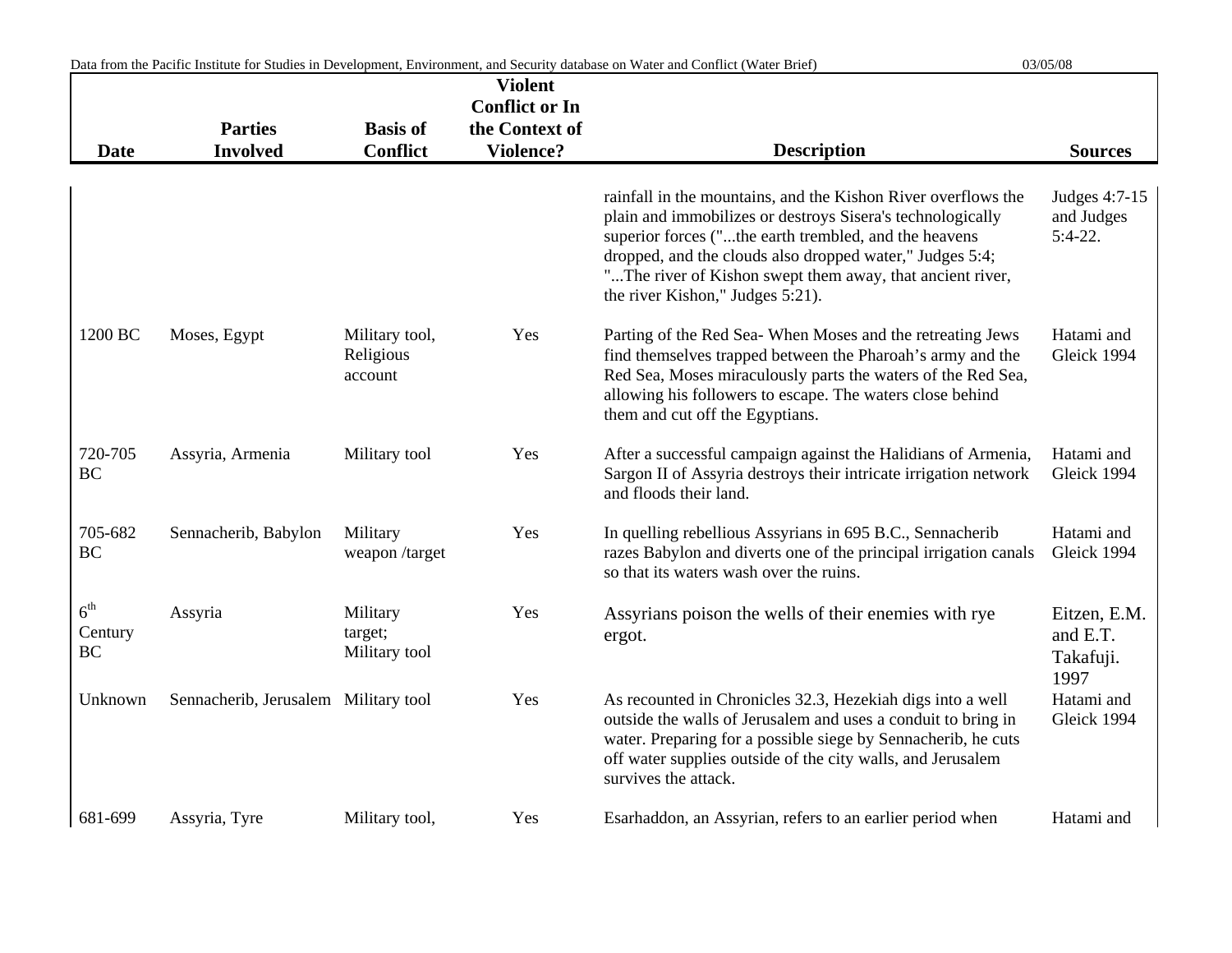|                      |                                                  |                                    | <b>Violent</b><br><b>Conflict or In</b> | Data from the Pacific Institute for Studies in Development, Environment, and Security database on Water and Conflict (Water Brief)                                                                                                                                                                                                                                                                                                                                                                                                                                                                                            | 03/05/08                      |
|----------------------|--------------------------------------------------|------------------------------------|-----------------------------------------|-------------------------------------------------------------------------------------------------------------------------------------------------------------------------------------------------------------------------------------------------------------------------------------------------------------------------------------------------------------------------------------------------------------------------------------------------------------------------------------------------------------------------------------------------------------------------------------------------------------------------------|-------------------------------|
| <b>Date</b>          | <b>Parties</b><br><b>Involved</b>                | <b>Basis of</b><br><b>Conflict</b> | the Context of<br><b>Violence?</b>      | <b>Description</b>                                                                                                                                                                                                                                                                                                                                                                                                                                                                                                                                                                                                            | <b>Sources</b>                |
| <b>BC</b>            |                                                  | Religious<br>account               |                                         | gods, angered by insolent mortals, created destructive floods.<br>According to inscriptions recorded during his reign,<br>Esarhaddon besieges Tyre, cutting off food and water.                                                                                                                                                                                                                                                                                                                                                                                                                                               | Gleick 1994                   |
| 669-626<br><b>BC</b> | Assyria, Arabia, Elam                            | Military tool,<br>Military target  | Yes                                     | Assurbanipal's inscriptions also refer to a siege against Tyre,<br>although scholars attribute it to Esarhaddon. In campaigns<br>against both Arabia and Elam in 645 B.C., Assurbanipal, son<br>of Esarhaddon, dries up wells to deprive Elamite troops. He<br>also guards wells from Arabian fugitives in an earlier Arabian<br>war. On his return from victorious battle against Elam,<br>Assurbanipal floods the city of Sapibel, and ally of Elam.<br>According to inscriptions, he dams the Ulai River with the<br>bodies of dead Elamite soldiers and deprives dead Elamite<br>kings of their food and water offerings. | Hatami and<br>Gleick 1994     |
| 612 BC               | Egypt, Persia, Babylon, Military tool<br>Assyria |                                    | Yes                                     | A coalition of Egyptian, Median (Persian), and Babylonian<br>forces attacks and destroys Ninevah, the capital of Assyria.<br>Nebuchadnezzar's father, Nebopolassar, leads the<br>Babylonians. The converging armies divert the Khosr River to<br>create a flood, which allows them to elevate their siege<br>engines on rafts.                                                                                                                                                                                                                                                                                                | Hatami and<br>Gleick 1994     |
| 605-562<br><b>BC</b> | Babylon                                          | Military tool                      | N <sub>o</sub>                          | Nebuchadnezzar builds immense walls around Babylon, using<br>the Euphrates and canals as defensive moats surrounding the<br>inner castle.                                                                                                                                                                                                                                                                                                                                                                                                                                                                                     | Hatami and<br>Gleick 1994     |
| 590-600<br><b>BC</b> | Cirrha, Delphi                                   | Military tool                      | Yes                                     | Athenian legislator Solon reportedly had roots of helleborus<br>thrown into a small river or aqueduct leading from the<br>Pleistrus River to Cirrha during a siege of this city. The enemy<br>forces became violently ill and were defeated as a result. Some<br>accounts have Solon building a dam across the Plesitus River<br>cutting off the city's water supply. Such practices were<br>widespread.                                                                                                                                                                                                                      | Absolute<br>Astronomy<br>2006 |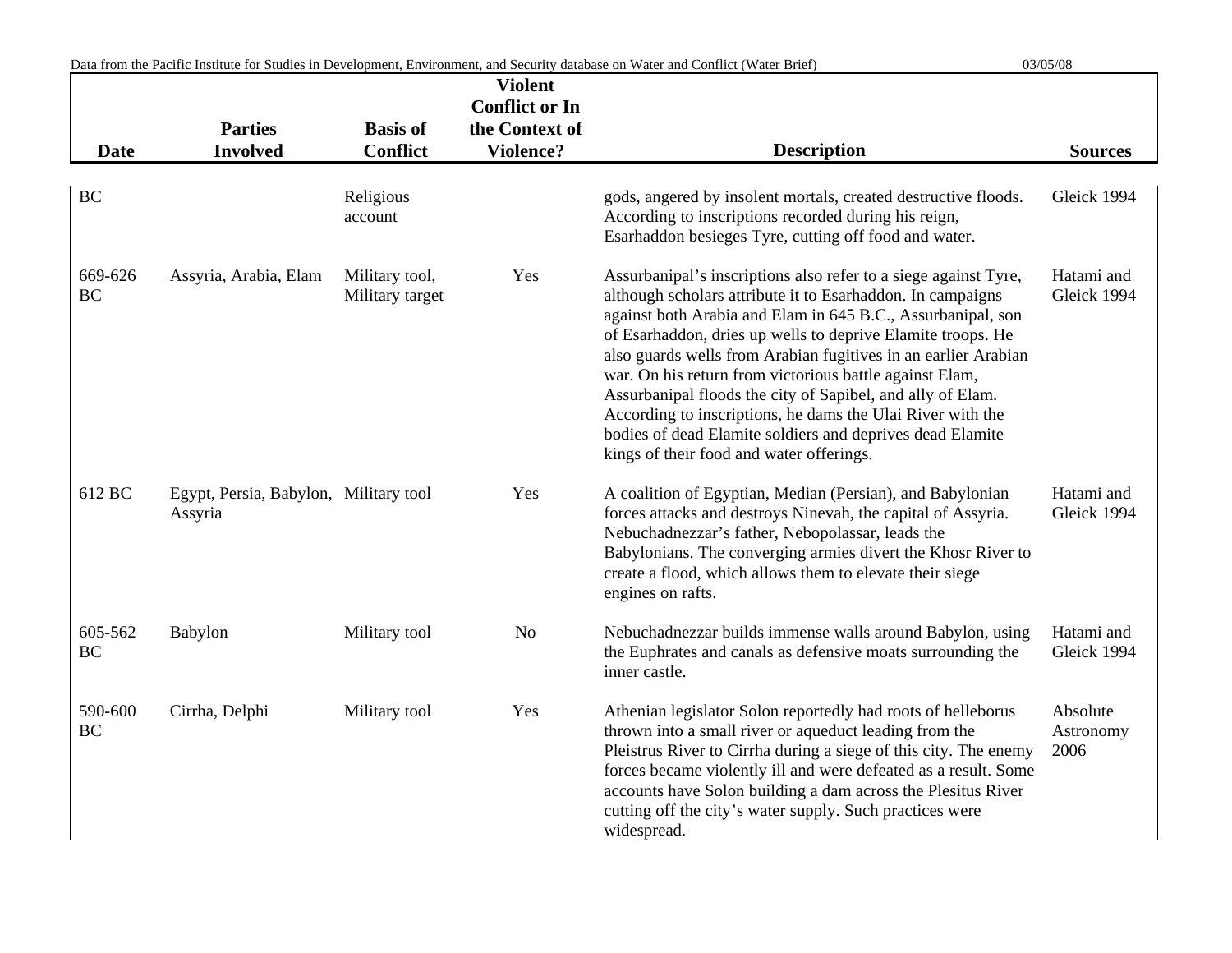|                      |                                   |                                    | <b>Violent</b>                                              | Data from the Pacific Institute for Studies in Development, Environment, and Security database on Water and Conflict (Water Brief)                                                                                                                                                                                                                                                                                                                                                                                                                                                                                  | 03/05/08                      |
|----------------------|-----------------------------------|------------------------------------|-------------------------------------------------------------|---------------------------------------------------------------------------------------------------------------------------------------------------------------------------------------------------------------------------------------------------------------------------------------------------------------------------------------------------------------------------------------------------------------------------------------------------------------------------------------------------------------------------------------------------------------------------------------------------------------------|-------------------------------|
| <b>Date</b>          | <b>Parties</b><br><b>Involved</b> | <b>Basis of</b><br><b>Conflict</b> | <b>Conflict or In</b><br>the Context of<br><b>Violence?</b> | <b>Description</b>                                                                                                                                                                                                                                                                                                                                                                                                                                                                                                                                                                                                  | <b>Sources</b>                |
| 558-528<br><b>BC</b> | Babylon                           | Military tool                      | Yes                                                         | On his way from Sardis to defeat Nabonidus at Babylon,<br>Cyrus faces a powerful tributary of the Tigris, probably the<br>Diyalah. According to Herodotus' account, the river drowns<br>his royal white horse and presents a formidable obstacle to his<br>march. Cyrus, angered by the "insolence" of the river, halts his<br>army and orders them to cut 360 canals to divert the river's<br>flow. Other historians argue that Cyrus needed the water to<br>maintain his troops on their southward journey, while another<br>asserts that the construction was an attempt to win the<br>confidence of the locals. | Hatami and<br>Gleick 1994     |
| 539 BC               | Babylon                           | Military tool                      | Yes                                                         | According to Herodotus, Cyrus invades Babylon by diverting<br>the Euphrates above the city and marching troops along the<br>dry riverbed. This popular account describes a midnight attack<br>that coincided with a Babylonian feast.                                                                                                                                                                                                                                                                                                                                                                               | Hatami and<br>Gleick 1994     |
| 430 BC               | Athens                            | Military tool                      | Yes                                                         | During the second year of the Peloponnesian War in 430 BC<br>when plague broke out in Athens, the Spartans were accused<br>of poisoning the cisterns of the Piraeus, the source of most of<br>Athens' water.                                                                                                                                                                                                                                                                                                                                                                                                        | <b>Strategy Page</b><br>2006. |
| 355-323<br><b>BC</b> | Babylon                           | Military tool                      | Yes                                                         | Returning from the razing of Persepolis, Alexander proceeds<br>to India. After the Indian campaigns, he heads back to<br>Babylon via the Persian Gulf and the Tigris, where he tears<br>down defensive weirs that the Persians had constructed along<br>the river. Arrian describes Alexander's disdain for the<br>Persians' attempt to block navigation, which he saw as<br>"unbecoming to men who are victorious in battle."                                                                                                                                                                                      | Hatami and<br>Gleick 1994     |
| 210-209<br><b>BC</b> | Rome and Cathage                  | Military tool                      | Yes                                                         | In 210 BC, Scipio crossed the Ebro to attack New Carthage.<br>During a short siege, Scipio led a breaching column through a<br>supposedly impregnable lagoon located on the landward side<br>of the city; a strong northerly wind combined with the natural<br>ebb of the tide left the lagoon shallow enough for the Roman                                                                                                                                                                                                                                                                                         | Fonner 1996,<br>Gowan 2004    |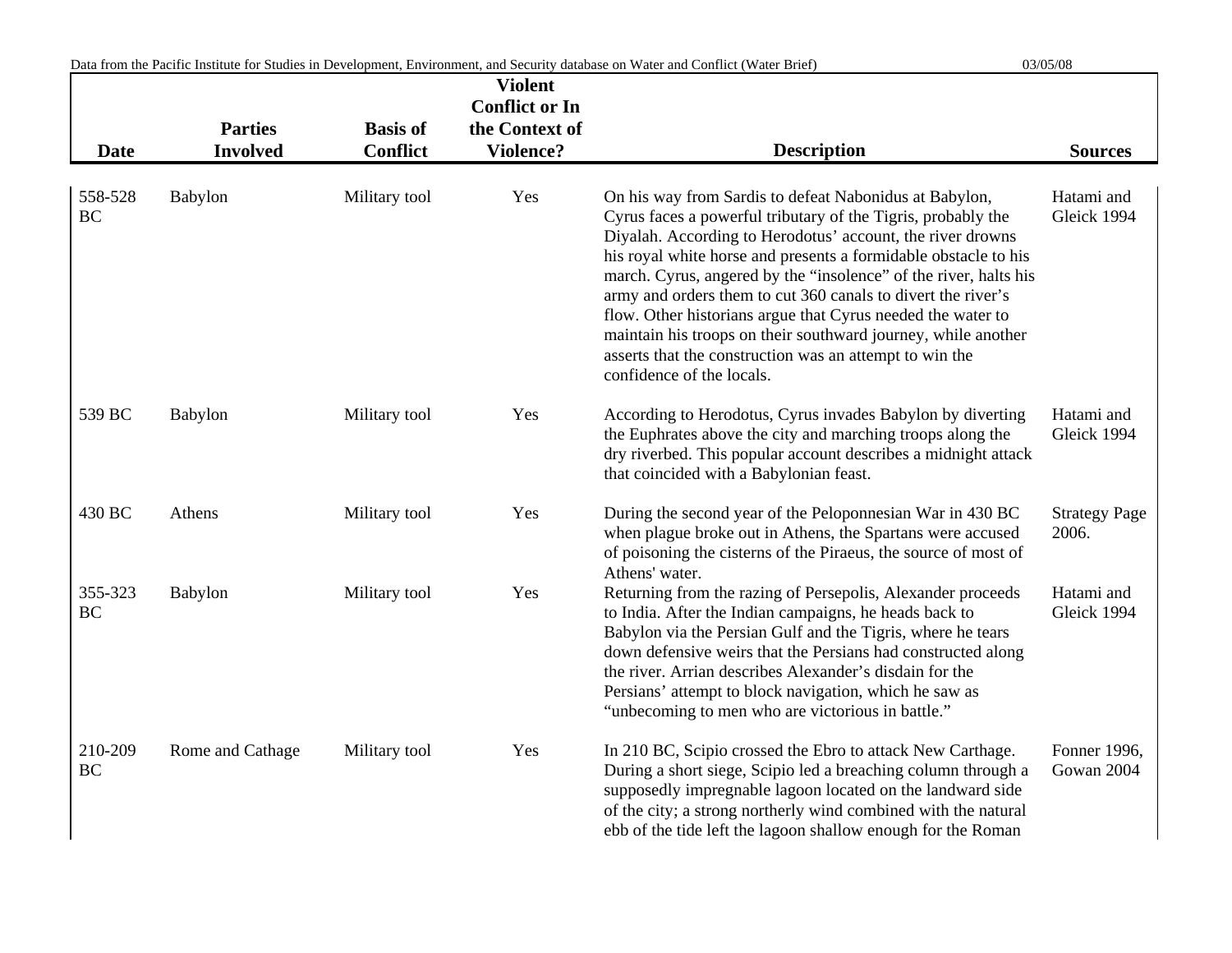| Data from the Pacific Institute for Studies in Development, Environment, and Security database on Water and Conflict (Water Brief) |                                              |                                         |                                                           |                                                                                                                                                                                                                                                                                                                                 | 03/05/08                                 |
|------------------------------------------------------------------------------------------------------------------------------------|----------------------------------------------|-----------------------------------------|-----------------------------------------------------------|---------------------------------------------------------------------------------------------------------------------------------------------------------------------------------------------------------------------------------------------------------------------------------------------------------------------------------|------------------------------------------|
|                                                                                                                                    | <b>Parties</b>                               | <b>Basis of</b>                         | <b>Violent</b><br><b>Conflict or In</b><br>the Context of |                                                                                                                                                                                                                                                                                                                                 |                                          |
| <b>Date</b>                                                                                                                        | <b>Involved</b>                              | <b>Conflict</b>                         | <b>Violence?</b>                                          | <b>Description</b>                                                                                                                                                                                                                                                                                                              | <b>Sources</b>                           |
|                                                                                                                                    |                                              |                                         |                                                           | infantry to wade through. New Carthage was soon taken.                                                                                                                                                                                                                                                                          |                                          |
| 537                                                                                                                                | Goths and Rome                               | Military tool<br>and military<br>target | Yes                                                       | In the $6th$ century AD, as the Roman Empire began to decline,<br>the Goths besieged Rome and cut almost all of the aqueducts<br>leading into the city. In 537 AD this siege was successful. The<br>only aqueduct that continued to function was that of the Aqua<br>Virgo, which ran entirely underground.                     | Rome Guide<br>2004,<br>InfoRoma<br>2004. |
| 1187                                                                                                                               | Saladin and the Middle Military tool<br>East |                                         | Yes                                                       | Saladin was able to defeat the Crusaders at the Horns of Hattin<br>in 1187 by denying them access to water. In some reports,<br>Saladin had sanded up all the wells along the way and had<br>destroyed the villages of the Maronite Christians who would<br>have supplied the Christian army with water.                        | Lockwood<br>2006, Priscoli<br>1998       |
| 1503                                                                                                                               | Florence and Pisa<br>warring states.         | Military tool                           | No: Plan only                                             | Leonardo da Vinci and Machievelli plan to divert Arno River<br>away from Pisa during conflict between Pisa and Florence.                                                                                                                                                                                                        | Honan 1996                               |
| 1573-74                                                                                                                            | Holland and Spain                            | Military tool                           | Yes                                                       | In 1573 at the beginning of the eighty years war against Spain,<br>the Dutch flooded the land to break the siege of Spanish<br>troops on the town Alkmaar. The same defense was used to<br>protect Leiden in 1574. This strategy became known as the<br>Dutch Water Line and was used frequently for defense in later<br>years. | Dutch Water<br>Line 2002                 |
| 1642                                                                                                                               | China; Ming Dynasty                          | Military tool                           | Yes                                                       | The Huang He's dikes breached for military purposes. In<br>1642, "toward the end of the Ming dynasty (1368-1644),<br>General Gao Mingheng used the tactic near Kaifeng in an<br>attempt to suppress a peasant uprising."                                                                                                        | Hillel 1991                              |
| 1672                                                                                                                               | French, Dutch                                | Military tool                           | Yes                                                       | Louis XIV starts the third of the Dutch Wars in 1672, in which<br>the French overran the Netherlands. In defense, the Dutch<br>opened their dikes and flooded the country, creating a watery<br>barrier that was virtually impenetrable.                                                                                        | Columbia<br>2000                         |

 $\mathbf{I}$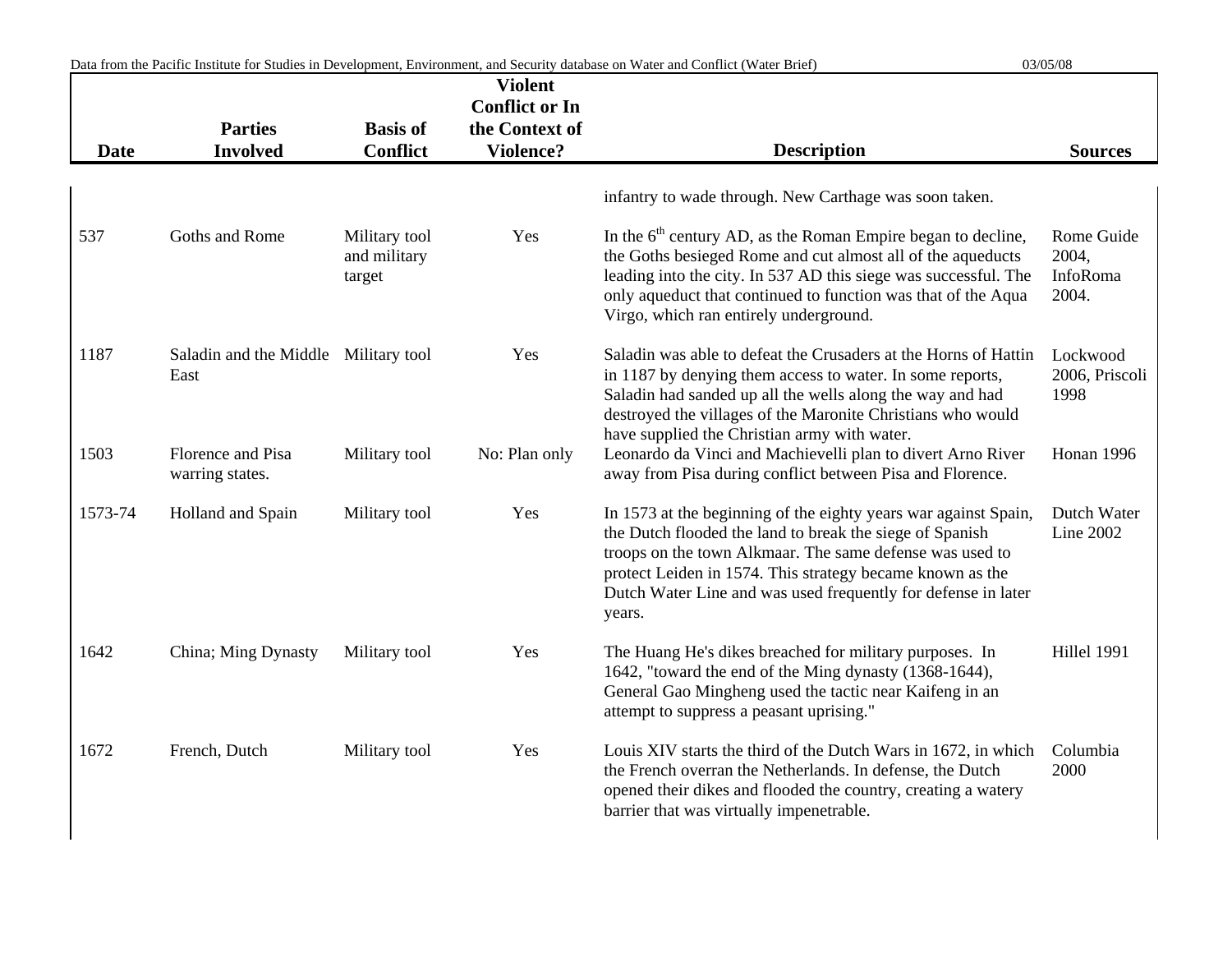|               |                                   |                                      | <b>Violent</b><br><b>Conflict or In</b> | Data from the Pacific Institute for Studies in Development, Environment, and Security database on Water and Conflict (Water Brief)                                                                        | 03/05/08                                            |
|---------------|-----------------------------------|--------------------------------------|-----------------------------------------|-----------------------------------------------------------------------------------------------------------------------------------------------------------------------------------------------------------|-----------------------------------------------------|
| <b>Date</b>   | <b>Parties</b><br><b>Involved</b> | <b>Basis of</b><br><b>Conflict</b>   | the Context of<br><b>Violence?</b>      | <b>Description</b>                                                                                                                                                                                        | <b>Sources</b>                                      |
| 1748          | <b>United States</b>              | Development<br>dispute;<br>terrorism | Yes                                     | Ferry house on Brooklyn shore of East River burns down.<br>New Yorkers accuse Brooklynites of having set the fire as<br>revenge for unfair East River water rights.                                       | Museum of<br>the City of<br>New York<br>(MCNY n.d.) |
| 1777          | <b>United States</b>              | Military tool                        | Yes                                     | British and Hessians attacked the water system of New York.<br>" the enemy wantonly destroyed the New York water<br>works" during the War for Independence.                                               | Thatcher<br>1827                                    |
| 1841          | Canada                            | Development<br>dispute,<br>terrorism | Yes                                     | A reservoir in Ops Township, Upper Canada (now Ontario)<br>was destroyed by neighbors who considered it a hazard to<br>health.                                                                            | Forkey 1998                                         |
| 1844          | <b>United States</b>              | Development<br>dispute,<br>terrorism | Yes                                     | A reservoir in Mercer County, Ohio was destroyed by a mob<br>that considered it a hazard to health.                                                                                                       | Scheiber<br>1969                                    |
| 1850s         | <b>United States</b>              | Development<br>dispute;<br>terrorism | Yes                                     | Attack on a New Hampshire dam that impounded water for<br>factories downstream by local residents unhappy over its<br>effect on water levels.                                                             | Steinberg<br>1990                                   |
| 1853-<br>1861 | <b>United States</b>              | Development<br>dispute,<br>terrorism | Yes                                     | Repeated destruction of the banks and reservoirs of the<br>Wabash and Erie Canal in southern Indiana by mobs regarding<br>it as a health hazard.                                                          | Fatout 1972,<br>Fickle 1983                         |
| 1860-<br>1865 | <b>United States</b>              | Military tool;<br>Military target    | Yes                                     | W.T. Sherman's memoirs contain an account of Confederate<br>soldiers poisoning ponds by dumping the carcasses of dead<br>animals into them. Other accounts suggest this tactic was used<br>by both sides. | Eitzen and<br>Takafuji<br>1997                      |
| 1870s         | China                             | Development<br>dispute               | No                                      | Local construction and government removal (twice) of an<br>unauthorized dam in Hubei, China.                                                                                                              | <b>Rowe 1988</b>                                    |
| 1870s to      | <b>United States</b>              | Development                          | Yes                                     | Recurrent friction and eventual violent conflict over water                                                                                                                                               | Rasch 1968                                          |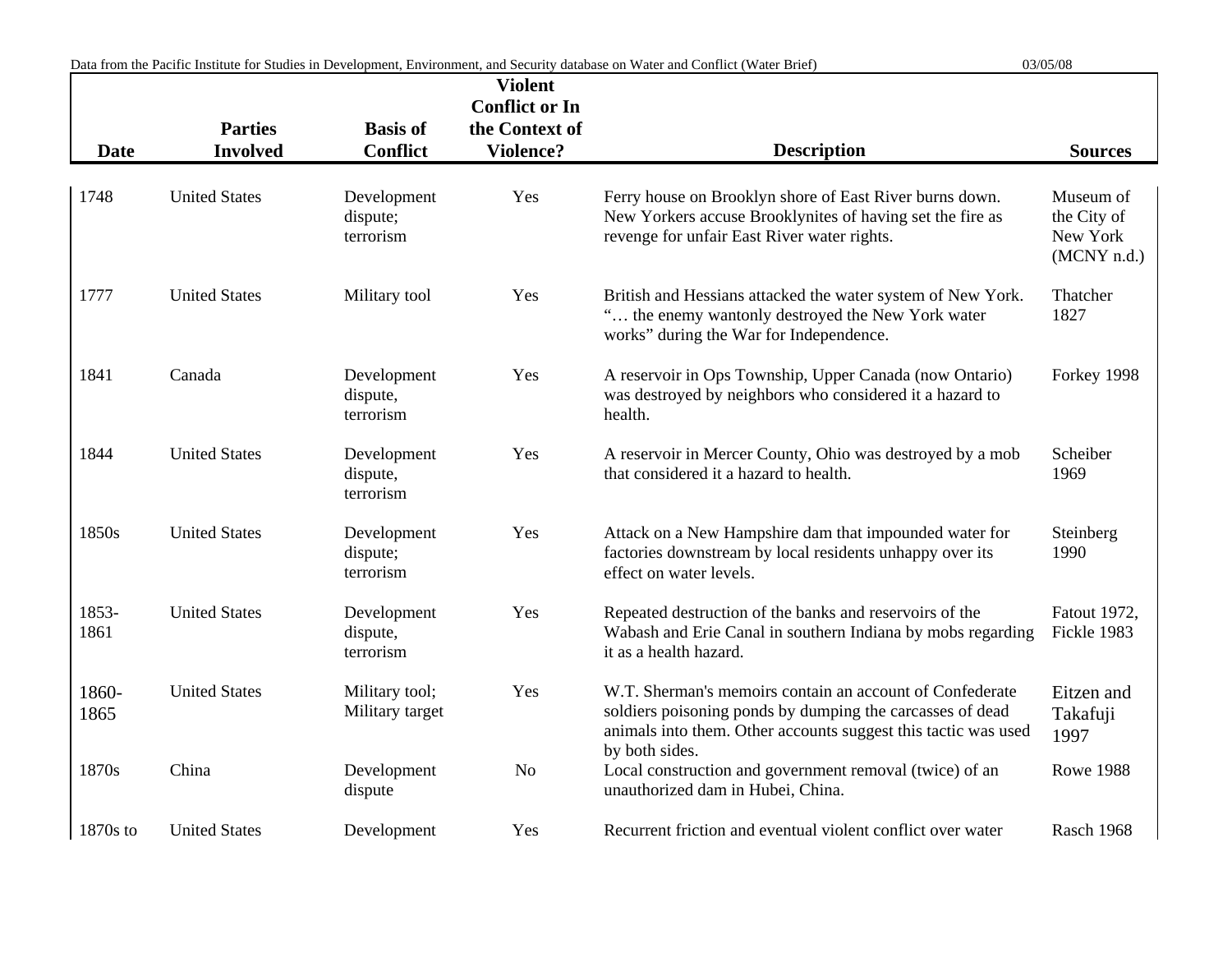|               |                                          |                                      | <b>Violent</b>                                              | Data from the Pacific Institute for Studies in Development, Environment, and Security database on Water and Conflict (Water Brief)                                                                                                                                                                                                                                                                                   | 03/05/08                        |
|---------------|------------------------------------------|--------------------------------------|-------------------------------------------------------------|----------------------------------------------------------------------------------------------------------------------------------------------------------------------------------------------------------------------------------------------------------------------------------------------------------------------------------------------------------------------------------------------------------------------|---------------------------------|
| <b>Date</b>   | <b>Parties</b><br><b>Involved</b>        | <b>Basis of</b><br><b>Conflict</b>   | <b>Conflict or In</b><br>the Context of<br><b>Violence?</b> | <b>Description</b>                                                                                                                                                                                                                                                                                                                                                                                                   | <b>Sources</b>                  |
| 1881          |                                          | dispute                              |                                                             | rights in the vicinity of Tularosa, New Mexico involving<br>villagers, ranchers, and farmers.                                                                                                                                                                                                                                                                                                                        |                                 |
| 1887          | <b>United States</b>                     | Development<br>dispute,<br>Terrorism | Yes                                                         | Dynamiting of a canal reservoir in Paulding County, Ohio by<br>a mob regarding it as a health hazard. State Militia called out<br>to restore order.                                                                                                                                                                                                                                                                  | Walters 1948                    |
| 1890          | Canada                                   | Development<br>dispute,<br>terrorism | Yes                                                         | Partly successful attempt to destroy a lock on the Welland<br>Canal in Ontario, Canada either by Fenians protesting English<br>Policy in Ireland or by agents of Buffalo, NY grain handlers<br>unhappy at the diversion of trade through the canal.                                                                                                                                                                  | Styran and<br>Taylor 2001       |
| 1908-09       | <b>United States</b>                     | Development<br>dispute               | Yes                                                         | Violence, including a murder, directed against agents of a land<br>company that claimed title to Reelfoot Lake in northwestern<br>Tennessee who attempted to levy charges for fish taken and<br>threatened to drain the lake for agriculture.                                                                                                                                                                        | Vanderwood<br>1969              |
| 1863          | <b>United States</b><br>Civil War        | Military tool                        | Yes                                                         | General U.S. Grant, during the Civil War campaign against<br>Vicksburg, cut levees in the battle against the Confederates.                                                                                                                                                                                                                                                                                           | Grant1885,<br><b>Barry 1997</b> |
| 1898          | Egypt; France; Britain                   | Military and<br>political tool       | Military<br>maneuvers                                       | Military conflict nearly ensues between Britain and France in<br>1898 when a French expedition attempted to gain control of<br>the headwaters of the White Nile. While the parties ultimately<br>negotiates a settlement of the dispute, the incident has been<br>characterized as having "dramatized Egypt's vulnerable<br>dependence on the Nile, and fixed the attitude of Egyptian<br>policy-makers ever since." | Moorhead<br>1960                |
| 1907-<br>1913 | Owens Valley, Los<br>Angeles, California | Terrorism,<br>Development<br>dispute | Yes                                                         | The Los Angeles Valley aqueduct/pipeline suffers repeated<br>bombings in an effort to prevent diversions of water from the<br>Owens Valley to Los Angeles.                                                                                                                                                                                                                                                           | Reisner 1986,<br>1993           |
| 1915          | German Southwest                         | Military tool                        | Yes                                                         | Union of South African troops capture Windhoek, capital of                                                                                                                                                                                                                                                                                                                                                           | Daniel 1995                     |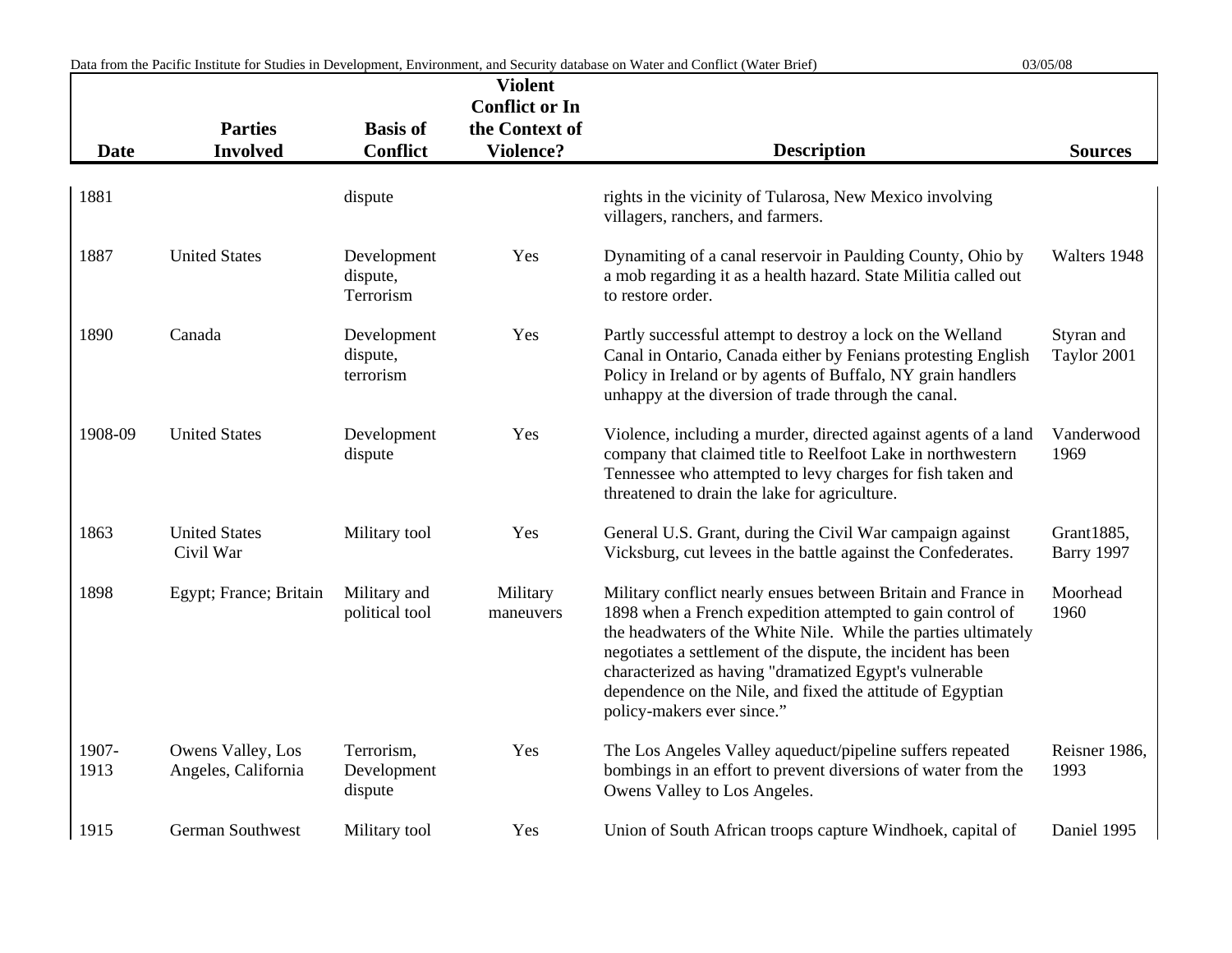| Data from the Pacific Institute for Studies in Development, Environment, and Security database on Water and Conflict (Water Brief) |  |
|------------------------------------------------------------------------------------------------------------------------------------|--|
|------------------------------------------------------------------------------------------------------------------------------------|--|

|  |  | 03/05/08 |  |
|--|--|----------|--|
|  |  |          |  |

|               | <b>Parties</b>       | <b>Basis of</b>                      | <b>Violent</b><br><b>Conflict or In</b><br>the Context of | Data from the Pacific Institute for Studies in Development, Environment, and Security database on Water and Conflict (Water Brief)                                                                                                                                                                                                                                                                                                                                                                                                                                                                                                                                  |                                         |
|---------------|----------------------|--------------------------------------|-----------------------------------------------------------|---------------------------------------------------------------------------------------------------------------------------------------------------------------------------------------------------------------------------------------------------------------------------------------------------------------------------------------------------------------------------------------------------------------------------------------------------------------------------------------------------------------------------------------------------------------------------------------------------------------------------------------------------------------------|-----------------------------------------|
| <b>Date</b>   | <b>Involved</b>      | <b>Conflict</b>                      | <b>Violence?</b>                                          | <b>Description</b>                                                                                                                                                                                                                                                                                                                                                                                                                                                                                                                                                                                                                                                  | <b>Sources</b>                          |
|               | Africa               |                                      |                                                           | German Southwest Africa. (May.) Retreating German troops<br>poison wells – "a violation of the Hague convention."                                                                                                                                                                                                                                                                                                                                                                                                                                                                                                                                                   |                                         |
| 1935          | California, Arizona  | Development<br>dispute               | Military<br>maneuvers                                     | Arizona calls out the National Guard and militia units to the<br>border with California to protest the construction of Parker<br>Dam and diversions from the Colorado River; dispute<br>ultimately is settled in court.                                                                                                                                                                                                                                                                                                                                                                                                                                             | Reisner 1986,<br>1993                   |
| 1938          | China and Japan      | Military tool,<br>Military target    | Yes                                                       | Chiang Kai-shek orders the destruction of flood-control dikes<br>of the Huayuankou section of the Huang He (Yellow) river to<br>flood areas threatened by the Japanese army. West of Kaifeng<br>dikes are destroyed with dynamite, spilling water across the<br>flat plain. The flood destroyed part of the invading army and<br>its heavy equipment was mired in thick mud, though Wuhan,<br>the headquarters of the Nationalist government was taken in<br>October. The waters flooded an area variously estimated as<br>between 3,000 and 50,000 square kilometers, and killed<br>Chinese estimated in numbers between "tens of thousands"<br>and "one million." | Hillel 1991,<br>Yang Lang<br>1989, 1994 |
| 1939-40       | Netherlands, Germany | Military tool                        | Yes                                                       | During the mobilization of the Dutch at the beginning of<br>World War II, 1939-40, the Dutch attempted to flood the<br>Gelderse Vallei with the New Dutch Water Defence Line,<br>which had been completed in 1885. During the German<br>invasion in May 1940, large areas were inundated.                                                                                                                                                                                                                                                                                                                                                                           | <b>IDG 1996</b>                         |
| 1939-<br>1942 | Japan, China         | Military<br>target,<br>Military tool | Yes                                                       | Japanese chemical and biological weapons activities<br>reportedly include tests by "Unit 731" against military and<br>civilian targets by lacing water wells and reservoirs with<br>typhoid and other pathogens.                                                                                                                                                                                                                                                                                                                                                                                                                                                    | Harris 1994                             |
| 1940-<br>1945 | Multiple parties     | Military target                      | Yes                                                       | Hydroelectric dams routinely bombed as strategic targets<br>during World War II.                                                                                                                                                                                                                                                                                                                                                                                                                                                                                                                                                                                    | Gleick 1993                             |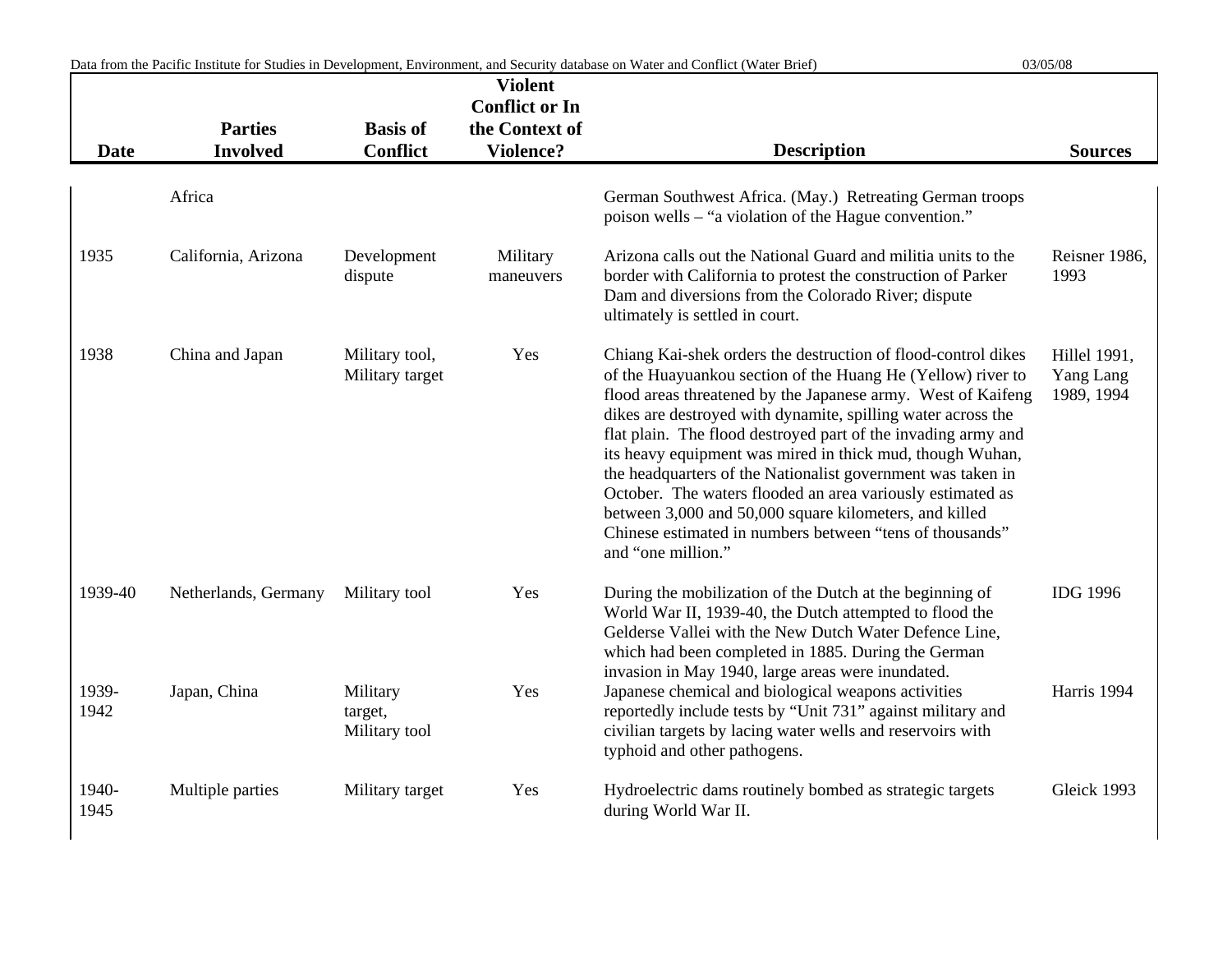|             |                                                                |                                    |                                                                               | Data from the Pacific Institute for Studies in Development, Environment, and Security database on Water and Conflict (Water Brief)                                                                                                                                                                                                                                                                                   | 03/05/08                          |
|-------------|----------------------------------------------------------------|------------------------------------|-------------------------------------------------------------------------------|----------------------------------------------------------------------------------------------------------------------------------------------------------------------------------------------------------------------------------------------------------------------------------------------------------------------------------------------------------------------------------------------------------------------|-----------------------------------|
| <b>Date</b> | <b>Parties</b><br><b>Involved</b>                              | <b>Basis of</b><br><b>Conflict</b> | <b>Violent</b><br><b>Conflict or In</b><br>the Context of<br><b>Violence?</b> |                                                                                                                                                                                                                                                                                                                                                                                                                      |                                   |
|             |                                                                |                                    |                                                                               | <b>Description</b>                                                                                                                                                                                                                                                                                                                                                                                                   | <b>Sources</b>                    |
| 1943        | Britain, Germany                                               | Military target                    | Yes                                                                           | British Royal Air Force bombed dams on the Möhne, Sorpe,<br>and Eder Rivers, Germany (May 16, 17). Möhne Dam breech<br>killed 1,200, destroyed all downstream dams for 50 km. The<br>flood that occurred after breaking the Eder dam reached a<br>peak discharge of 8,500 $\text{m}^3$ /s, which is nine times higher than<br>the highest flood observed. Many houses and bridges were<br>destroyed. 68 were killed. | Kirschner<br>1949,<br>Semann 1950 |
| 1944        | Germany, Italy, Britain, Military tool<br><b>United States</b> |                                    | Yes                                                                           | German forces used waters from the Isoletta Dam (Liri River)<br>in January and February to successfully destroy British assault<br>forces crossing the Garigliano River (downstream of Liri<br>River). The German Army then dammed the Rapido River,<br>flooding a valley occupied by the American Army.                                                                                                             | Corps of<br>Engineers<br>1953     |
| 1944        | Germany, Italy, Britain, Military tool<br><b>United States</b> |                                    | Yes                                                                           | German Army flooded the Pontine Marches by destroying<br>drainage pumps to contain the Anzio beachhead established by<br>the Allied landings in 1944. Over 40 square miles of land<br>were flooded; a 30-mile stretch of landing beaches was<br>rendered unusable for amphibious support forces.                                                                                                                     | Corps of<br>Engineers<br>1953     |
| 1944        | Germany, Allied forces Military tool                           |                                    | Yes                                                                           | Germans flooded the Ay River, France (July) creating a lake<br>two meters deep and several kilometers wide, slowing an<br>advance on Saint Lo, a German communications center in<br>Normandy.                                                                                                                                                                                                                        | Corps of<br>Engineers<br>1953     |
| 1944        | Germany, Allied forces Military tool                           |                                    | Yes                                                                           | Germans flooded the Ill River Valley during the Battle of the<br>Bulge (winter 1944-45) creating a lake 16 kilometers long, 3-6<br>kilometers wide, and 1-2 meters deep, greatly delaying the<br>American Army's advance toward the Rhine.                                                                                                                                                                           | Corps of<br>Engineers<br>1953     |
| 1945        | Romania, Germany                                               | Military target                    | Yes                                                                           | The only known German tactical use of biological warfare was<br>the pollution of a large reservoir in northwestern Bohemia<br>with sewage in May 1945.                                                                                                                                                                                                                                                               | <b>SIPRI 1971</b>                 |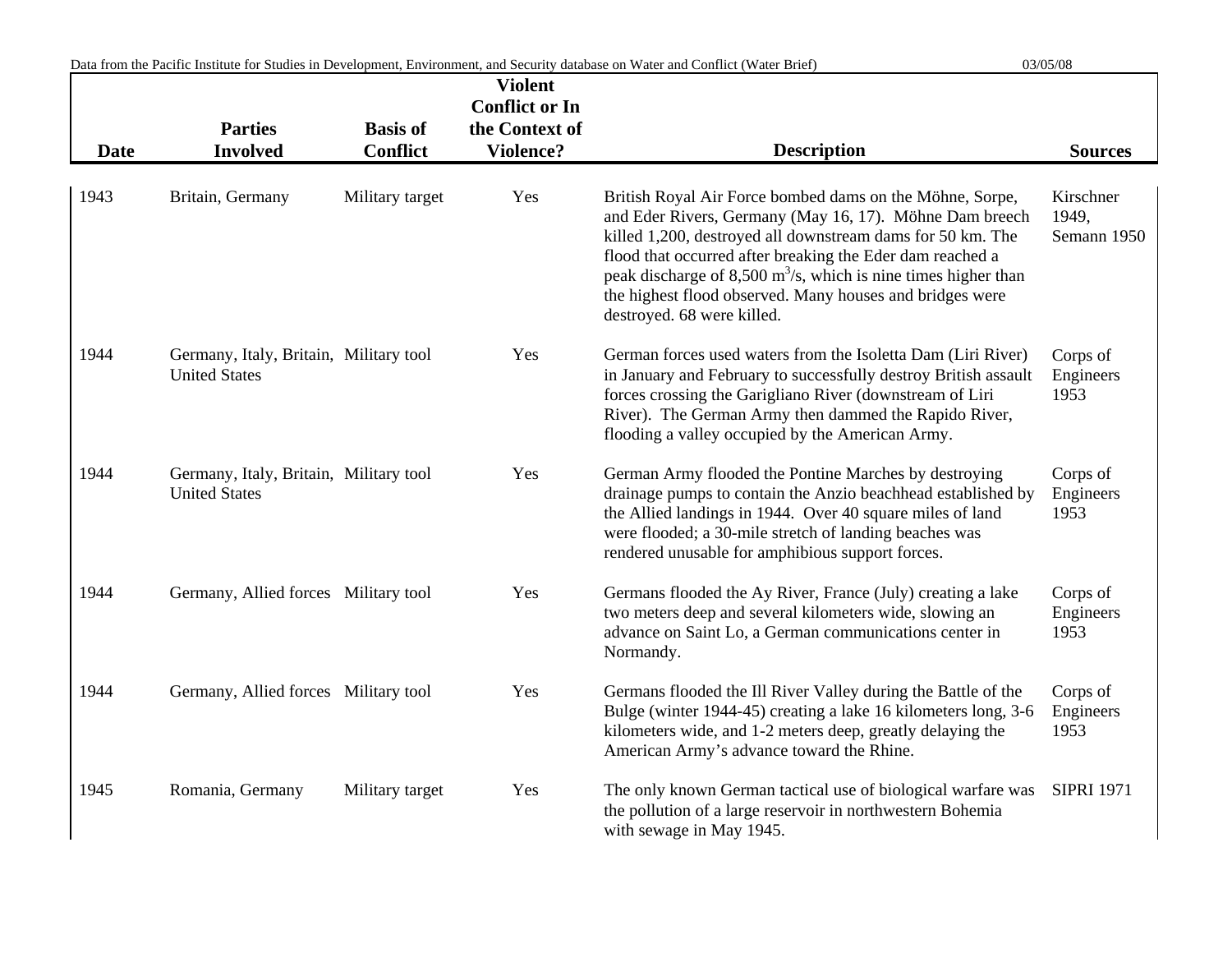|                 |                                   |                                            | <b>Violent</b><br><b>Conflict or In</b> |                                                                                                                                                                                                                                                                                     |                                                       |
|-----------------|-----------------------------------|--------------------------------------------|-----------------------------------------|-------------------------------------------------------------------------------------------------------------------------------------------------------------------------------------------------------------------------------------------------------------------------------------|-------------------------------------------------------|
| <b>Date</b>     | <b>Parties</b><br><b>Involved</b> | <b>Basis of</b><br><b>Conflict</b>         | the Context of<br><b>Violence?</b>      | <b>Description</b>                                                                                                                                                                                                                                                                  | <b>Sources</b>                                        |
| 1947<br>onwards | Bangladesh, India                 | Development<br>dispute                     | N <sub>o</sub>                          | Partition divides the Ganges River between Bangladesh and<br>India; construction of the Farakka barrage by India, beginning<br>in 1962, increases tension; short-term agreements settle<br>dispute in 1977-82, 1982-84, and 1985-88, and thirty-year<br>treaty is signed in 1996.   | Butts 1997,<br>Samson &<br>Charrier 1997              |
| 1947-<br>1960s  | India, Pakistan                   | Development<br>dispute                     | N <sub>o</sub>                          | Partition leaves Indus basin divided between India and<br>Pakistan; disputes over irrigation water ensue, during which<br>India stems flow of water into irrigation canals in Pakistan;<br>Indus Waters Agreement reached in 1960 after 12 years of<br>World Bank-led negotiations. | Bingham et<br>al. 1994,<br><b>Wolf 1997</b>           |
| 1948            | Arabs, Israelis                   | Military tool                              | Yes                                     | Arab forces cut of West Jerusalem's water supply in first<br>Arab-Israeli war.                                                                                                                                                                                                      | Wolf 1995,<br>1997                                    |
| 1950s           | Korea, United States,<br>others   | Military target                            | Yes                                     | Centralized dams on the Yalu River serving North Korea and<br>China are attacked during Korean War.                                                                                                                                                                                 | Gleick 1993                                           |
| 1951            | Korea, United Nations             | Military tool<br>and Military<br>target    | Yes                                     | North Korea released flood waves from the Hwachon Dam<br>damaging floating bridges operated by UN troops in the<br>Pukhan Valley. U.S. Navy plans were then sent to destroy<br>spillway crest gates.                                                                                | Corps of<br>Engineers<br>1953                         |
| 1951            | Israel, Jordan, Syria             | Military tool,<br>Development<br>disputes  | Yes                                     | Jordan makes public its plans to irrigate the Jordan Valley by<br>tapping the Yarmouk River; Israel responds by commencing<br>drainage of the Huleh swamps located in the demilitarized<br>zone between Israel and Syria; border skirmishes ensue<br>between Israel and Syria.      | Wolf 1997,<br>Samson &<br>Charrier 1997               |
| 1953            | Israel, Jordan, Syria             | Development<br>dispute,<br>Military target | Yes                                     | Israel begins construction of its National Water Carrier to<br>transfer water from the north of the Sea of Galilee out of the<br>Jordan basin to the Negev Desert for irrigation. Syrian military<br>actions along the border and international disapproval lead                    | Naff and<br>Matson 1984,<br>Samson &<br>Charrier 1997 |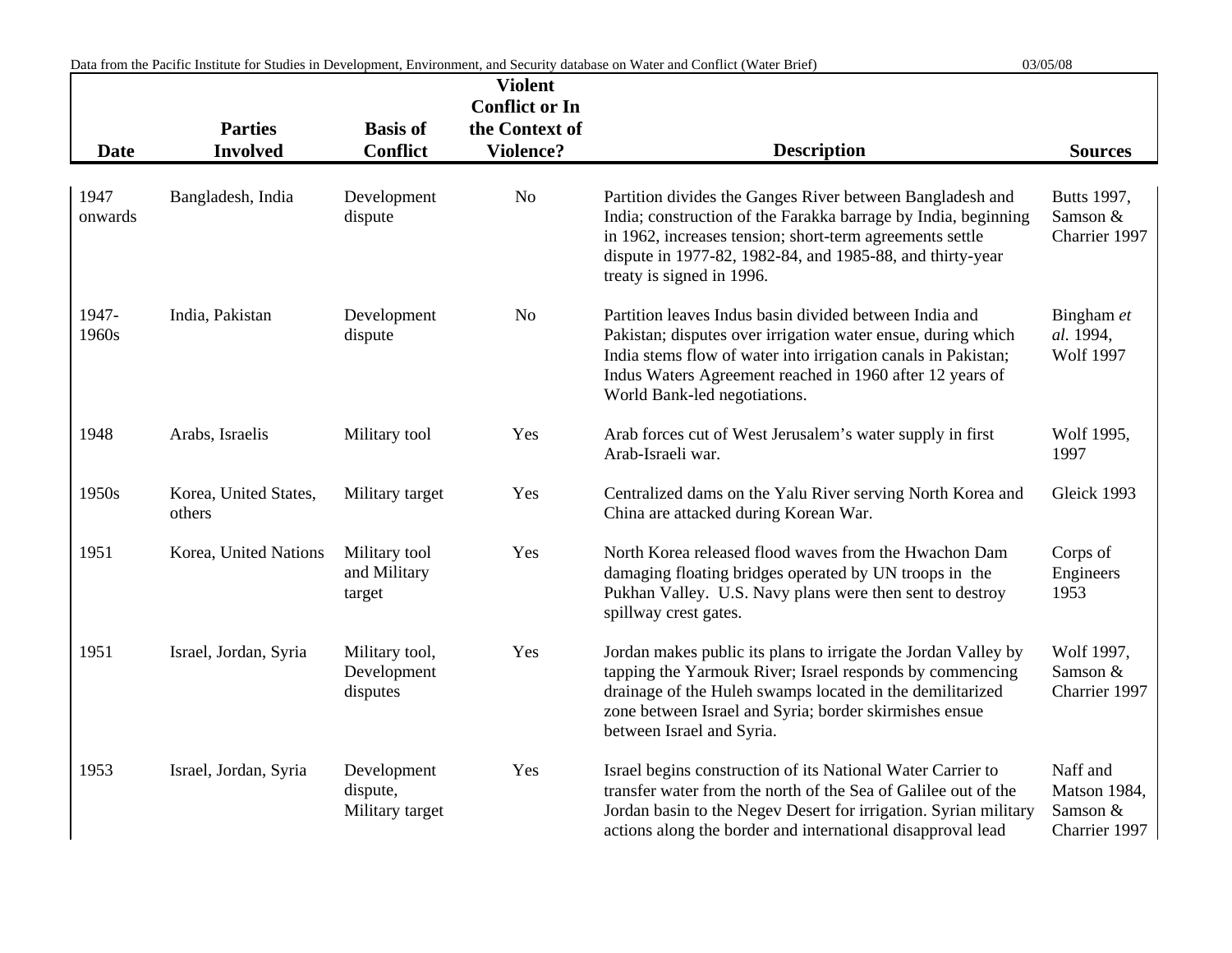|                 |                                                        |                                            | <b>Violent</b>                                              | Data from the Pacific Institute for Studies in Development, Environment, and Security database on Water and Conflict (Water Brief)                                                                                                                                                                                                                                             | 03/05/08                                             |
|-----------------|--------------------------------------------------------|--------------------------------------------|-------------------------------------------------------------|--------------------------------------------------------------------------------------------------------------------------------------------------------------------------------------------------------------------------------------------------------------------------------------------------------------------------------------------------------------------------------|------------------------------------------------------|
| <b>Date</b>     | <b>Parties</b><br><b>Involved</b>                      | <b>Basis of</b><br><b>Conflict</b>         | <b>Conflict or In</b><br>the Context of<br><b>Violence?</b> | <b>Description</b>                                                                                                                                                                                                                                                                                                                                                             | <b>Sources</b>                                       |
|                 |                                                        |                                            |                                                             | Israel to move its intake to the Sea of Galilee.                                                                                                                                                                                                                                                                                                                               |                                                      |
| 1958            | Egypt, Sudan                                           | Military tool,<br>Development<br>dispute   | Yes                                                         | Egypt sends an unsuccessful military expedition into disputed<br>territory amidst pending negotiations over the Nile waters,<br>Sudanese general elections, and an Egyptian vote on Sudan-<br>Egypt unification; Nile Water Treaty signed when pro-<br>Egyptian government elected in Sudan.                                                                                   | <b>Wolf 1997</b>                                     |
| 1960s           | North Vietnam, United Military target<br><b>States</b> |                                            | Yes                                                         | Irrigation water supply systems in North Vietnam are bombed<br>during Vietnam War. 661 sections of dikes damaged or<br>destroyed.                                                                                                                                                                                                                                              | <b>IWTC 1967,</b><br>Gleick 1993,<br>Zemmali<br>1995 |
| 1962            | Israel, Syria                                          | Development<br>dispute,<br>Military target | Yes                                                         | Israel destroys irrigation ditches in the lower Tarfiq in the<br>demilitarized zone. Syria complains.                                                                                                                                                                                                                                                                          | Naff and<br>Matson 1984                              |
| 1962 to<br>1967 | Brazil; Paraguay                                       | Military tool,<br>Development<br>dispute   | Military<br>maneuvers                                       | Negotiations between Brazil and Paraguay over the<br>development of the Paraná River are interrupted by a<br>unilateral show of military force by Brazil in 1962, which<br>invades the area and claims control over the Guaira Falls site.<br>Military forces were withdrawn in 1967 following an<br>agreement for a joint commission to examine development in<br>the region. | Murphy and<br>Sabadell 1986                          |
| 1963-<br>1964   | Ethiopia, Somalia                                      | Development<br>dispute,<br>Military tool   | Yes                                                         | Creation of boundaries in 1948 leaves Somali nomads under<br>Ethiopian rule; border skirmishes occur over disputed territory<br>in Ogaden desert where critical water and oil resources are<br>located; cease-fire is negotiated only after several hundred are<br>killed.                                                                                                     | <b>Wolf 1997</b>                                     |
| 1964            | Cuba, United States                                    | Military tool                              | No                                                          | On February 6, 1964, the Cuban government ordered the<br>water supply to the U.S. Naval Base at Guantanamo Bay cut                                                                                                                                                                                                                                                             | Guantanamo<br>Bay Gazette.                           |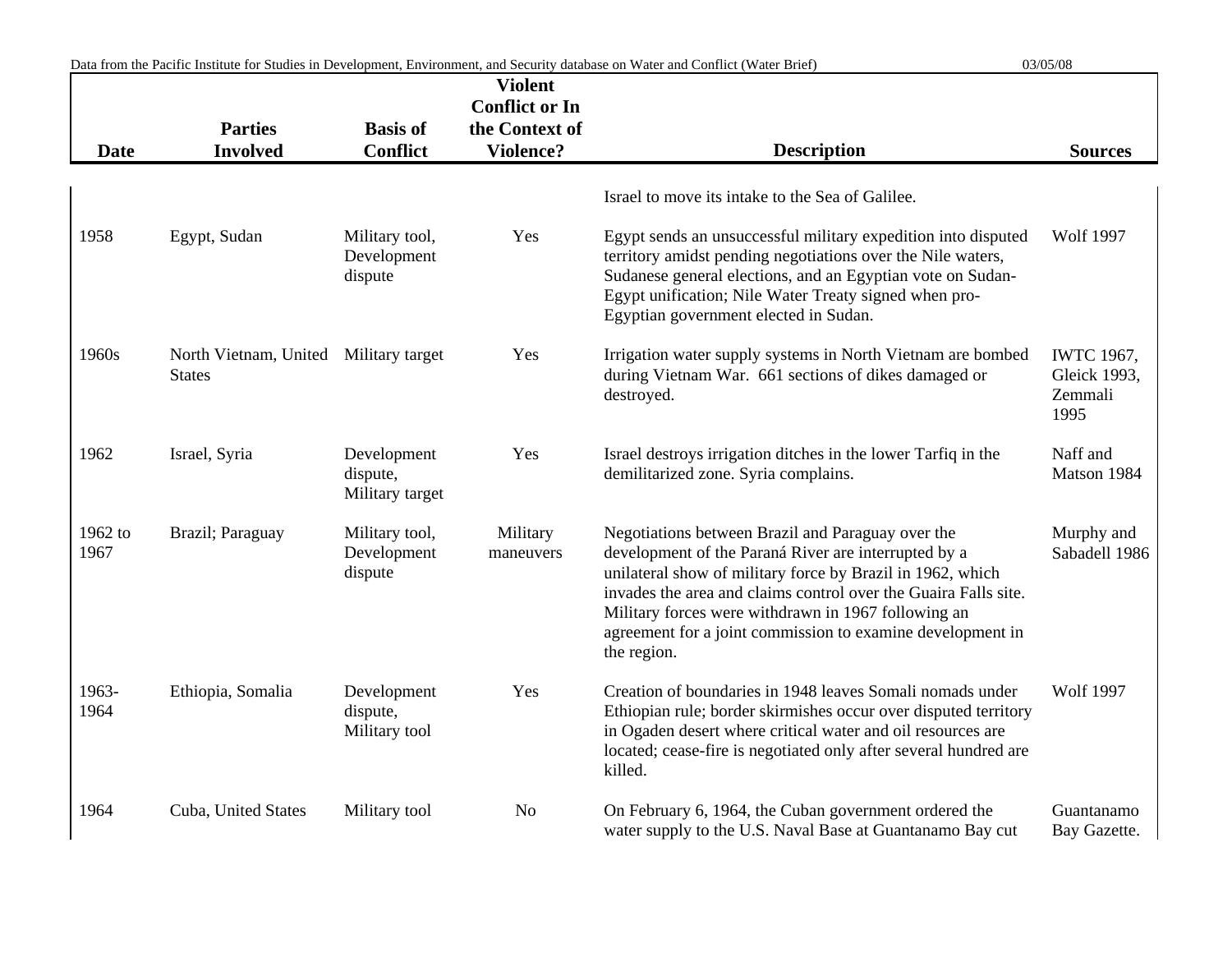|               |                                                          |                                          | <b>Violent</b><br><b>Conflict or In</b> | Data from the Pacific Institute for Studies in Development, Environment, and Security database on Water and Conflict (Water Brief)                                                                                        |                                                                       |
|---------------|----------------------------------------------------------|------------------------------------------|-----------------------------------------|---------------------------------------------------------------------------------------------------------------------------------------------------------------------------------------------------------------------------|-----------------------------------------------------------------------|
| <b>Date</b>   | <b>Parties</b><br><b>Involved</b>                        | <b>Basis of</b><br><b>Conflict</b>       | the Context of<br><b>Violence?</b>      | <b>Description</b>                                                                                                                                                                                                        | <b>Sources</b>                                                        |
|               |                                                          |                                          |                                         | off.                                                                                                                                                                                                                      | 1964.                                                                 |
| 1964          | Israel, Syria                                            | Military target                          | Yes                                     | Headwaters of the Dan River on the Jordan River are bombed<br>at Tell El-Qadi in a dispute about sovereignty over the source<br>of the Dan.                                                                               | Naff and<br>Matson 1984                                               |
| 1965          | Zambia, Rhodesia, Grea Military target<br><b>Britain</b> |                                          | N <sub>o</sub>                          | President Kenneth Kaunda calls on British government to send<br>troops to Kariba Dam to protect it from possible saboteurs<br>from Rhodesian government.                                                                  | Chenje 2001                                                           |
| 1965          | Israel, Palestinians                                     | Terrorism                                | Yes                                     | First attack ever by the Palestinian National Liberation<br>Movement Al-Fatah is on the diversion pumps for the Israeli<br>National Water Carrier. Attack fails.                                                          | Naff and<br>Matson 1984,<br>Dolatyar<br>1995                          |
| 1965-<br>1966 | Israel, Syria                                            | Military tool,<br>Development<br>dispute | Yes                                     | Fire is exchanged over "all-Arab" plan to divert the Jordan<br>River headwaters (Hasbani and Banias) and presumably<br>preempt Israeli National Water Carrier; Syria halts<br>construction of its diversion in July 1966. | Wolf 1995,<br>1997                                                    |
| 1966-<br>1972 | Vietnam, US                                              | Military tool                            | Yes                                     | U.S. tries cloud-seeding in Indochina to stop flow of materiel<br>along Ho Chi Minh trail.                                                                                                                                | <b>Plant 1995</b>                                                     |
| 1967          | Israel, Syria                                            | Military target<br>and tool              | Yes                                     | Israel destroys the Arab diversion works on the Jordan River<br>headwaters. During Arab-Israeli War Israel occupies Golan<br>Heights, with Banias tributary to the Jordan; Israel occupies<br>West Bank.                  | Gleick 1993,<br>Wolf 1995,<br>1997,<br>Wallenstein<br>& Swain<br>1997 |
| 1969          | Israel, Jordan                                           | Military target<br>and tool              | Yes                                     | Israel, suspicious that Jordan is overdiverting the Yarmouk,<br>leads two raids to destroy the newly-built East Ghor Canal;<br>secret negotiations, mediated by the US, lead to an agreement<br>in 1970.                  | Samson &<br>Charrier 1997                                             |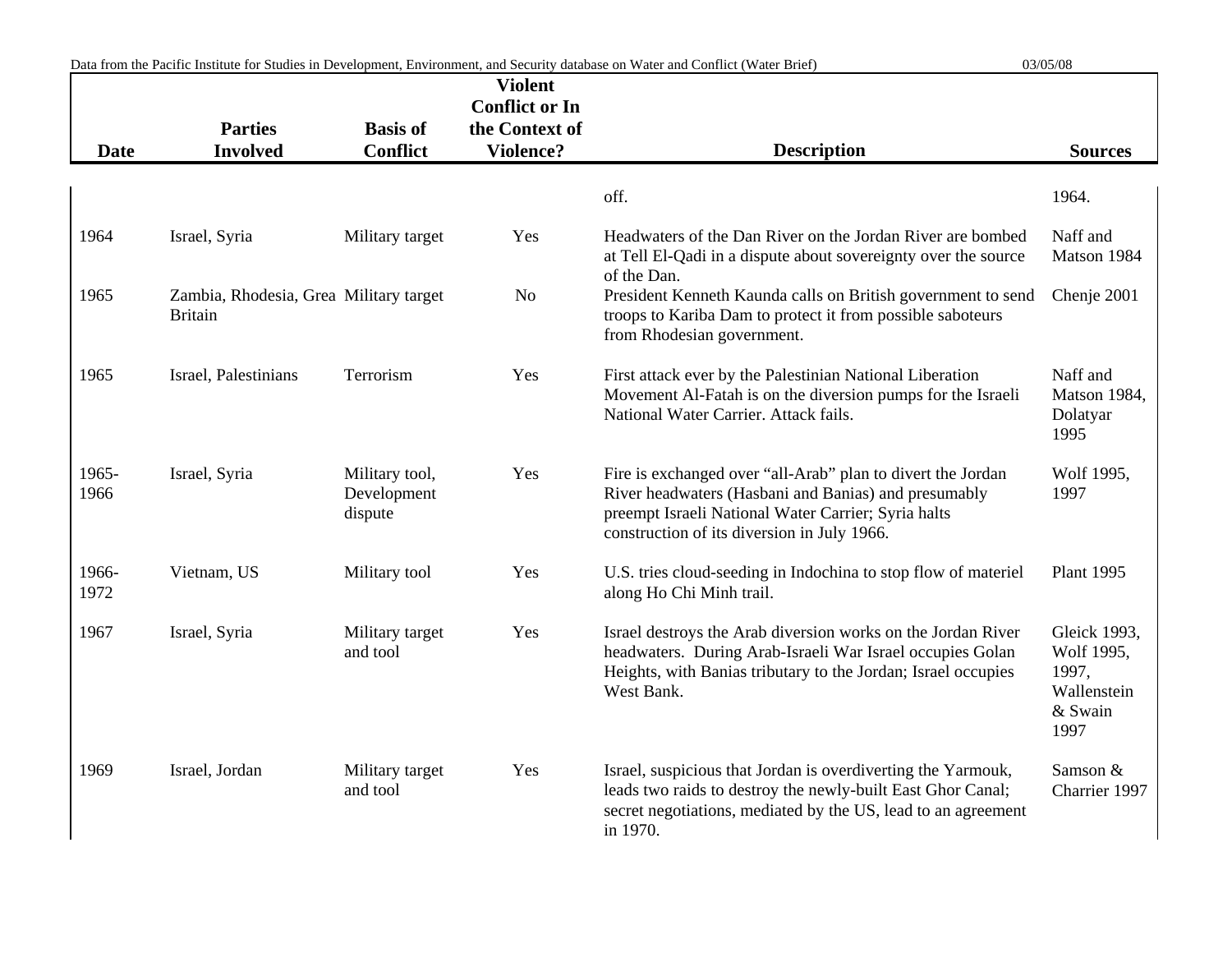|       | <b>Parties</b>                 | <b>Basis of</b>        | <b>Violent</b><br><b>Conflict or In</b><br>the Context of |                                                                                                                                                                                                                                                                                                                                                                                                                                                                                 |                                                                                |
|-------|--------------------------------|------------------------|-----------------------------------------------------------|---------------------------------------------------------------------------------------------------------------------------------------------------------------------------------------------------------------------------------------------------------------------------------------------------------------------------------------------------------------------------------------------------------------------------------------------------------------------------------|--------------------------------------------------------------------------------|
| Date  | <b>Involved</b>                | <b>Conflict</b>        | <b>Violence?</b>                                          | <b>Description</b>                                                                                                                                                                                                                                                                                                                                                                                                                                                              | <b>Sources</b>                                                                 |
| 1970  | <b>United States</b>           | Terrorism              | No: Threat                                                | The Weathermen, a group opposed to American imperialism<br>and the Vietnam war, allegedly attempted to obtain biological<br>agents to contaminate the water supply systems of US urban<br>centers.                                                                                                                                                                                                                                                                              | Kupperman<br>and Trent<br>1979, Eitzen<br>and Takafuji<br>1997, Purver<br>1995 |
| 1970s | Argentina, Brazil,<br>Paraguay | Development<br>dispute | N <sub>o</sub>                                            | Brazil and Paraguay announce plans to construct a dam at<br>Itaipu on the Paraná River, causing Argentina concern about<br>downstream environmental repercussions and the efficacy of<br>their own planned dam project downstream. Argentina<br>demands to be consulted during the planning of Itaipu but<br>Brazil refuses. An agreement is reached in 1979 that provides<br>for the construction of both Brazil and Paraguay's dam at<br>Itaipu and Argentina's Yacyreta dam. | Wallenstein<br>& Swain<br>1997                                                 |
| 1972  | <b>United States</b>           | Terrorism              | No: Threat                                                | Two members of the right-wing "Order of the Rising Sun" are<br>arrested in Chicago with 30-40 kg of typhoid cultures that are<br>allegedly to be used to poison the water supply in Chicago, St.<br>Louis, and other cities. It was felt that the plan would have<br>been unlikely to cause serious health problems due to<br>chlorination of the water supplies.                                                                                                               | Eitzen and<br>Takafuji 1997                                                    |
| 1972  | <b>United States</b>           | Terrorism              | No: Threat                                                | Reported threat to contaminate water supply of New York<br>City with nerve gas.                                                                                                                                                                                                                                                                                                                                                                                                 | Purver 1995.                                                                   |
| 1972  | North Vietnam                  | Military target        | Yes                                                       | United States bombs dikes in the Red River delta, rivers, and<br>canals during massive bombing campaign.                                                                                                                                                                                                                                                                                                                                                                        | Columbia<br>Electronic<br>Encyclopedia<br>2000                                 |
| 1973  | Germany                        | Terrorism              | No: Threat                                                | Threat by a biologist in Germany to contaminate water<br>supplies with bacilli of anthrax and botulinum toxin unless he<br>was paid \$8.5 million                                                                                                                                                                                                                                                                                                                               | Jenkins and<br>Rubin<br>1978, Kupper<br>man and                                |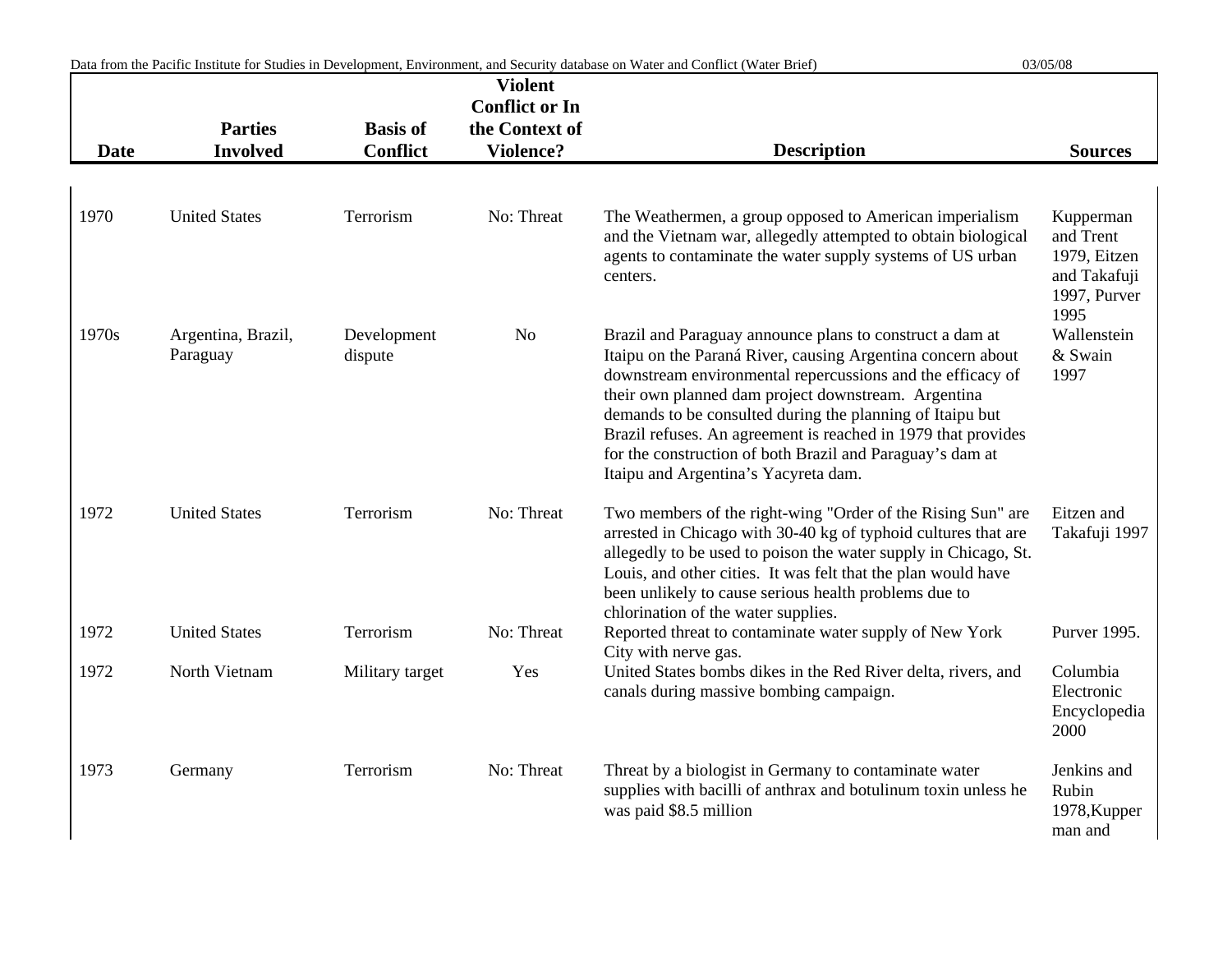|                  | <b>Parties</b>       | <b>Basis of</b>                                                 | <b>Violent</b><br><b>Conflict or In</b><br>the Context of | Data from the Pacific Institute for Studies in Development, Environment, and Security database on Water and Conflict (Water Brief)                                                                                                                                                                                                                                                                                                                                                                                                           |                                    |
|------------------|----------------------|-----------------------------------------------------------------|-----------------------------------------------------------|----------------------------------------------------------------------------------------------------------------------------------------------------------------------------------------------------------------------------------------------------------------------------------------------------------------------------------------------------------------------------------------------------------------------------------------------------------------------------------------------------------------------------------------------|------------------------------------|
| <b>Date</b>      | <b>Involved</b>      | <b>Conflict</b>                                                 | <b>Violence?</b>                                          | <b>Description</b>                                                                                                                                                                                                                                                                                                                                                                                                                                                                                                                           | <b>Sources</b>                     |
| 1974             | Iraq, Syria          | Military<br>target,<br>Military tool,<br>Development<br>dispute | Military<br>maneuvers                                     | Iraq threatens to bomb the al-Thawra dam in Syria and massed<br>troops along the border, alleging that the dam had reduced the<br>flow of Euphrates River water to Iraq.                                                                                                                                                                                                                                                                                                                                                                     | <b>Trent 1979</b><br>Gleick 1994   |
| 1975             | Iraq, Syria          | Development<br>dispute,<br>Military tool                        | Military<br>maneuvers                                     | As upstream dams are filled during a low-flow year on the<br>Euphrates, Iraqis claim that flow reaching its territory is<br>"intolerable" and asks the Arab League to intervene. Syrians<br>claim they are receiving less than half the river's normal flow<br>and pull out of an Arab League technical committee formed to<br>mediate the conflict. In May Syria closes its airspace to Iraqi<br>flights and both Syrian and Iraq reportedly transfer troops to<br>their mutual border. Saudi Arabia successfully mediates the<br>conflict. | Gleick 1993,<br>1994, Wolf<br>1997 |
| 1975             | Angola, South Africa | Military goal,<br>military target                               | Yes                                                       | South African troops move into Angola to occupy and defend<br>the Ruacana hydropower complex, including the Gové Dam<br>on the Kunene River. Goal is to take possession of and defend<br>the water resources of southwestern Africa and Namibia.                                                                                                                                                                                                                                                                                             | Meissner<br>2000                   |
| 1977             | <b>United States</b> | Terrorism                                                       | Yes                                                       | Contamination of a North Carolina reservoir with unknown<br>materials. According to Clark: "Safety caps and valves were<br>removed, and poison chemicals were sent into the<br>reservoirWater had to be brought in."                                                                                                                                                                                                                                                                                                                         | Clark 1980,<br>Purver 1995         |
| 1978-<br>onwards | Egypt, Ethiopia      | Development<br>dispute,<br>Political tool                       | No                                                        | Long standing tensions over the Nile, especially the Blue Nile,<br>originating in Ethiopia. Ethiopia's proposed construction of<br>dams on the headwaters of the Blue Nile leads Egypt to<br>repeatedly declare the vital importance of water. "The only<br>matter that could take Egypt to war again is water" (Anwar<br>Sadat-1979). "The next war in our region will be over the                                                                                                                                                          | Gleick 1991,<br>1994               |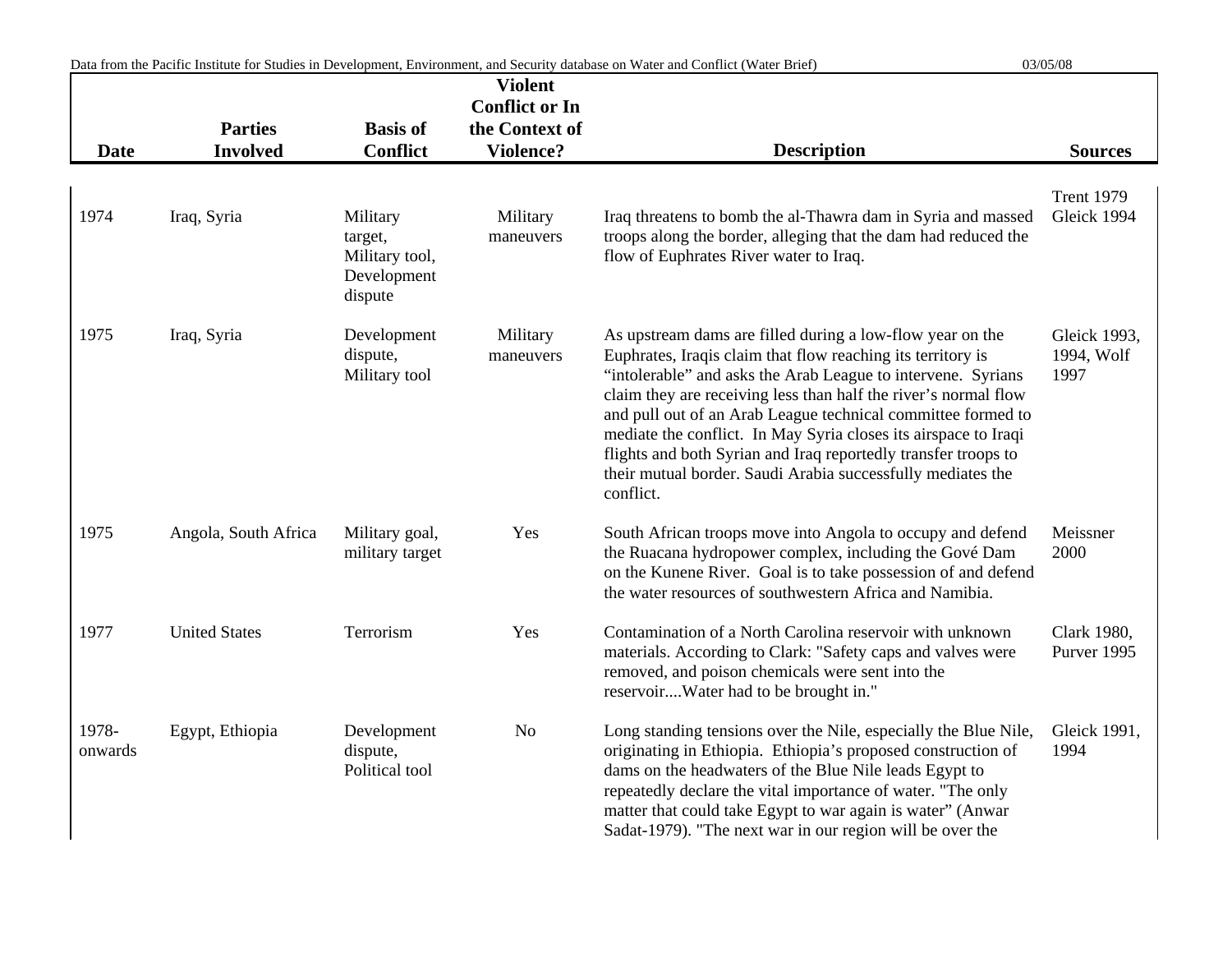|               |                                                   |                                                             |                                                                               | Data from the Pacific Institute for Studies in Development, Environment, and Security database on Water and Conflict (Water Brief)                                                                                                                                        | 03/05/08                                           |
|---------------|---------------------------------------------------|-------------------------------------------------------------|-------------------------------------------------------------------------------|---------------------------------------------------------------------------------------------------------------------------------------------------------------------------------------------------------------------------------------------------------------------------|----------------------------------------------------|
| <b>Date</b>   | <b>Parties</b><br><b>Involved</b>                 | <b>Basis of</b><br><b>Conflict</b>                          | <b>Violent</b><br><b>Conflict or In</b><br>the Context of<br><b>Violence?</b> | <b>Description</b>                                                                                                                                                                                                                                                        | <b>Sources</b>                                     |
|               |                                                   |                                                             |                                                                               | waters of the Nile, not politics" (Boutrous Ghali-1988).                                                                                                                                                                                                                  |                                                    |
| 1978-<br>1984 | Sudan                                             | Development<br>dispute,<br>Military<br>target,<br>Terrorism | Yes                                                                           | Demonstrations in Juba, Sudan in 1978 opposing the<br>construction of the Jonglei Canal led to the deaths of two<br>students. Construction of the Jonglei Canal in the Sudan was<br>forcibly suspended in 1984 following a series of attacks on the<br>construction site. | Suliman<br>1998; Keluel-<br><b>Jang 1997</b>       |
| 1980s         | Mozambique,<br>Rhodesia/Zimbabwe,<br>South Africa | Military<br>target,<br>Terrorism                            | Yes                                                                           | Regular destruction of power lines from Cahora Bassa Dam<br>during fight for independence in the region. Dam targeted by<br>RENAMO (the Mozambican National Resistance).                                                                                                  | Chenje 2001                                        |
| 1981          | Iran, Iraq                                        | Military target<br>and tool                                 | Yes                                                                           | Iran claims to have bombed a hydroelectric facility in<br>Kurdistan, thereby blacking out large portions of Iraq, during<br>the Iran-Iraq War.                                                                                                                            | Gleick 1993                                        |
| 1980-<br>1988 | Iran, Iraq                                        | Military tool                                               | Yes                                                                           | Iran diverts water to flood Iraqi defense positions.                                                                                                                                                                                                                      | <b>Plant 1995</b>                                  |
| 1982          | <b>United States</b>                              | Terrorism                                                   | No: Threat                                                                    | Los Angeles police and the FBI arrest a man who was<br>preparing to poison the city's water supply with a biological<br>agent.                                                                                                                                            | Livingston<br>1982, Eitzen<br>and Takafuji<br>1997 |
| 1982          | Israel, Lebanon, Syria                            | Military tool                                               | Yes                                                                           | Israel cuts off the water supply of Beirut during siege.                                                                                                                                                                                                                  | <b>Wolf 1997</b>                                   |
| 1981-<br>1982 | Angola                                            | Military<br>target,<br>Military tool                        | Yes                                                                           | Water infrastructure, including dams and the major Cunene-<br>Cuvelai pipeline, was targeted during the conflicts in Namibia<br>and Angola in the 1980s.                                                                                                                  | Turton 2005                                        |
| 1982          | Guatemala                                         | Development<br>dispute                                      | Yes                                                                           | 177 civilians killed in Rio Negro over opposition to Chixoy<br>hydroelectric dam.                                                                                                                                                                                         | Levy $2000$                                        |
| 1983          | Lebanon                                           | Terrorism                                                   | Yes                                                                           | An explosives-laden truck disguised as a water delivery                                                                                                                                                                                                                   | <b>BBC</b> News                                    |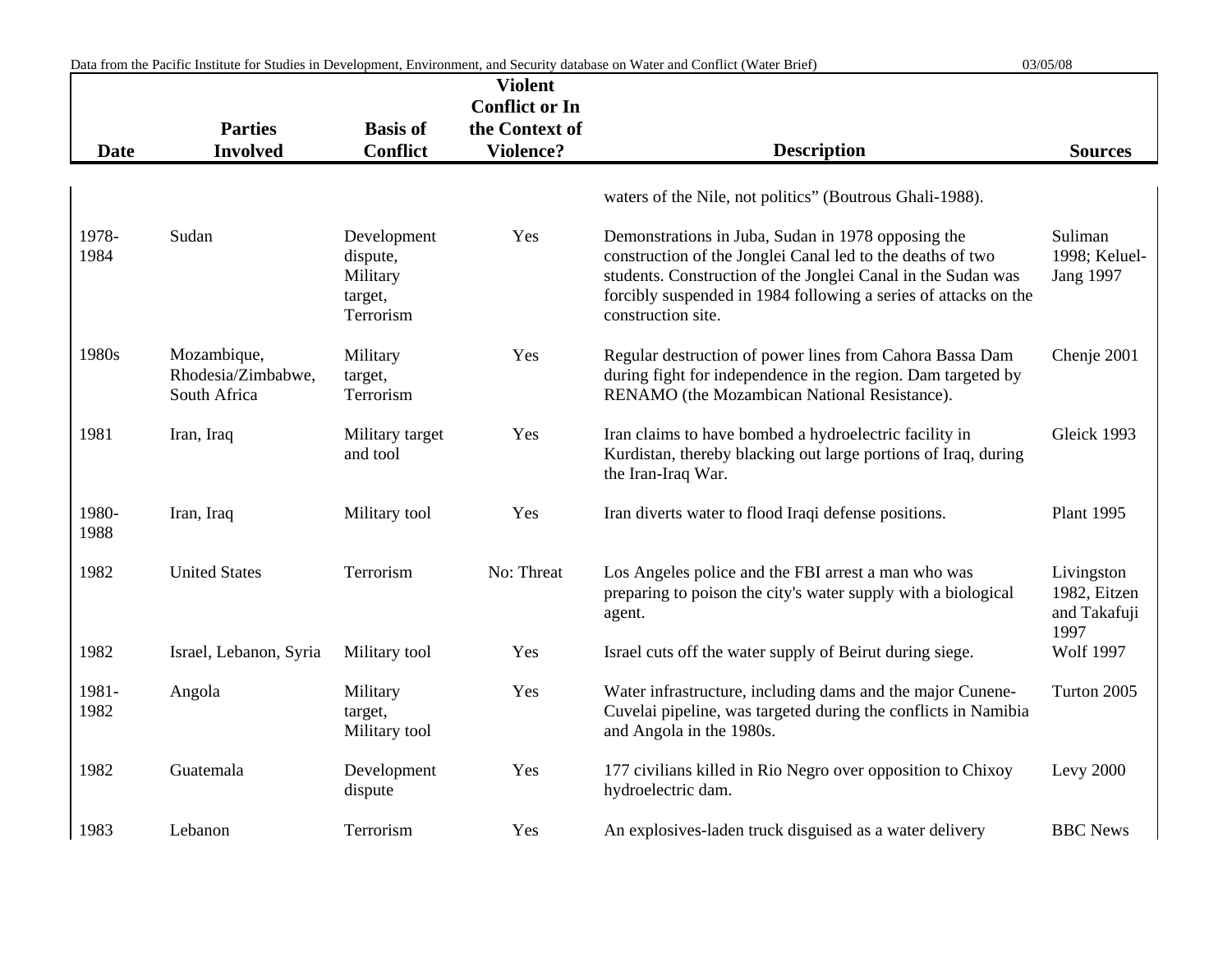|             | <b>Parties</b>              | <b>Basis of</b>               | <b>Violent</b><br><b>Conflict or In</b><br>the Context of |                                                                                                                                                                                                                                                                                                                                                                                                                                                                                                                                                                                                                                                                                                                                                                             |                                        |
|-------------|-----------------------------|-------------------------------|-----------------------------------------------------------|-----------------------------------------------------------------------------------------------------------------------------------------------------------------------------------------------------------------------------------------------------------------------------------------------------------------------------------------------------------------------------------------------------------------------------------------------------------------------------------------------------------------------------------------------------------------------------------------------------------------------------------------------------------------------------------------------------------------------------------------------------------------------------|----------------------------------------|
| <b>Date</b> | <b>Involved</b>             | <b>Conflict</b>               | <b>Violence?</b>                                          | <b>Description</b>                                                                                                                                                                                                                                                                                                                                                                                                                                                                                                                                                                                                                                                                                                                                                          | <b>Sources</b>                         |
| 1983        | Israel                      | Terrorism                     | No                                                        | vehicle destroyed a barracks in a U.S. military compound,<br>killing more than 300 people. The attack was blamed on<br>Hezbollah with the support of the Iranian government.<br>The Israeli government reports that it had uncovered a plot by                                                                                                                                                                                                                                                                                                                                                                                                                                                                                                                              | 2007<br>Douglass and                   |
|             |                             |                               |                                                           | Israeli Arabs to poison the water in Galilee with "an<br>unidentified powder."                                                                                                                                                                                                                                                                                                                                                                                                                                                                                                                                                                                                                                                                                              | Livingstone<br>1987                    |
| 1984        | <b>United States</b>        | Terrorism                     | Yes                                                       | Members of the Rajneeshee religious cult contaminate a city<br>water supply tank in The Dalles, Oregon, using Salmonella. A<br>community outbreak of over 750 cases occurred in a county<br>that normally reports fewer than five cases per year.                                                                                                                                                                                                                                                                                                                                                                                                                                                                                                                           | Clark and<br>Deininger<br>2000         |
| 1985        | <b>United States</b>        | Terrorism                     | N <sub>o</sub>                                            | Law enforcement authorities discovered that a small<br>survivalist group in the Ozark Mountains of Arkansas known<br>as The Covenant, the Sword, and the Arm of the Lord (CSA)<br>had acquired a drum containing 30 gallons of potassium<br>cyanide, with the apparent intent to poison water supplies in<br>New York, Chicago, and Washington, D.C. CSA members<br>devised the scheme in the belief that such attacks would make<br>the Messiah return more quickly by punishing unrepentant<br>sinners. The objective appeared to be mass murder in the name<br>of a divine mission rather than to change government policy.<br>The amount of poison possessed by the group is believed to<br>have been insufficient to contaminate the water supply of even<br>one city. | <b>Tucker 2000,</b><br><b>NTI 2005</b> |
| 1986        | North Korea, South<br>Korea | Military tool                 | N <sub>o</sub>                                            | North Korea's announcement of its plans to build the<br>Kumgansan hydroelectric dam on a tributary of the Han River<br>upstream of Seoul raises concerns in South Korea that the dam<br>could be used as a tool for ecological destruction or war.                                                                                                                                                                                                                                                                                                                                                                                                                                                                                                                          | Gleick 1993                            |
| 1986        | Lesotho, South Africa       | Military goal,<br>Development | Yes                                                       | South Africa supports coup in Lesotho over support for ANC<br>and anti-apartheid, and water. New government in Lesotho                                                                                                                                                                                                                                                                                                                                                                                                                                                                                                                                                                                                                                                      | American<br>University                 |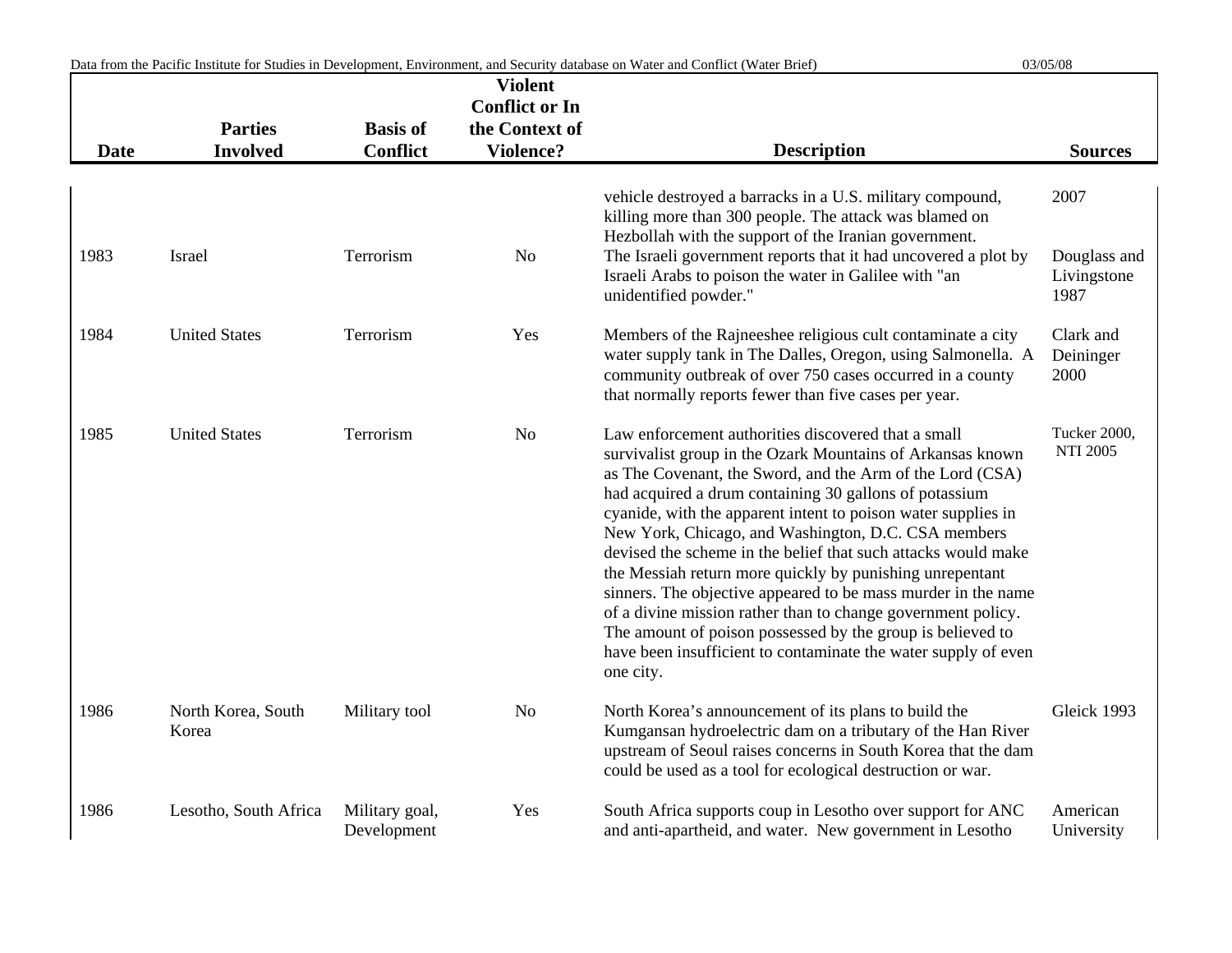|                  | <b>Parties</b>                   | <b>Basis of</b>                          | <b>Violent</b><br><b>Conflict or In</b><br>the Context of |                                                                                                                                                                                                                                                                                                                                                                                              |                                                                |
|------------------|----------------------------------|------------------------------------------|-----------------------------------------------------------|----------------------------------------------------------------------------------------------------------------------------------------------------------------------------------------------------------------------------------------------------------------------------------------------------------------------------------------------------------------------------------------------|----------------------------------------------------------------|
| <b>Date</b>      | <b>Involved</b>                  | <b>Conflict</b>                          | <b>Violence?</b>                                          | <b>Description</b>                                                                                                                                                                                                                                                                                                                                                                           | <b>Sources</b>                                                 |
|                  |                                  | dispute                                  |                                                           | then quickly signs Lesotho Highlands water agreement.                                                                                                                                                                                                                                                                                                                                        | 2000b                                                          |
| 1986             | Lesotho, South Africa            | Development<br>dispute,<br>Military goal | Yes                                                       | Bloodless coup by Lesotho's defense forces, with support<br>from South Africa, lead to immediate agreement with South<br>Africa for water from the Highlands of Lesotho, after 30<br>previous years of unsuccessful negotiations. There is<br>disagreement over the degree to which water was a motivating<br>factor for either party.                                                       | Mohamed<br>2001                                                |
| 1988             | Angola, South Africa,<br>Cuba    | Military goal,<br>Military target        | Yes                                                       | Cuban and Angolan forces launch an attack on Calueque Dam<br>via land and then air. Considerable damage inflicted on dam<br>wall; power supply to dam cut. Water pipeline to<br>Owamboland cut and destroyed.                                                                                                                                                                                | Meissner<br>2000                                               |
| 1990             | South Africa                     | Development<br>dispute                   | <b>No</b>                                                 | Pro-apartheid council cuts off water to the Wesselton<br>township of 50,000 blacks following protests over miserable<br>sanitation and living conditions.                                                                                                                                                                                                                                    | Gleick 1993                                                    |
| 1990             | Iraq, Syria, Turkey              | Development<br>dispute,<br>Military tool | N <sub>o</sub>                                            | The flow of the Euphrates is interrupted for a month as Turkey<br>finishes construction of the Ataturk Dam, part of the Grand<br>Anatolia Project. Syria and Iraq protest that Turkey now has a<br>weapon of war. In mid-1990 Turkish president Turgut Ozal<br>threatens to restrict water flow to Syria to force it to withdraw<br>support for Kurdish rebels operating in southern Turkey. | Gleick 1993<br>& 1995                                          |
| 1991-<br>present | Karnataka,<br>Tamil Nadu (India) | Development<br>dispute                   | Yes                                                       | Violence erupts when Karnataka rejects an Interim Order<br>handed down by the Cauvery Waters Tribunal, set up by the<br>Indian Supreme Court. The Tribunal was established in 1990<br>to settle two decades of dispute between Karnataka and Tamil<br>Nadu over irrigation rights to the Cauvery River.                                                                                      | Gleick 1993,<br>Butts 1997,<br>American<br>University<br>2000a |
| 1991             | Iraq, Kuwait, US                 | Military target                          | Yes                                                       | During the Gulf War, Iraq destroys much of Kuwait's<br>desalination capacity during retreat.                                                                                                                                                                                                                                                                                                 | Gleick 1993                                                    |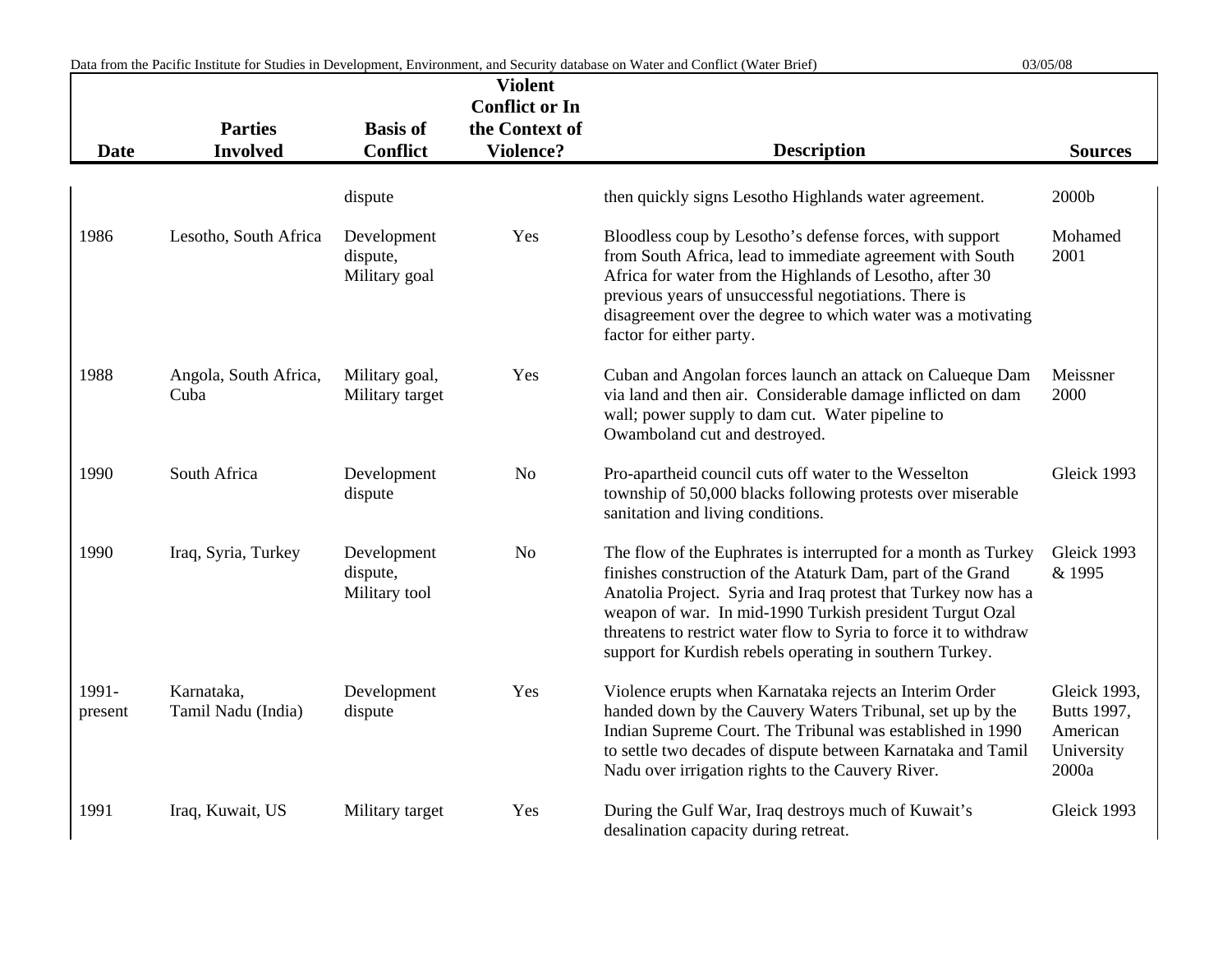|             | <b>Parties</b>                         | <b>Basis of</b>        | <b>Violent</b><br><b>Conflict or In</b><br>the Context of |                                                                                                                                                                                                                                                                                                                                                                                                                                                                                                                                                                                                                                                                                                                 |                                                    |
|-------------|----------------------------------------|------------------------|-----------------------------------------------------------|-----------------------------------------------------------------------------------------------------------------------------------------------------------------------------------------------------------------------------------------------------------------------------------------------------------------------------------------------------------------------------------------------------------------------------------------------------------------------------------------------------------------------------------------------------------------------------------------------------------------------------------------------------------------------------------------------------------------|----------------------------------------------------|
| <b>Date</b> | <b>Involved</b>                        | <b>Conflict</b>        | <b>Violence?</b>                                          | <b>Description</b>                                                                                                                                                                                                                                                                                                                                                                                                                                                                                                                                                                                                                                                                                              | <b>Sources</b>                                     |
| 1991        | Canada                                 | Terrorism              | No: Threat                                                | A threat is made via an anonymous letter to contaminate the<br>water supply of the city of Kelowna, British Columbia, with<br>"biological contaminates." The motive was apparently<br>"associated with the Gulf War." The security of the water<br>supply was increased in response and no group was identified<br>as the perpetrator.                                                                                                                                                                                                                                                                                                                                                                          | Purver 1995                                        |
| 1991        | Iraq, Turkey, United<br><b>Nations</b> | Military tool          | Yes                                                       | Discussions are held at the United Nations about using the<br>Ataturk Dam in Turkey to cut off flows of the Euphrates to<br>Iraq.                                                                                                                                                                                                                                                                                                                                                                                                                                                                                                                                                                               | Gleick 1993                                        |
| 1991        | Iraq, Kuwait, US                       | Military target        | Yes                                                       | Baghdad's modern water supply and sanitation system are<br>intentionally and unintentionally damaged by Allied coalition.<br>"Four of seven major pumping stations were destroyed, as<br>were 31 municipal water and sewerage facilities $-20$ in<br>Baghdad, resulting in sewage pouring into the Tigris. Water<br>purification plants were incapacitated throughout Iraq"<br>(Arbuthnot 2000). In the first eight months of 1991, after<br>Iraq's water infrastructure was damaged by the Persian Gulf<br>War, the New England Journal of Medicine reported that<br>nearly 47,000 more children than normal died in Iraq and the<br>country's infant mortality rate doubled to 92.7 per 1,000 live<br>births. | Gleick 1993,<br>Arbuthnot<br>2000, Barrett<br>2003 |
| 1992        | Czechoslovakia, Hungar Political tool, | Development<br>dispute | Military<br>maneuvers                                     | Hungary abrogates a 1977 treaty with Czechoslovakia<br>concerning construction of the Gabcikovo/Nagymaros project<br>based on environmental concerns. Slovakia continues<br>construction unilaterally, completes the dam, and diverts the<br>Danube into a canal inside the Slovakian republic. Massive<br>public protest and movement of military to the border ensue;<br>issue taken to the International Court of Justice.                                                                                                                                                                                                                                                                                   | Gleick 1993                                        |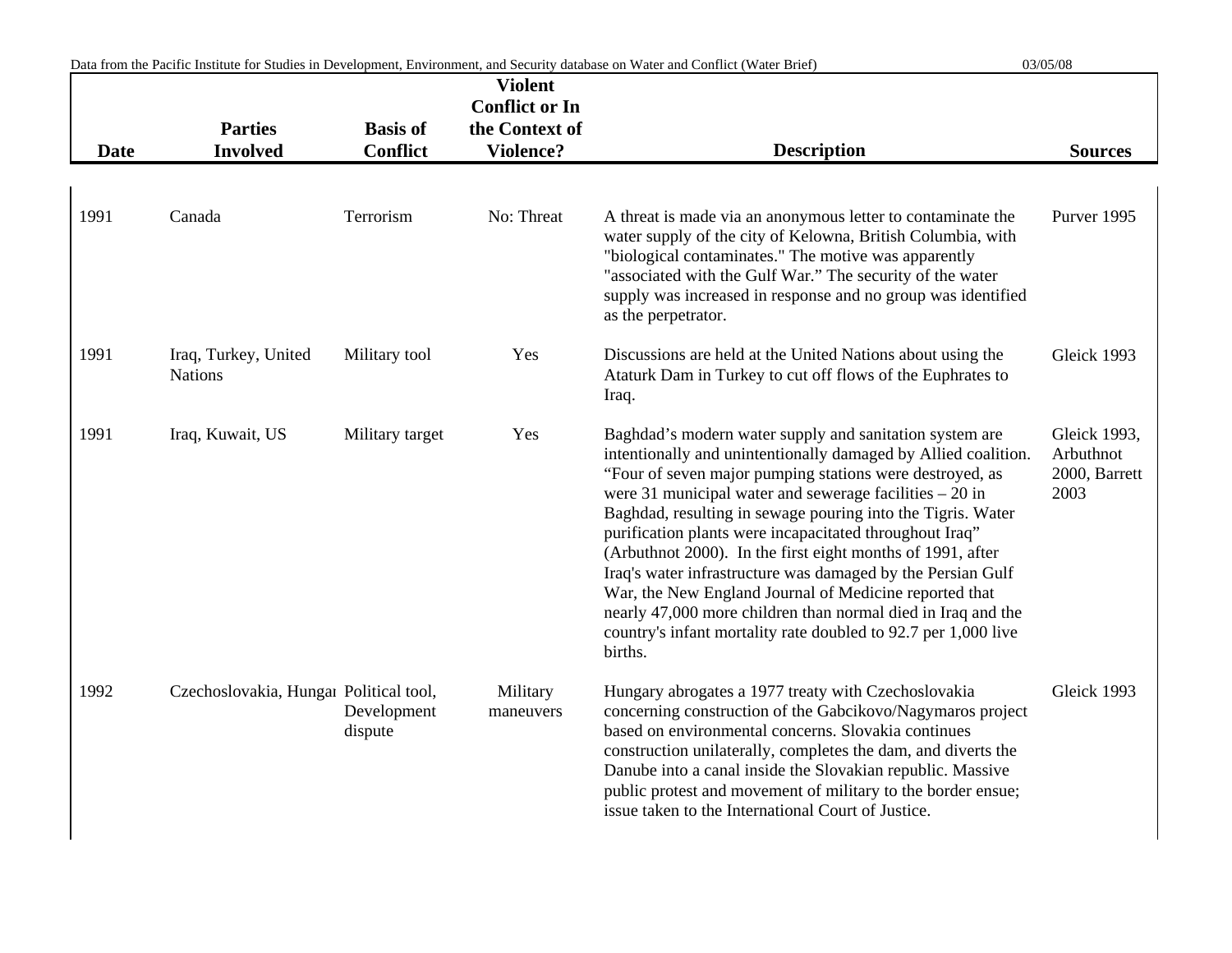|                  | <b>Parties</b>        | <b>Basis of</b>             | <b>Violent</b><br><b>Conflict or In</b><br>the Context of |                                                                                                                                                                                                                                                                                                                                                                                                                                                                                                                                                                                                                   |                                                                                                |
|------------------|-----------------------|-----------------------------|-----------------------------------------------------------|-------------------------------------------------------------------------------------------------------------------------------------------------------------------------------------------------------------------------------------------------------------------------------------------------------------------------------------------------------------------------------------------------------------------------------------------------------------------------------------------------------------------------------------------------------------------------------------------------------------------|------------------------------------------------------------------------------------------------|
| <b>Date</b>      | <b>Involved</b>       | <b>Conflict</b>             | <b>Violence?</b>                                          | <b>Description</b>                                                                                                                                                                                                                                                                                                                                                                                                                                                                                                                                                                                                | <b>Sources</b>                                                                                 |
| 1992             | Turkey                | Terrorism                   | Yes                                                       | Lethal concentrations of potassium cyanide are reported<br>discovered in the water tanks of a Turkish Air Force<br>compound in Istanbul. The Kurdish Workers' Party (PKK)<br>claimed credit.                                                                                                                                                                                                                                                                                                                                                                                                                      | Chelyshev<br>1992                                                                              |
| 1992             | Bosnia, Bosnian Serbs | Military tool               | Yes                                                       | The Serbian siege of Sarajevo, Bosnia and Herzegovina,<br>includes a cutoff of all electrical power and the water feeding<br>the city from the surrounding mountains. The lack of power<br>cuts the two main pumping stations inside the city despite<br>pledges from Serbian nationalist leaders to United Nations<br>officials that they would not use their control of Sarajevo's<br>utilities as a weapon. Bosnian Serbs take control of water<br>valves regulating flow from wells that provide more than 80<br>percent of water to Sarajevo; reduced water flow to city is<br>used to 'smoke out' Bosnians. | <b>Burns</b> 1992,<br>Husarska<br>1995                                                         |
| 1993-<br>present | Iraq                  | Military tool               | N <sub>0</sub>                                            | To quell opposition to his government, Saddam Hussein<br>reportedly poisons and drains the water supplies of southern<br>Shiite Muslims, the Ma'dan. The marshes of southern Iraq are<br>intentionally targeted. The European Parliament and UN<br>Human Rights Commission deplore use of water as weapon in<br>region.                                                                                                                                                                                                                                                                                           | Gleick 1993,<br>American<br>University<br>2000c,<br>National<br>Geographic<br><b>News 2001</b> |
| 1993             | Iran                  | Terrorism                   | <b>No</b>                                                 | A report suggests that proposals were made at a meeting of<br>fundamentalist groups in Tehran, under the auspices of the<br>Iranian Foreign Ministry, to poison water supplies of major<br>cities in the West "as a possible response to Western<br>offensives against Islamic organizations and states."                                                                                                                                                                                                                                                                                                         | Haeri 1993                                                                                     |
| 1993             | Yugoslavia            | Military target<br>and tool | Yes                                                       | Peruca Dam intentionally destroyed during war.                                                                                                                                                                                                                                                                                                                                                                                                                                                                                                                                                                    | Gleick 1993                                                                                    |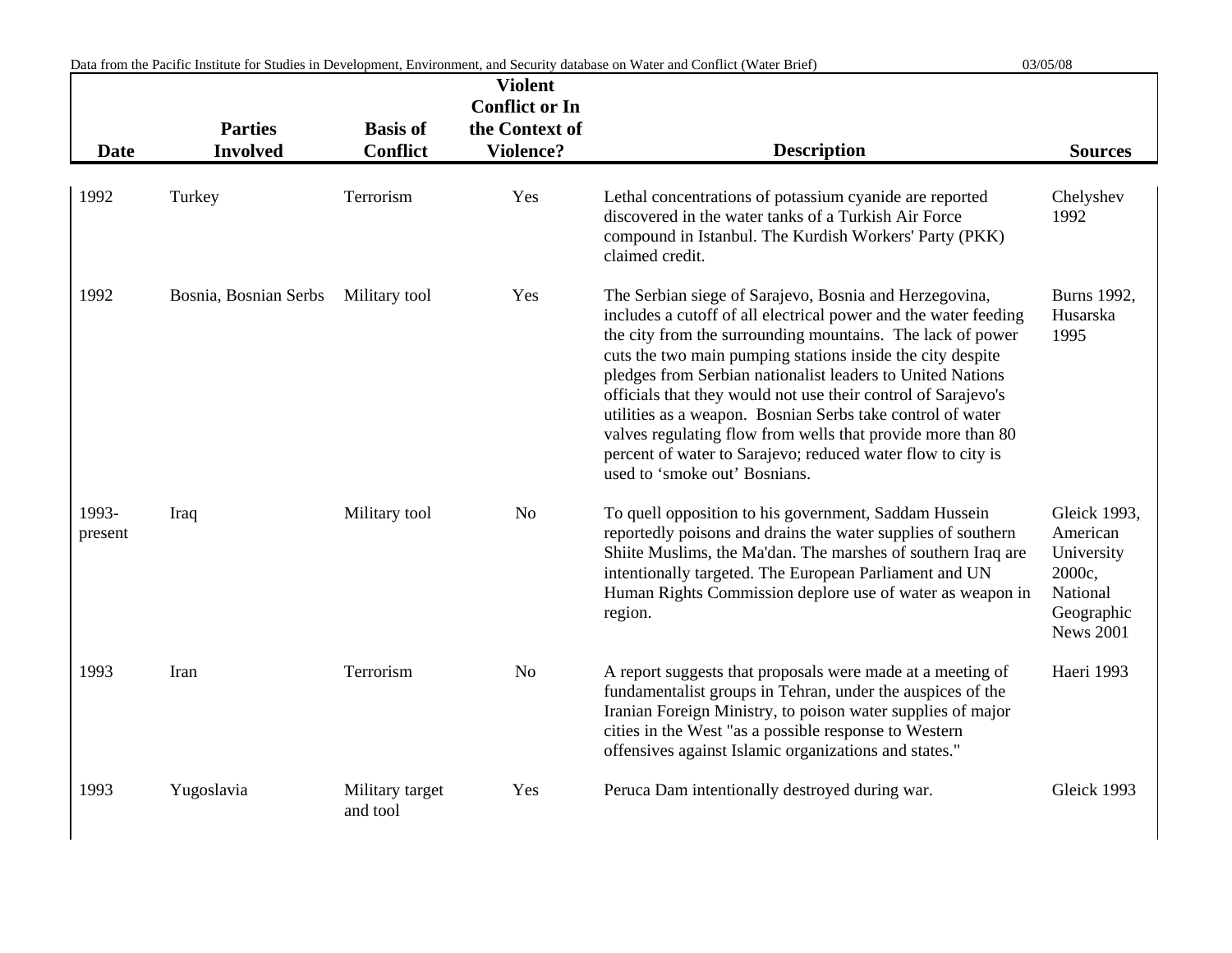| <b>Date</b> | <b>Parties</b><br><b>Involved</b> | <b>Basis of</b><br><b>Conflict</b> | <b>Violent</b><br><b>Conflict or In</b><br>the Context of<br><b>Violence?</b> | Data from the Pacific Institute for Studies in Development, Environment, and Security database on Water and Conflict (Water Brief)<br><b>Description</b>                                                                                                                                                                                                                                                                                                                                                                                                                                                                                                                                                | 03/05/08<br><b>Sources</b>                 |
|-------------|-----------------------------------|------------------------------------|-------------------------------------------------------------------------------|---------------------------------------------------------------------------------------------------------------------------------------------------------------------------------------------------------------------------------------------------------------------------------------------------------------------------------------------------------------------------------------------------------------------------------------------------------------------------------------------------------------------------------------------------------------------------------------------------------------------------------------------------------------------------------------------------------|--------------------------------------------|
| 1994        | Moldavia                          | Terrorism                          | No: Threat                                                                    | Reported threat by Moldavian General Nikolay Matveyev to<br>contaminate the water supply of the Russian 14th Army in<br>Tiraspol, Moldova, with mercury.                                                                                                                                                                                                                                                                                                                                                                                                                                                                                                                                                | Purver 1995                                |
| 1995        | Ecuador, Peru                     | Military and<br>political tool     | Yes                                                                           | Armed skirmishes arise in part because of disagreement over<br>the control of the headwaters of Cenepa River. Wolf argues<br>that this is primarily a border dispute simply coinciding with<br>location of a water resource.                                                                                                                                                                                                                                                                                                                                                                                                                                                                            | Samson &<br>Charrier<br>1997, Wolf<br>1997 |
| 1997        | Singapore, Malaysia               | Political tool                     | N <sub>o</sub>                                                                | Malaysia supplies about half of Singapore's water and in 1997<br>threatened to cut off that supply in retribution for criticisms by<br>Singapore of policy in Malaysia.                                                                                                                                                                                                                                                                                                                                                                                                                                                                                                                                 | Zachary 1997                               |
| 1998        | Tajikistan                        | Terrorism,<br>Political tool       | No: Threat                                                                    | On November 6, a guerrilla commander threatened to blow up<br>a dam on the Kairakkhum channel if political demands are not<br>met. Col. Makhmud Khudoberdyev made the threat, reported<br>by the ITAR-Tass News Agency.                                                                                                                                                                                                                                                                                                                                                                                                                                                                                 | <b>WRR 1998</b>                            |
| 1998        | Angola                            | Military and<br>political tool     | Yes                                                                           | In September 1998, fierce fighting between UNITA and<br>Angolan government forces broke out at Gove Dam on the<br>Kunene River for control of the installation.                                                                                                                                                                                                                                                                                                                                                                                                                                                                                                                                         | Meissner<br>2001                           |
| 1998/1994   | <b>United States</b>              | Cyber-<br>terrorism                | N <sub>o</sub>                                                                | The Washington Post reports a 12-year old computer hacker<br>broke into the SCADA computer system that runs Arizona's<br>Roosevelt Dam, giving him complete control of the dam's<br>massive floodgates. The cities of Mesa, Tempe, and Phoenix,<br>Arizona are downstream of this dam. No damage was done.<br>This report turns out to be incorrect. A hacker did break into<br>the computers of an Arizona water facility, the Salt River<br>Project in the Phoenix area. But he was 27, not 12, and the<br>incident occurred in 1994, not 1998. And while clearly<br>trespassing in critical areas, the hacker never could have had<br>control of any dams--leading investigators to conclude that no | Gellman<br>2002, Lemos<br>2002             |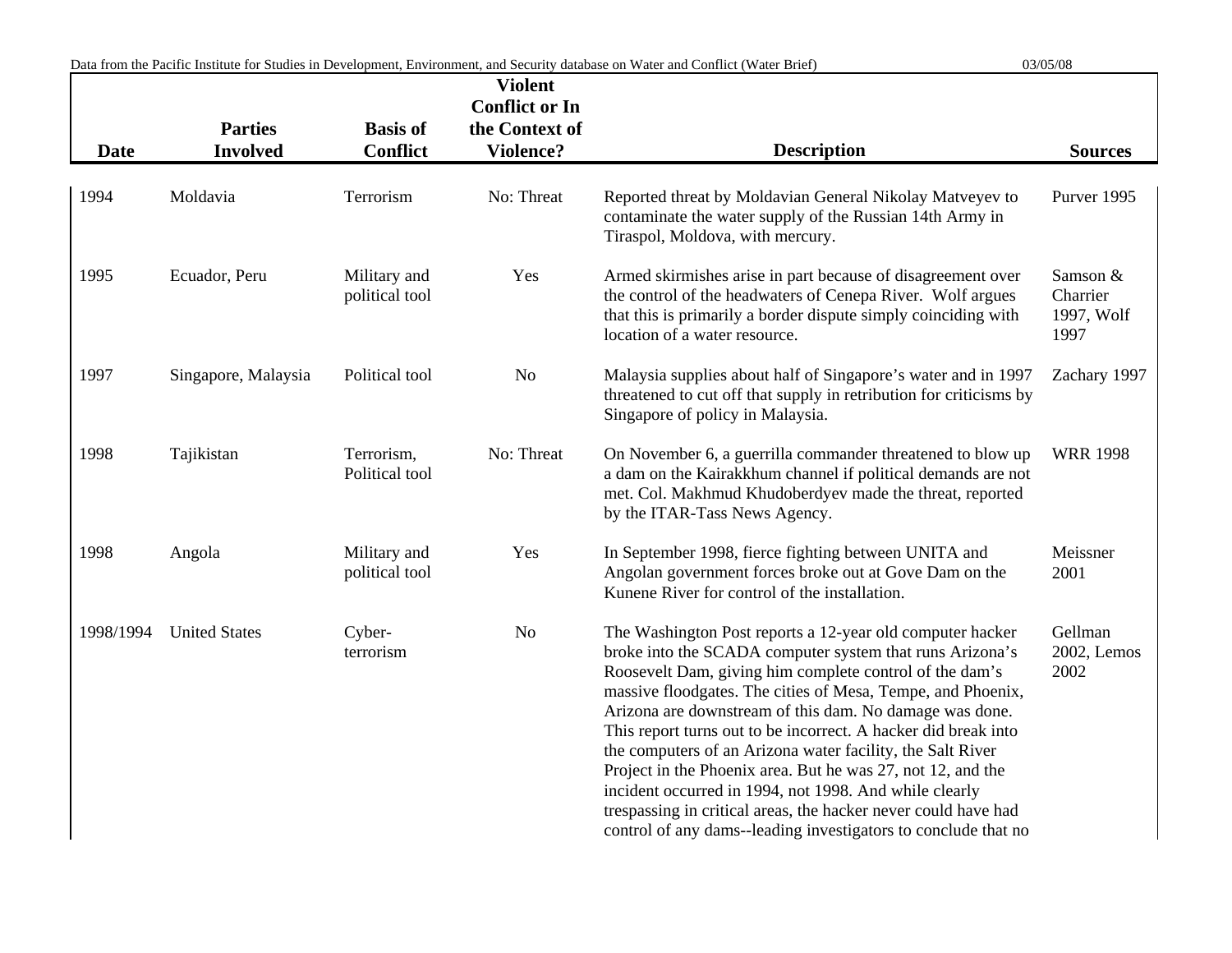|                 |                                          |                                           | <b>Violent</b>                                              | Data from the Pacific Institute for Studies in Development, Environment, and Security database on Water and Conflict (Water Brief)                                                                                                                      | 03/05/08                                             |
|-----------------|------------------------------------------|-------------------------------------------|-------------------------------------------------------------|---------------------------------------------------------------------------------------------------------------------------------------------------------------------------------------------------------------------------------------------------------|------------------------------------------------------|
| <b>Date</b>     | <b>Parties</b><br><b>Involved</b>        | <b>Basis of</b><br><b>Conflict</b>        | <b>Conflict or In</b><br>the Context of<br><b>Violence?</b> | <b>Description</b>                                                                                                                                                                                                                                      | <b>Sources</b>                                       |
|                 |                                          |                                           |                                                             | lives or property were ever threatened.                                                                                                                                                                                                                 |                                                      |
| 1998            | Democratic Republic of Military<br>Congo | target,<br>Terrorism                      | Yes                                                         | Attacks on Inga Dam during efforts to topple President Kabila.<br>Disruption of electricity supplies from Inga Dam and water<br>supplies to Kinshasa                                                                                                    | Chenje 2001,<br>Human<br><b>Rights Watch</b><br>1998 |
| 1998 to<br>2000 | Eritrea and Ethiopia                     | Military target                           | Yes                                                         | Water pumping plants and pipelines in the border town of Adi<br>Quala were destroyed during the civil war between Eritrea and<br>Ethiopia.                                                                                                              | <b>ICRC 2003</b>                                     |
| 1999            | Lusaka, Zambia                           | Terrorism,<br>Political tool              | Yes                                                         | Bomb blast destroyed the main water pipeline, cutting off<br>water for the city of Lusaka, population 3 million.                                                                                                                                        | <b>FTGWR</b><br>1999                                 |
| 1999            | Yugoslavia                               | Military target                           | Yes                                                         | Belgrade reported that NATO planes had targeted a<br>hydroelectric plant during the Kosovo campaign.                                                                                                                                                    | Reuters<br>1999a                                     |
| 1999            | Bangladesh                               | Development<br>dispute,<br>Political tool | Yes                                                         | 50 hurt during strikes called to protest power and water<br>shortages. Protest led by former Prime Minister Begum<br>Khaleda Zia over deterioration of public services and in law<br>and order.                                                         | Ahmed 1999                                           |
| 1999            | Yugoslavia                               | Military target                           | Yes                                                         | NATO targets utilities and shuts down water supplies in<br>Belgrade. NATO bombs bridges on Danube, disrupting<br>navigation.                                                                                                                            | Reuters<br>1999b                                     |
| 1999            | Yugoslavia                               | Political tool                            | Yes                                                         | Yugoslavia refuses to clear war debris on Danube (downed<br>bridges) unless financial aid for reconstruction is provided;<br>European countries on Danube fear flooding due to winter ice<br>dams will result. Diplomats decry environmental blackmail. | Simons 1999                                          |
| 1999            | Kosovo                                   | Political tool                            | Yes                                                         | Serbian engineers shut down water system in Pristina prior to<br>occupation by NATO.                                                                                                                                                                    | Reuters<br>1999c                                     |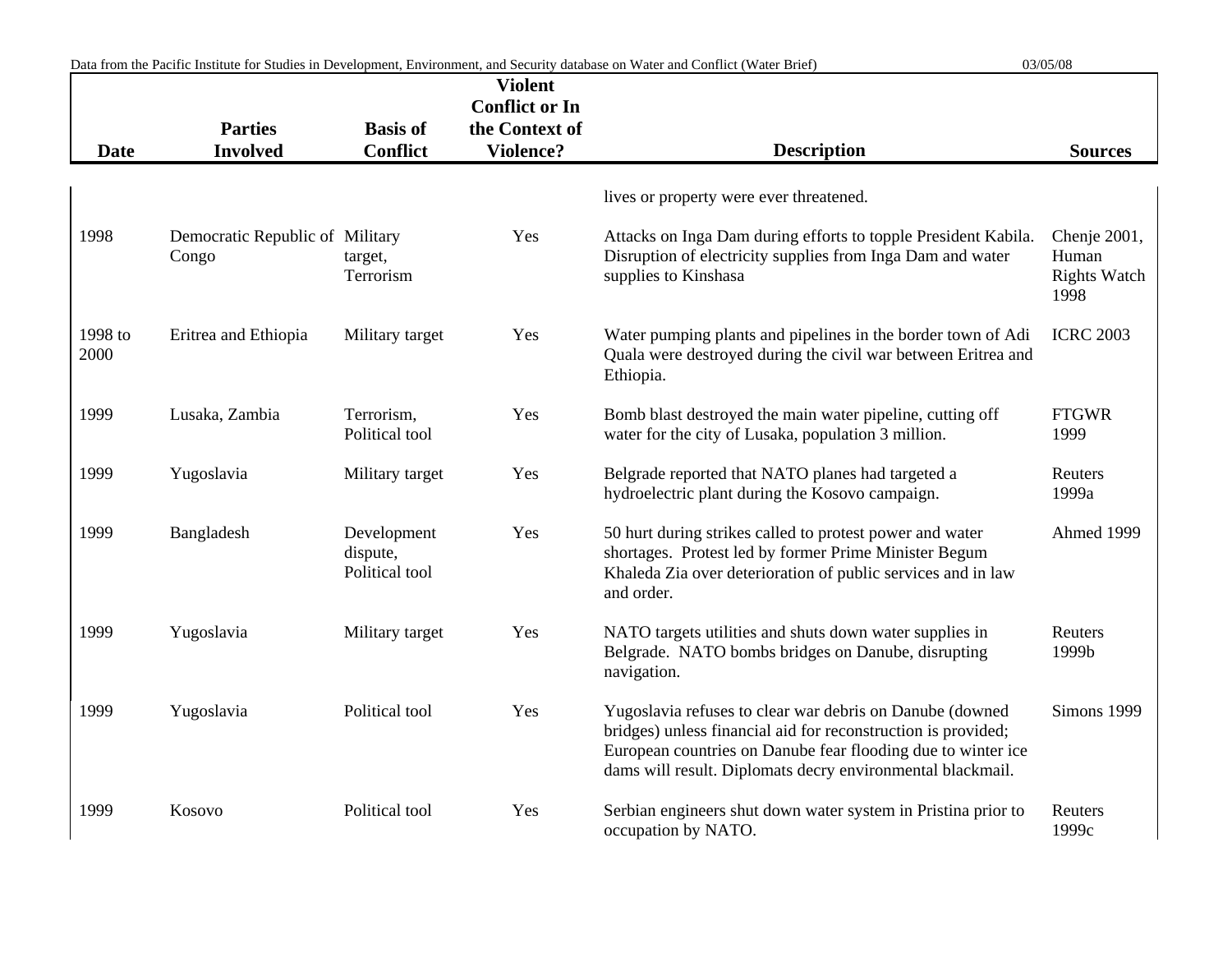|             | <b>Parties</b>    | <b>Basis of</b>                      | <b>Violent</b><br><b>Conflict or In</b><br>the Context of | Data from the Pacific Institute for Studies in Development, Environment, and Security database on Water and Conflict (Water Brief)                                                                                                                                                                                                                                                                                                                                                                                        | 03/05/08                                |
|-------------|-------------------|--------------------------------------|-----------------------------------------------------------|---------------------------------------------------------------------------------------------------------------------------------------------------------------------------------------------------------------------------------------------------------------------------------------------------------------------------------------------------------------------------------------------------------------------------------------------------------------------------------------------------------------------------|-----------------------------------------|
| <b>Date</b> | <b>Involved</b>   | <b>Conflict</b>                      | Violence?                                                 | <b>Description</b>                                                                                                                                                                                                                                                                                                                                                                                                                                                                                                        | <b>Sources</b>                          |
| 1999        | South Africa      | Terrorism                            | Yes                                                       | A home-made bomb was discovered at a water reservoir at<br>Wallmansthal near Pretoria. It was thought to have been meant<br>to sabotage water supplies to farmers.                                                                                                                                                                                                                                                                                                                                                        | Pretoria<br>Dispatch<br>1999            |
| 1999        | Angola            | Terrorism,<br>Political tool         | Yes                                                       | 100 bodies were found in four drinking water wells in central<br>Angola.                                                                                                                                                                                                                                                                                                                                                                                                                                                  | International<br>Herald<br>Tribune 1999 |
| 1999        | Puerto Rico, U.S. | Political tool                       | N <sub>o</sub>                                            | Protesters blocked water intake to Roosevelt Roads Navy Base<br>in opposition to U.S. military presence and Navy's use of the<br>Blanco River, following chronic water shortages in<br>neighboring towns.                                                                                                                                                                                                                                                                                                                 | New York<br><b>Times 1999</b>           |
| 1999        | China             | Development<br>dispute;<br>terrorism | Yes                                                       | Around Chinese New Years, farmers from Hebei and Henan<br>Provinces fought over limited water resources. Heavy<br>weapons, including mortars and bombs, were used and nearly<br>100 villagers were injured. Houses and facilities were<br>damaged and the total loss reached one million \$US. Parties<br>involved: Huanglongkou Village, Shexian County, Hebei<br>Province and Gucheng Village, Linzhou City, Henan Province                                                                                             | China Water<br>Resources<br>Daily 2002  |
| 1999        | <b>East Timor</b> | Military tool,<br>Terrorism          | Yes                                                       | Militia opposing East Timor independence kill pro-<br>independence supporters and throw bodies in water well.                                                                                                                                                                                                                                                                                                                                                                                                             | <b>BBC 1999</b>                         |
| 1999        | Yemen             | Development<br>dispute               | Yes                                                       | 700 soldiers were sent to quell fighting that claimed six lives<br>and injured 60 others in clashes that erupted between two<br>villages fighting over a local spring near Ta'iz. The village of<br>Al-Marzuh believed it was entitled to exclusive rights from a<br>spring because it was located on their land; the neighboring<br>village of Quradah believed their rights to the water was<br>affirmed in a 50-year-old court verdict. The dispute erupted in<br>violence. President Ali Abdullah Saleh intervened by | Al-Qadhi<br>2006                        |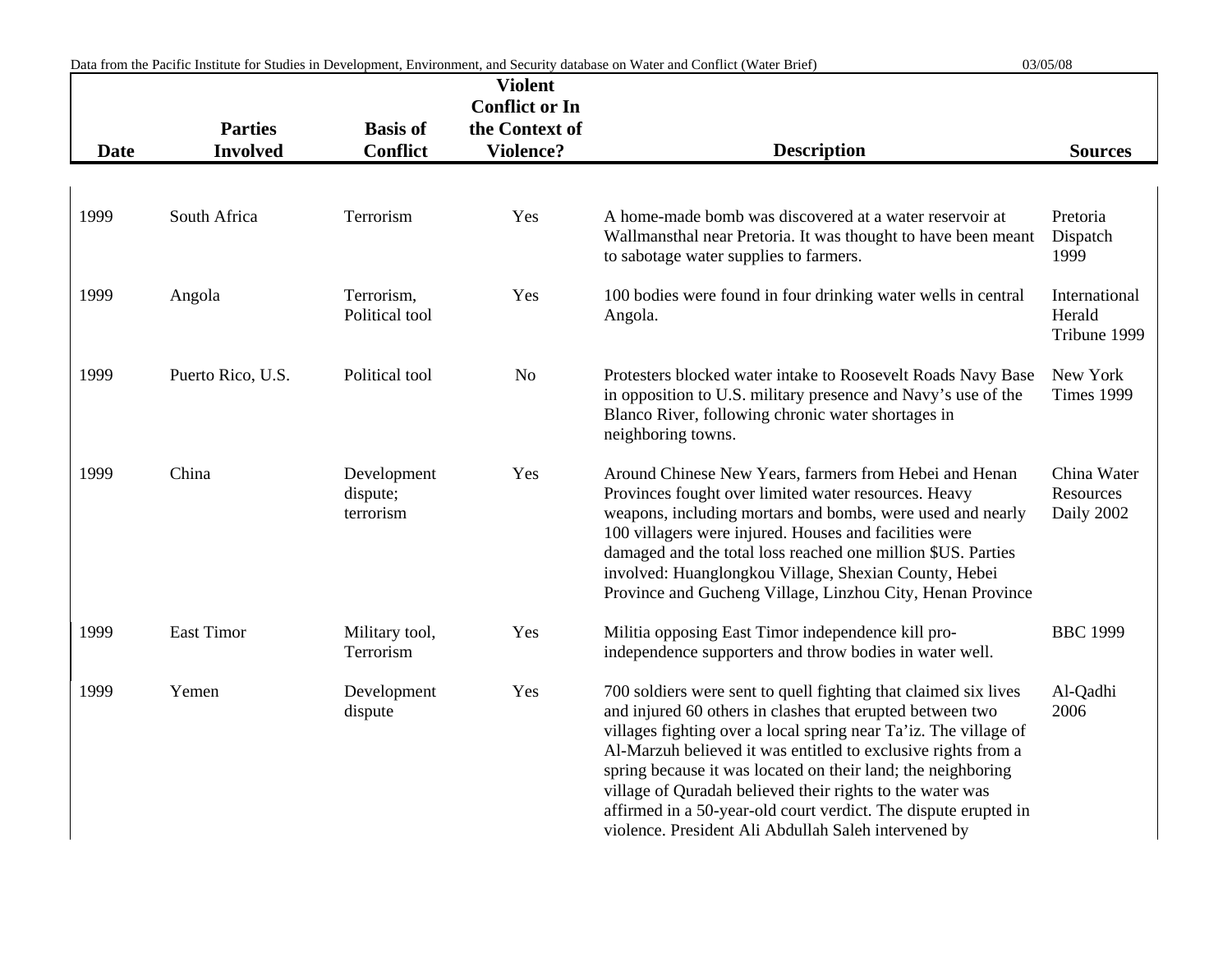| Data from the Pacific Institute for Studies in Development, Environment, and Security database on Water and Conflict (Water Brief) |  |  |
|------------------------------------------------------------------------------------------------------------------------------------|--|--|
|                                                                                                                                    |  |  |

|                 |                                                               |                                          | <b>Violent</b><br><b>Conflict or In</b><br>the Context of |                                                                                                                                                                                                                                                                                                                                                                                    |                                                  |
|-----------------|---------------------------------------------------------------|------------------------------------------|-----------------------------------------------------------|------------------------------------------------------------------------------------------------------------------------------------------------------------------------------------------------------------------------------------------------------------------------------------------------------------------------------------------------------------------------------------|--------------------------------------------------|
| <b>Date</b>     | <b>Parties</b><br><b>Involved</b>                             | <b>Basis of</b><br><b>Conflict</b>       | <b>Violence?</b>                                          | <b>Description</b>                                                                                                                                                                                                                                                                                                                                                                 | <b>Sources</b>                                   |
|                 |                                                               |                                          |                                                           | summoning the sheikhs of the two villages to the capital, and<br>sorted out the problem by dividing the water into halves.                                                                                                                                                                                                                                                         |                                                  |
| 1998-<br>1999   | Kosovo                                                        | Terrorism,<br>Political tool             | Yes                                                       | Contamination of water supplies/wells by Serbs disposing of<br>bodies of Kosovar Albanians in local wells. Other reports of<br>Yugoslav federal forces poisoning wells with carcasses and<br>hazardous materials.                                                                                                                                                                  | CNN 1999,<br>Hickman<br>1999.                    |
| 1999 to<br>2000 | Namibia, Botswana,<br>Zambia                                  | Military goal:<br>Development<br>dispute | N <sub>o</sub>                                            | Sedudu/Kasikili Island, in the Zambezi/Chobe River. Dispute<br>over border and access to water. Presented to the International<br>Court of Justice                                                                                                                                                                                                                                 | <b>ICJ 1999</b>                                  |
| 2000            | Ethiopia                                                      | Development<br>dispute                   | Yes                                                       | One man stabbed to death during fight over clean water during<br>famine in Ethiopia                                                                                                                                                                                                                                                                                                | Sandrasagra<br>2000                              |
| 2000            | Central Asia:<br>Kyrgyzstan, Kazakhstan dispute<br>Uzbekistan | Development                              | N <sub>o</sub>                                            | Kyrgyzstan cuts off water to Kazakhstan until coal is<br>delivered; Uzbekistan cuts off water to Kazakhstan for non-<br>payment of debt.                                                                                                                                                                                                                                           | Pannier 2000                                     |
| 2000            | Belgium                                                       | Terrorism                                | Yes                                                       | In July, workers at the Cellatex chemical plant in northern<br>France dumped 5,000 liters of sulfuric acid into a tributary of<br>the Meuse River when they were denied workers' benefits. A<br>French analyst pointed out that this was the first time "the<br>environment and public health were made hostage in order to<br>exert pressure, an unheard-of situation until now." | Christian<br>Science<br>Monitor.<br>2000         |
| 2000            | Hazarajat, Afghanistan                                        | Development<br>dispute                   | Yes                                                       | Violent conflicts broke out over water resources in the villages<br>Burna Legan and Taina Legan, and in other parts of the<br>region, as drought depleted local resources.                                                                                                                                                                                                         | Cooperation<br>Center for<br>Afghanistan<br>2000 |
| 2000            | India: Gujarat                                                | Development<br>dispute                   | Yes                                                       | Water riots reported in some areas of Gujarat to protest against<br>authority's failure to arrange adequate supply of tanker water.                                                                                                                                                                                                                                                | <b>FTGWR</b><br>2000                             |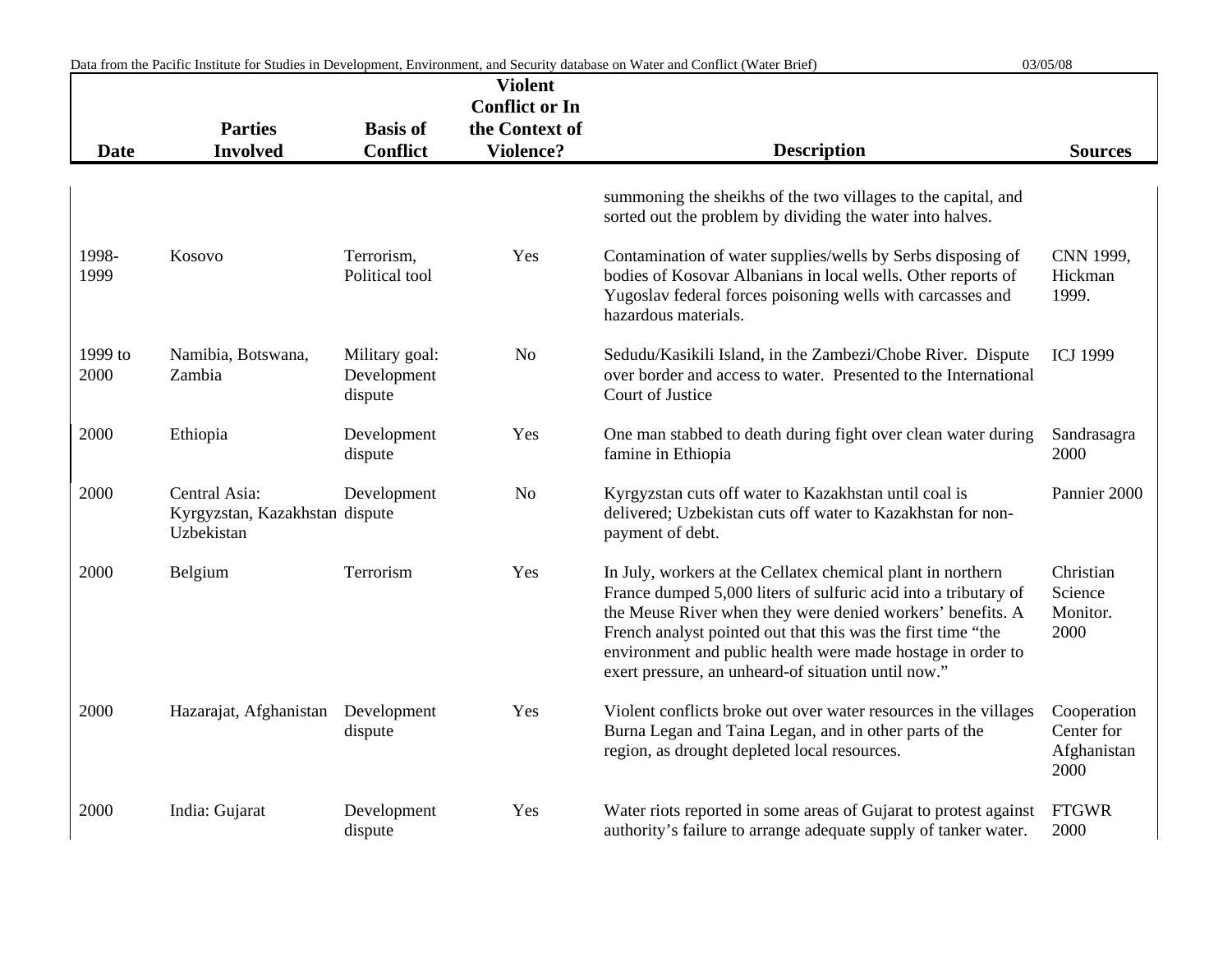| Data from the Pacific Institute for Studies in Development. Environment, and Security database on Water and Conflict (Water Brief) |  |
|------------------------------------------------------------------------------------------------------------------------------------|--|
|------------------------------------------------------------------------------------------------------------------------------------|--|

|  |  | 03/05/08 |
|--|--|----------|
|  |  |          |

|             |                                   |                                    |                                                                               | Data from the Pacific Institute for Studies in Development, Environment, and Security database on Water and Conflict (Water Brief)                                                                                                                                                                                                                                                                                 | 03/05/08                                     |
|-------------|-----------------------------------|------------------------------------|-------------------------------------------------------------------------------|--------------------------------------------------------------------------------------------------------------------------------------------------------------------------------------------------------------------------------------------------------------------------------------------------------------------------------------------------------------------------------------------------------------------|----------------------------------------------|
| <b>Date</b> | <b>Parties</b><br><b>Involved</b> | <b>Basis of</b><br><b>Conflict</b> | <b>Violent</b><br><b>Conflict or In</b><br>the Context of<br><b>Violence?</b> | <b>Description</b>                                                                                                                                                                                                                                                                                                                                                                                                 | <b>Sources</b>                               |
|             |                                   |                                    |                                                                               | Police are reported to have shot into a crowd at Falla village<br>near Jamnagar, resulting in the death of three and injuries to<br>20 following protests against the diversion of water from the<br>Kankavati dam to Jamnagar town.                                                                                                                                                                               |                                              |
| 2000        | <b>United States</b>              | Terrorism                          | N <sub>o</sub>                                                                | A drill simulating a terrorist attack on the Nacimiento Dam in<br>Monterey County, California got out of hand when two radio<br>stations reported it as a real attack.                                                                                                                                                                                                                                             | Gaura 2000                                   |
| 2000        | Kenya                             | Development<br>dispute             | Yes                                                                           | A clash between villagers and thirsty monkeys left eight apes<br>dead and ten villagers wounded. The duel started after water<br>tankers brought water to a drought-stricken area and monkeys<br>desperate for water attacked the villagers.                                                                                                                                                                       | BBC 2000,<br>Okoko 2000                      |
| 2000        | Australia                         | Cyber-<br>terrorism                | Yes                                                                           | In Queensland, Australia, on April 23 <sup>rd</sup> , 2000, police arrested a<br>man for using a computer and radio transmitter to take control<br>of the Maroochy Shire wastewater system and release sewage<br>into parks, rivers, and property.                                                                                                                                                                 | Gellman 2002                                 |
| 2000        | China                             | Development<br>dispute             | Yes                                                                           | Civil unrest erupted over use and allocation of water from<br>Baiyangdian Lake – the largest natural lake in northern China.<br>Several people died in riots by villagers in July 2000 in<br>Shandong after officials cut off water supplies. In August<br>2000, six died when officials in the southern province of<br>Guangdong blew up a water channel to prevent a neighboring<br>county from diverting water. | Pottinger<br>2000                            |
| 2001        | Israel, Palestine                 | Terrorism,<br>Military target      | Yes                                                                           | Palestinians destroy water supply pipelines to West Bank<br>settlement of Yitzhar and to Kibbutz Kisufim. Agbat Jabar<br>refugee camp near Jericho disconnected from its water supply<br>after Palestinians looted and damaged local water pumps.<br>Palestinians accuse Israel of destroying a water cistern,<br>blocking water tanker deliveries, and attacking materials for a                                  | <b>Israel Line</b><br>2001a,b; ENS<br>2001a. |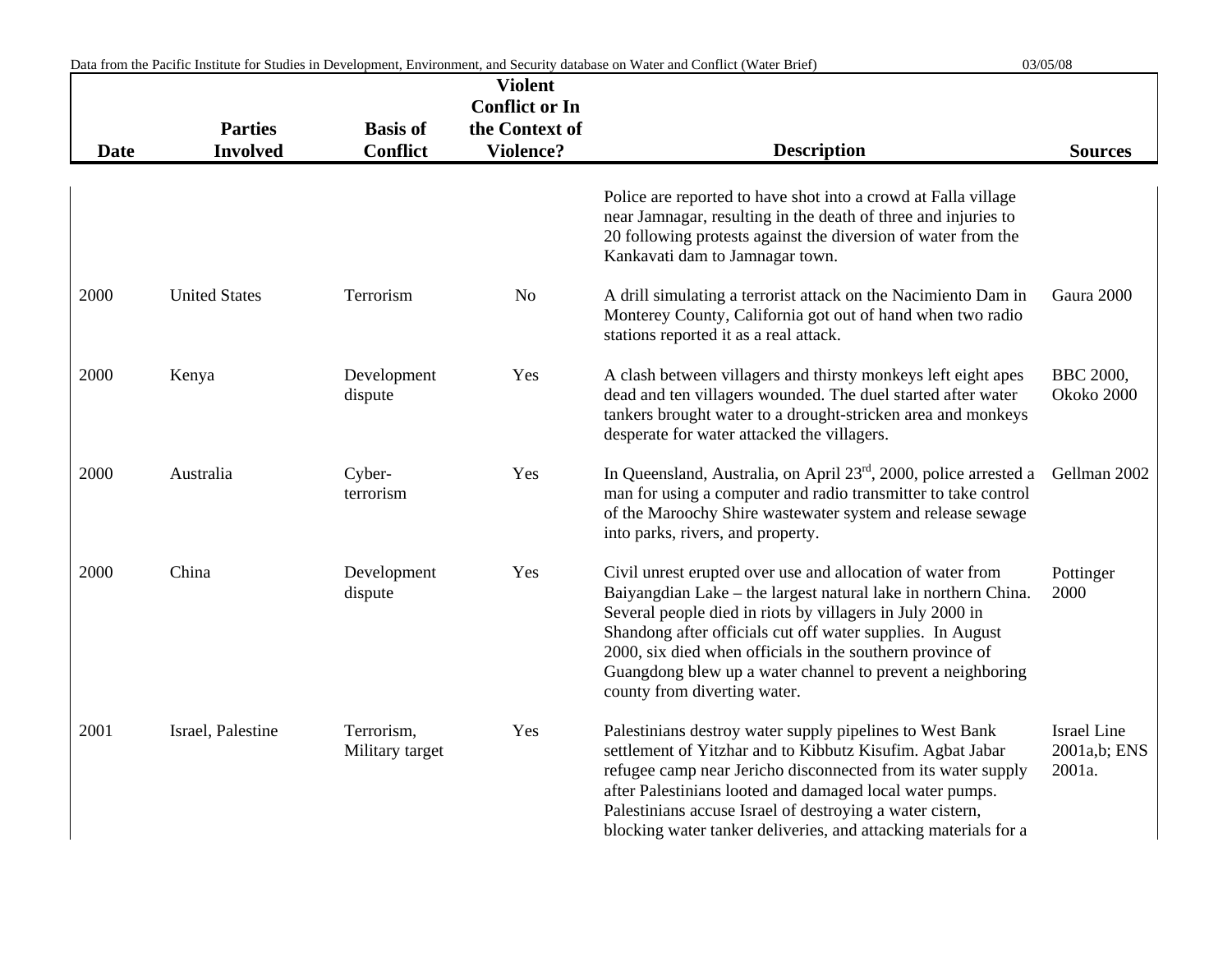|             |                                   |                                      |                                                                               | Data from the Pacific Institute for Studies in Development, Environment, and Security database on Water and Conflict (Water Brief)                                                                                                                                                                                                                                                                                                                                            | 03/05/08                                             |
|-------------|-----------------------------------|--------------------------------------|-------------------------------------------------------------------------------|-------------------------------------------------------------------------------------------------------------------------------------------------------------------------------------------------------------------------------------------------------------------------------------------------------------------------------------------------------------------------------------------------------------------------------------------------------------------------------|------------------------------------------------------|
| <b>Date</b> | <b>Parties</b><br><b>Involved</b> | <b>Basis of</b><br><b>Conflict</b>   | <b>Violent</b><br><b>Conflict or In</b><br>the Context of<br><b>Violence?</b> | <b>Description</b>                                                                                                                                                                                                                                                                                                                                                                                                                                                            | <b>Sources</b>                                       |
|             |                                   |                                      |                                                                               | wastewater treatment project.                                                                                                                                                                                                                                                                                                                                                                                                                                                 |                                                      |
| 2001        | Pakistan                          | Development<br>dispute,<br>Terrorism | Yes                                                                           | Civil unrest over severe water shortages caused by the long-<br>term drought. Protests began in March and April and<br>continued into summer. Riots, four bombs in Karachi (June<br>13), one death, 12 injuries, 30 arrests. Ethnic conflicts as some<br>groups "accuse the government of favoring the populous<br>Punjab province [over Sindh province] in water distribution."                                                                                              | Nadeem<br>2001,<br>Soloman<br>2001                   |
| 2001        | Macedonia                         | Terrorism,<br>Military target        | Yes                                                                           | Water flow to Kumanovo (population 100,000) cut off for 12<br>days in conflict between ethnic Albanians and Macedonian<br>forces. Valves of Glaznja and Lipkovo Lakes damaged.                                                                                                                                                                                                                                                                                                | AFP 2001,<br>Macedonia<br>Information<br>Agency 2001 |
| 2001        | China                             | Development<br>dispute               | Yes                                                                           | In an act to protest destruction of fisheries from uncontrolled<br>water pollution, fishermen in northern Jiaxing City, Zhejiang<br>Province, dammed the canal that carries 90 million tons of<br>industrial wastewater per year for 23 days. The wastewater<br>discharge into the neighboring Shengze Town, Jiangsu<br>Province, killed fish, and threatened people's health.                                                                                                | China<br>Ministry of<br>Water<br>Resources<br>2001.  |
| 2001        | Philippines                       | Terrorism,<br>Political tool         | N <sub>o</sub>                                                                | Philippine authorities shut off water to six remote southern<br>villages yesterday after residents complained of a foul smell<br>from their taps, raising fears Muslim guerrillas had<br>contaminated the supplies. Abu Sayyaf guerrillas, accused of<br>links with Saudi-born militant Osami bin Laden, had<br>threatened to poison the water supply in the mainly Christian<br>town of Isabela on Basilan island if the military did not stop<br>an offensive against them. | World<br>Environment<br><b>News 2001</b>             |
| 2001        | Afghanistan                       | Military target                      | Yes                                                                           | U.S. forces bombed the hydroelectric facility at Kajaki Dam in<br>Helmand province of Afghanistan, cutting off electricity for<br>the city of Kandahar. The dam itself was apparently not<br>targeted.                                                                                                                                                                                                                                                                        | BBC 2001,<br>Parry 2001                              |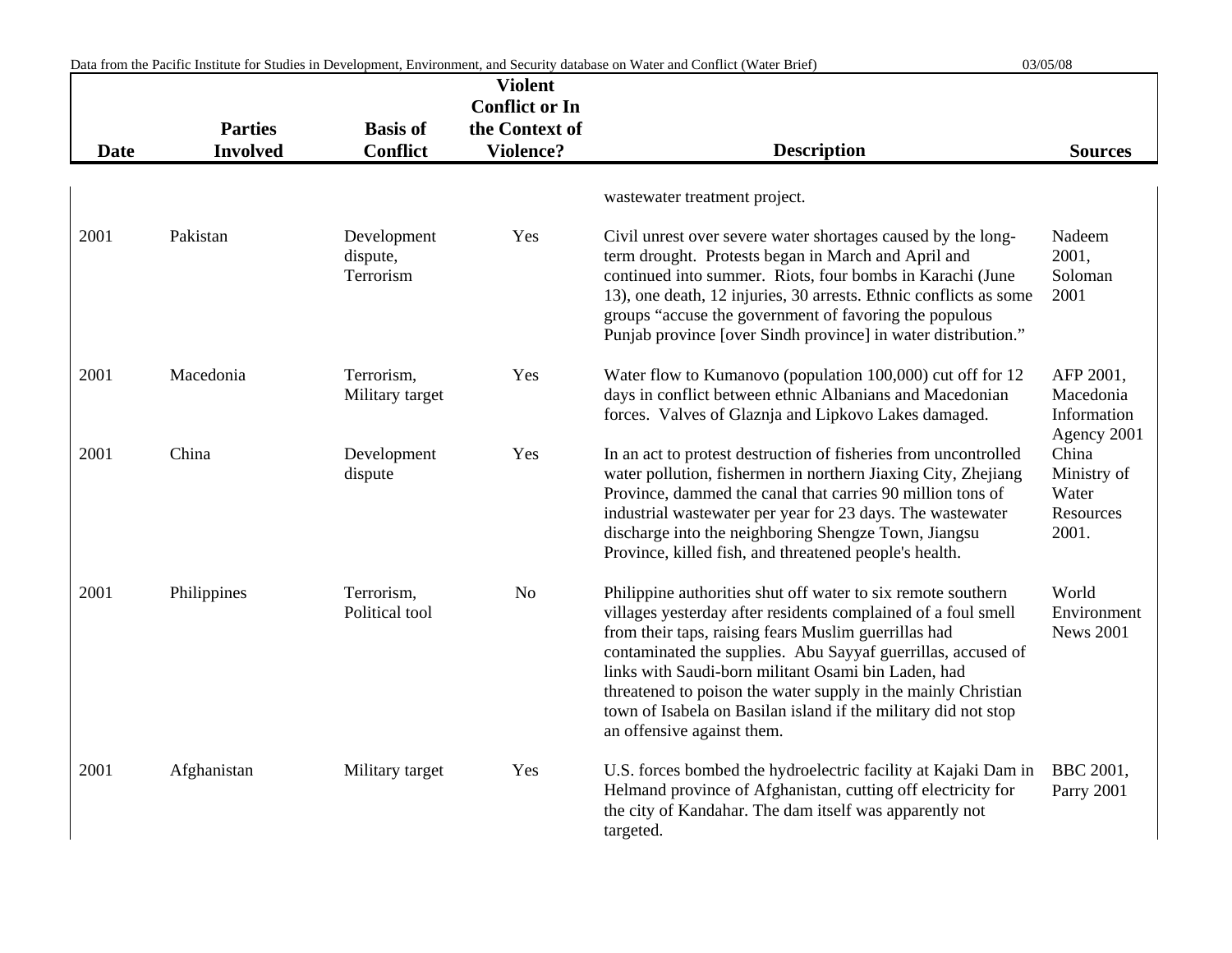|             |                                   |                                     |                                                                               | Data from the Pacific Institute for Studies in Development, Environment, and Security database on Water and Conflict (Water Brief)                                                                                                                                                                                                                                                                                                                                                                                                                                                                                                                                                                                                                                                                                     | 03/05/08                                                |
|-------------|-----------------------------------|-------------------------------------|-------------------------------------------------------------------------------|------------------------------------------------------------------------------------------------------------------------------------------------------------------------------------------------------------------------------------------------------------------------------------------------------------------------------------------------------------------------------------------------------------------------------------------------------------------------------------------------------------------------------------------------------------------------------------------------------------------------------------------------------------------------------------------------------------------------------------------------------------------------------------------------------------------------|---------------------------------------------------------|
| <b>Date</b> | <b>Parties</b><br><b>Involved</b> | <b>Basis of</b><br><b>Conflict</b>  | <b>Violent</b><br><b>Conflict or In</b><br>the Context of<br><b>Violence?</b> | <b>Description</b>                                                                                                                                                                                                                                                                                                                                                                                                                                                                                                                                                                                                                                                                                                                                                                                                     | <b>Sources</b>                                          |
| 2002        | Nepal                             | Terrorism,<br><b>Political Tool</b> | Yes                                                                           | The Khumbuwan Liberation Front (KLF) blew up a<br>hydroelectric powerhouse of 250 kilowatts in Bhojpur District<br>January 26. The power supply to Bhojpur and adjoining areas<br>was cut off. Estimated repair time was 6 months; repair costs<br>were estimated at 10 million Rs. By June 2002, Maoist rebels<br>had destroyed more than seven micro-hydro projects as well as<br>an intake of a drinking water project and pipelines supplying<br>water to Khalanga in western Nepal.                                                                                                                                                                                                                                                                                                                               | Kathmandu<br>Post 2002;<br><b>FTGWR</b><br>2002a        |
| 2002        | Rome, Italy                       | Terrorism                           | No: Threat                                                                    | Italian police arrest four Moroccans allegedly planning to<br>contaminate the water supply system in Rome with a cyanide-<br>based chemical, targeting buildings that included the United<br>States embassy. Ties to Al-Queda were suggested.                                                                                                                                                                                                                                                                                                                                                                                                                                                                                                                                                                          | <b>BBC 2002</b>                                         |
| 2002        | Kashmir, India                    | Development<br>dispute              | Yes                                                                           | Two people were killed and 25 others injured in Kashmir<br>when police fired at a group of villagers clashing over water<br>sharing. The incident took place in Garend village in a dispute<br>over sharing water from an irrigation stream.                                                                                                                                                                                                                                                                                                                                                                                                                                                                                                                                                                           | The Japan<br><b>Times 2002</b>                          |
| 2002        | <b>United States</b>              | Terrorism                           | No: Threat                                                                    | Papers seized during the arrest of a Lebanese national who<br>moved to the US and became an Imam at a Islamist mosque in<br>Seattle included "instructions on poisoning water sources"<br>from a London-based al-Qaida recruiter. The FBI issued a<br>bulletin to computer security experts around the country<br>indicating that al-Qaida terrorists may have been studying<br>American dams and water-supply systems in preparation for<br>new attacks. "U.S. law enforcement and intelligence agencies<br>have received indications that al-Qaida members have sought<br>information on Supervisory Control And Data Acquisition<br>(SCADA) systems available on multiple SCADA-related Web<br>sites," reads the bulletin, according to SecurityFocus. "They<br>specifically sought information on water supply and | McDonnell<br>and Meyer<br>2002,<br><b>MSNBC</b><br>2002 |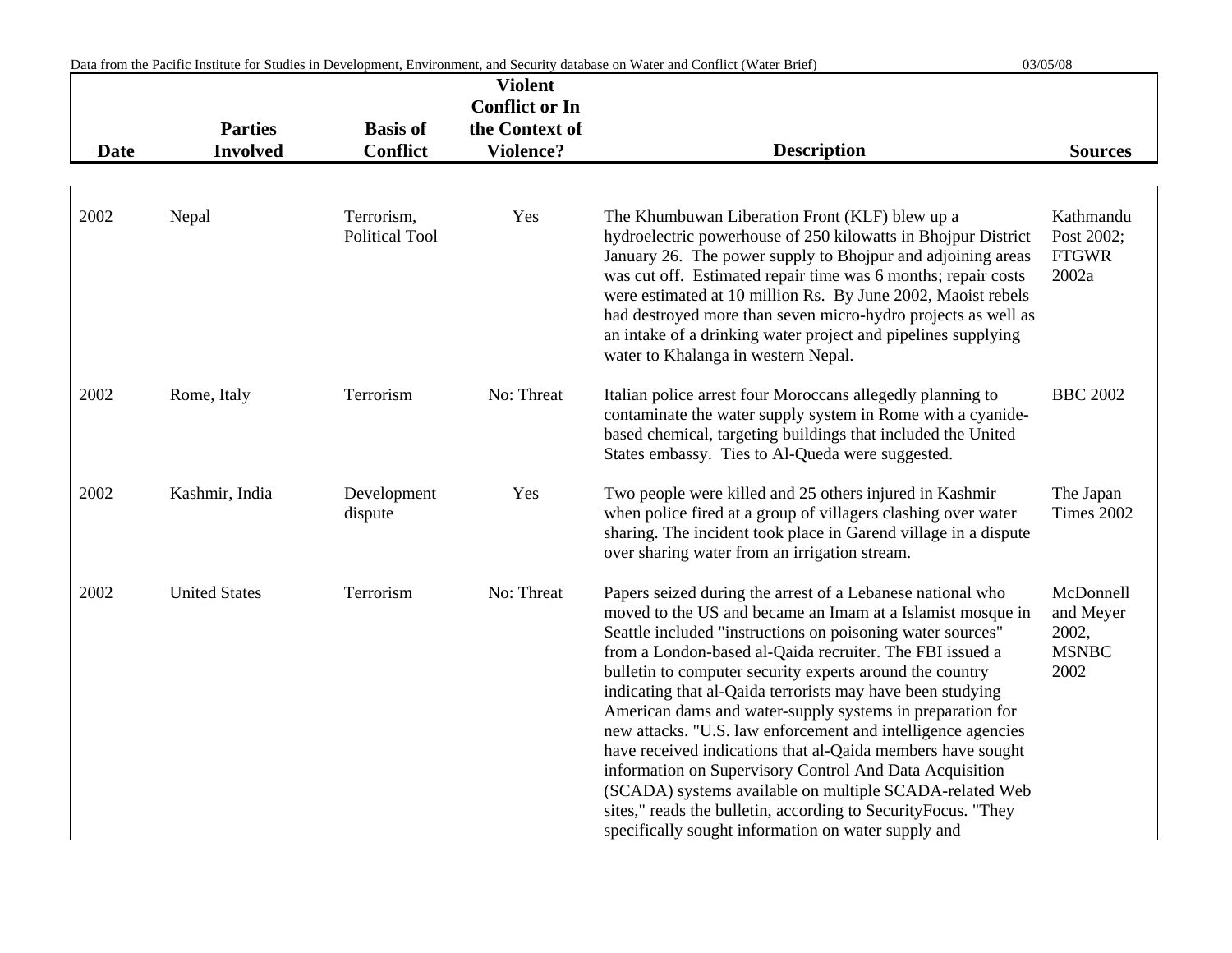| <b>Date</b> | <b>Parties</b><br><b>Involved</b>           | <b>Basis of</b><br><b>Conflict</b> | <b>Violent</b><br><b>Conflict or In</b><br>the Context of<br><b>Violence?</b> | <b>Description</b>                                                                                                                                                                                                                                                                    | <b>Sources</b>                                                                                      |
|-------------|---------------------------------------------|------------------------------------|-------------------------------------------------------------------------------|---------------------------------------------------------------------------------------------------------------------------------------------------------------------------------------------------------------------------------------------------------------------------------------|-----------------------------------------------------------------------------------------------------|
|             |                                             |                                    |                                                                               | wastewater management practices in the U.S. and abroad."                                                                                                                                                                                                                              |                                                                                                     |
| 2002        | Colombia                                    | Terrorism                          | Yes                                                                           | Colombian rebels in January damaged a gate valve in the dam<br>that supplies most of Bogota's drinking water. Revolutionary<br>Armed Forces of Colombia (FARC), detonated an explosive<br>device planted on a German-made gate valve located inside a<br>tunnel in the Chingaza Dam.  | Waterweek<br>2002                                                                                   |
| 2002        | Karnataka, Tamil Nadu, Development<br>India | dispute                            | Yes                                                                           | Continuing violence over the allocation of the Cauvery River<br>between Karnataka and Tamil Nadu. Riots, property<br>destruction, more than 30 injuries, arrests through September<br>and October.                                                                                    | The Hindu<br>$2002a,b$ , The<br>Times of<br>India 2002a.                                            |
| 2002        | <b>United States</b>                        | Terrorism                          | No: Threat                                                                    | Earth Liberation Front threatens the water supply for the town<br>of Winter Park. Previously, this group claimed responsibility<br>for the destruction of a ski lodge in Vail, Colorado that<br>threatened lynx habitat.                                                              | Crecente<br>2002,<br>Associated<br><b>Press 2002</b>                                                |
| 2003        | <b>United States</b>                        | Terrorism                          | No: Threat                                                                    | Al-Qaida threatens US water systems via call to Saudi Arabian<br>magazine. Al-Qaida does not "rule outthe poisoning of<br>drinking water in American and Western cities."                                                                                                             | Associated<br>Press 2003a,<br>Waterman<br>2003,<br>NewsMax<br>2003, US<br><b>Water News</b><br>2003 |
| 2003        | <b>United States</b>                        | Terrorism                          | Yes                                                                           | Four incendiary devices were found in the pumping station of<br>a Michigan water-bottling plant. The Earth Liberation Front<br>(ELF) claimed responsibility, accusing Ice Mountain Water<br>Company of "stealing" water for profit. Ice Mountain is a<br>subsidiary of Nestle Waters. | Associated<br>Press 2003b                                                                           |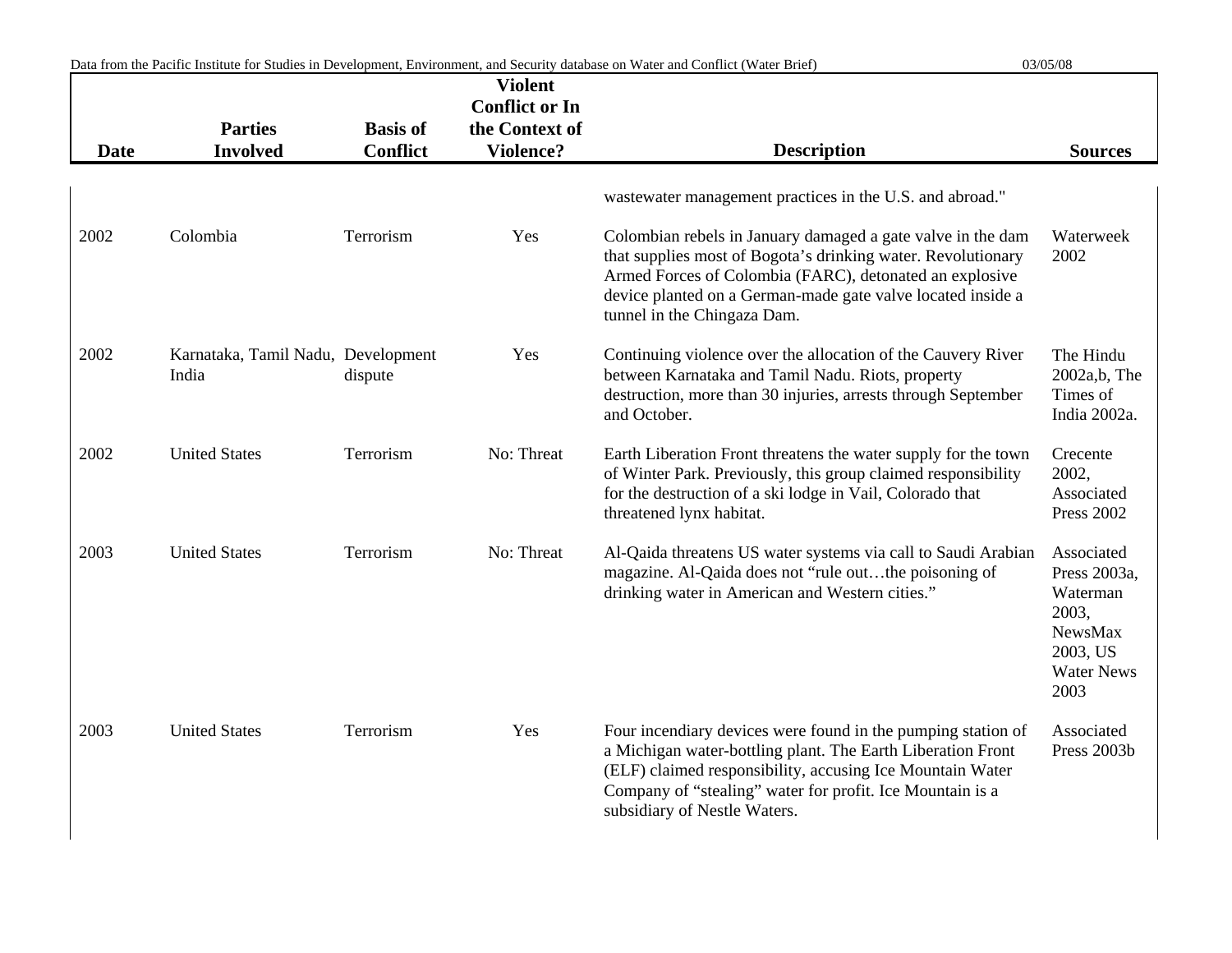|               |                                   |                                                    |                                                                               | Data from the Pacific Institute for Studies in Development, Environment, and Security database on Water and Conflict (Water Brief)                                                                                                                                                                                                                                                                                                                                                           | 03/05/08                                        |
|---------------|-----------------------------------|----------------------------------------------------|-------------------------------------------------------------------------------|----------------------------------------------------------------------------------------------------------------------------------------------------------------------------------------------------------------------------------------------------------------------------------------------------------------------------------------------------------------------------------------------------------------------------------------------------------------------------------------------|-------------------------------------------------|
| <b>Date</b>   | <b>Parties</b><br><b>Involved</b> | <b>Basis of</b><br><b>Conflict</b>                 | <b>Violent</b><br><b>Conflict or In</b><br>the Context of<br><b>Violence?</b> | <b>Description</b>                                                                                                                                                                                                                                                                                                                                                                                                                                                                           | <b>Sources</b>                                  |
| 2003          | Colombia                          | Terrorism,<br>development<br>dispute               | Yes                                                                           | A bomb blast at the Cali Drinking Water Treatment Plant<br>killed 3 workers May $8th$ . The workers were members of a<br>trade union involved in intense negotiations over privatization<br>of the water system.                                                                                                                                                                                                                                                                             | <b>PSI 2003</b>                                 |
| 2003          | Jordan                            | Terrorism                                          | No: Threat                                                                    | Jordanian authorities arrested Iraqi agents in connection with a<br>botched plot to poison the water supply that serves American<br>troops in the eastern Jordanian desert near the border with<br>Iraq. The scheme involved poisoning a water tank that<br>supplies American soldiers at a military base in Khao, which<br>lies in an arid region of the eastern frontier near the industrial<br>town of Zarqa.                                                                             | MJS 2003                                        |
| 2003          | Iraq, United States,<br>Others    | Military<br>Target                                 | Yes                                                                           | During the U.S.-led invasion of Iraq, water systems were<br>reportedly damaged or destroyed by different parties, and<br>major dams were military objectives of the U.S. forces.<br>Damage directly attributable to the war includes vast segments<br>of the water distribution system and the Baghdad water<br>system, damaged by a missile.                                                                                                                                                | <b>UNICEF</b><br>2003, ARC<br>2003              |
| 2003          | Iraq                              | Terrorism                                          | Yes                                                                           | Sabotage/bombing of main water pipeline in Baghdad. The<br>sabotage of the water pipeline was the first such strike against<br>Baghdad's water system, city water engineers said. It<br>happened around 7 in the morning, when a blue Volkswagen<br>Passat stopped on an overpass near the Nidaa mosque and an<br>explosive was fired at the six-foot-wide water main in the<br>northern part of Baghdad, said Hayder Muhammad, the chief<br>engineer for the city's water treatment plants. | Tierney and<br><b>Worth 2003</b>                |
| 2003-<br>2007 | Sudan, Darfur                     | Military tool,<br>Military<br>target,<br>Terrorism | Yes                                                                           | The ongoing civil war in the Sudan has included violence<br>against water resources. In 2003, villagers from around Tina<br>said that bombings had destroyed water wells. In Khasan<br>Basao they alleged that water wells were poisoned. In 2004,                                                                                                                                                                                                                                           | Toronto<br>Daily 2004,<br>Reuters<br>Foundation |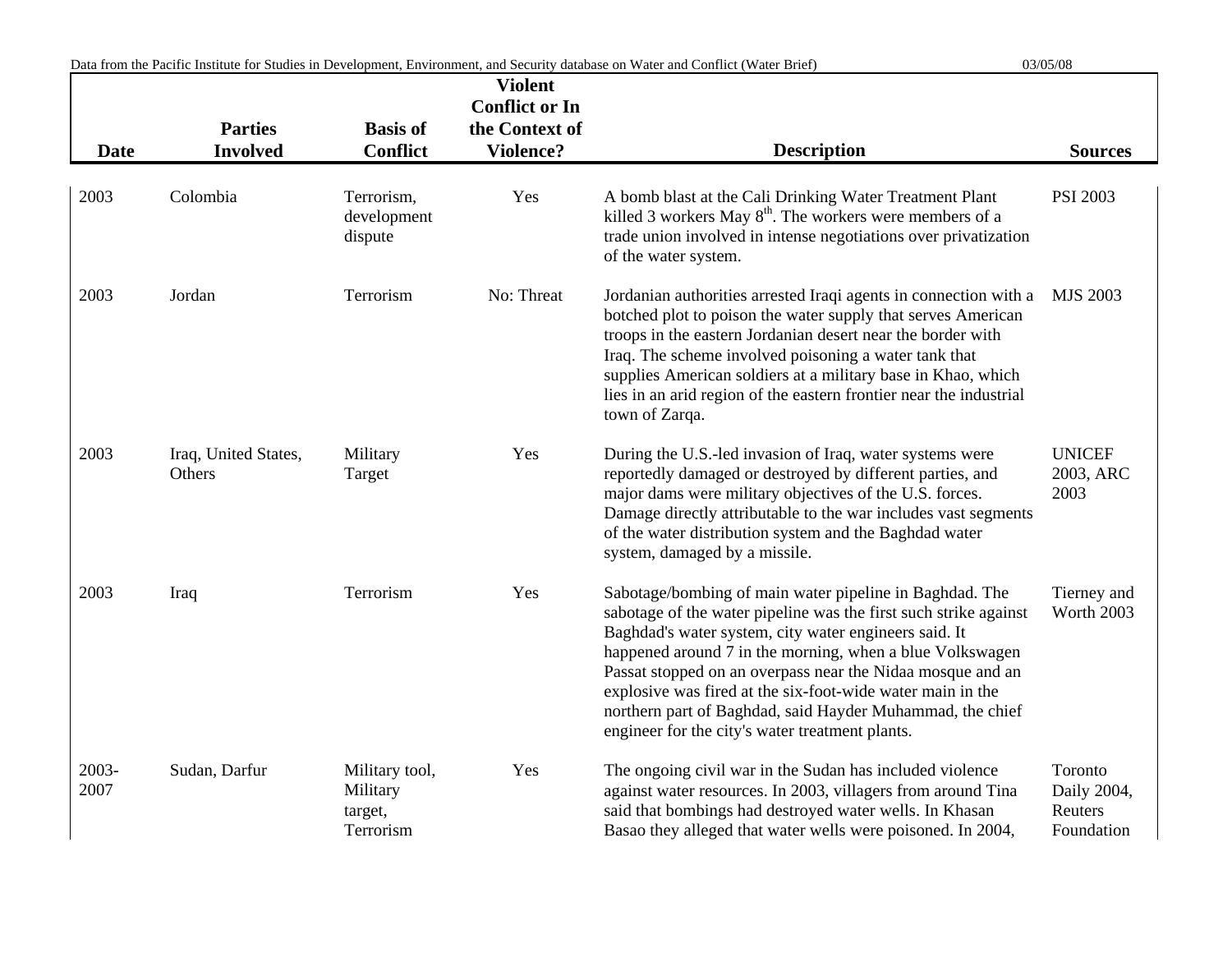| Data from the Pacific Institute for Studies in Development, Environment, and Security database on Water and Conflict (Water Brief) |  |  |
|------------------------------------------------------------------------------------------------------------------------------------|--|--|
|                                                                                                                                    |  |  |

| 03/05/08 |  |  |
|----------|--|--|
|          |  |  |

|             |                                   |                                    |                                                                               | Data from the Pacific Institute for Studies in Development, Environment, and Security database on Water and Conflict (Water Brief)                                                                                                                                                                                                                                                                                                                                       | 03/05/08                                      |
|-------------|-----------------------------------|------------------------------------|-------------------------------------------------------------------------------|--------------------------------------------------------------------------------------------------------------------------------------------------------------------------------------------------------------------------------------------------------------------------------------------------------------------------------------------------------------------------------------------------------------------------------------------------------------------------|-----------------------------------------------|
| <b>Date</b> | <b>Parties</b><br><b>Involved</b> | <b>Basis of</b><br><b>Conflict</b> | <b>Violent</b><br><b>Conflict or In</b><br>the Context of<br><b>Violence?</b> | <b>Description</b>                                                                                                                                                                                                                                                                                                                                                                                                                                                       | <b>Sources</b>                                |
|             |                                   |                                    |                                                                               | wells in Darfur were intentionally contaminated as part of a<br>strategy of harassment against displaced populations.                                                                                                                                                                                                                                                                                                                                                    | 2004                                          |
| 2004        | Mexico                            | Development<br>dispute             | Yes                                                                           | Two Mexican farmers argued for years over water rights to a<br>small spring used to irrigate a small corn plot near the town of<br>Pihuamo. In March, these farmers shot each other dead.                                                                                                                                                                                                                                                                                | The Guardian<br>2004                          |
| 2004        | Pakistan                          | Terrorism                          | Yes                                                                           | In military action aimed at Islamic terrorists, including Al<br>Qaeda and the Islamic Movement of Uzbekistan, homes,<br>schools, and water wells were damaged and destroyed.                                                                                                                                                                                                                                                                                             | Reuters<br>2004a                              |
| 2004        | India, Kashmir                    | Terrorism                          | Yes                                                                           | Twelve Indian security forces were killed by an IED planted<br>in an underground water pipe during "counter-insurgency<br>operation in Khanabal area in Anantnag district."                                                                                                                                                                                                                                                                                              | <b>TNN 2004</b>                               |
| 2004        | China                             | Development<br>Dispute             | Yes                                                                           | Tens of thousands of farmers staged a sitin against the<br>construction of the Pubugou dam on the Dadu River in<br>Sichuan Province. Riot police were deployed to quell the<br>unrest and one was killed. Witnesses also report the deaths of<br>a number of residents. (See China 2006 for follow-up.)                                                                                                                                                                  | BBC 2004b,<br>VOA 2004.                       |
| 2004        | China, United States              | Military target                    | N <sub>o</sub>                                                                | A 2004 Pentagon report on China's military capacity raises<br>the concept of Taipei adopting military systems capable of<br>being used as a tool for deterring Chinese military coercion by<br>"presenting credible threats to China's urban population or<br>high-value targets, such as the Three Gorges Dam." China<br>promptly denounces "a U.S. suggestion that Taiwan's military<br>target the Three Gorges dam, leading to a U.S. denial that it<br>had so urged. | The China<br>Daily 2004;<br>Pentagon<br>2004. |
| 2004        | South Africa                      | Development<br>dispute             | Yes                                                                           | Poor delivery of water and sanitation services in Phumelela<br>Township led to several months of protests, including some<br>severe injuries and property damage. No one was killed during                                                                                                                                                                                                                                                                               | <b>CDE 2007</b>                               |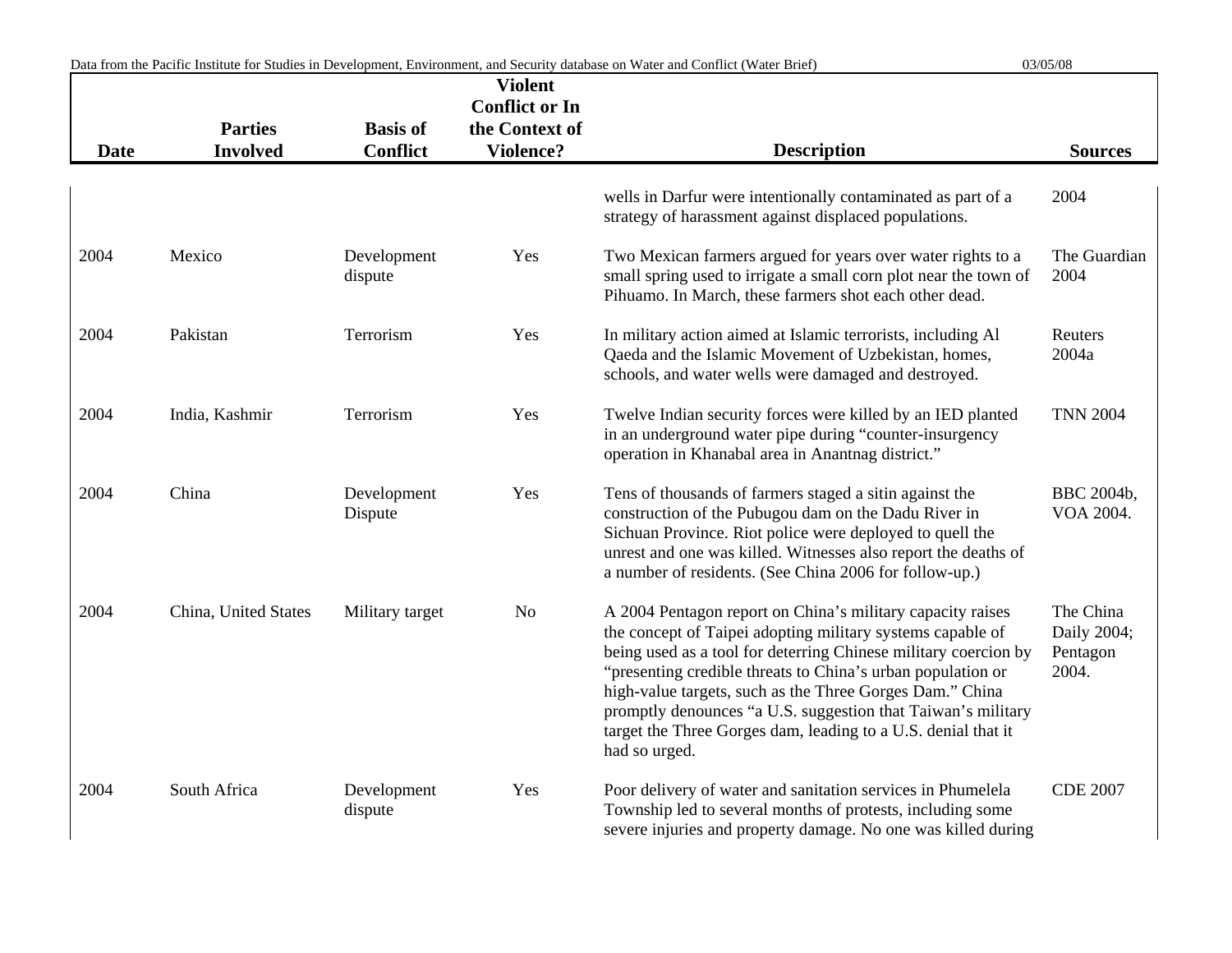|               |                                   |                                      |                                                                        | Data from the Pacific Institute for Studies in Development, Environment, and Security database on Water and Conflict (Water Brief)                                                                                                                                                                                                                                                                                                                                                                                                                                                   | 03/05/08                             |
|---------------|-----------------------------------|--------------------------------------|------------------------------------------------------------------------|--------------------------------------------------------------------------------------------------------------------------------------------------------------------------------------------------------------------------------------------------------------------------------------------------------------------------------------------------------------------------------------------------------------------------------------------------------------------------------------------------------------------------------------------------------------------------------------|--------------------------------------|
| <b>Date</b>   | <b>Parties</b><br><b>Involved</b> | <b>Basis of</b><br><b>Conflict</b>   | <b>Violent</b><br><b>Conflict or In</b><br>the Context of<br>Violence? | <b>Description</b>                                                                                                                                                                                                                                                                                                                                                                                                                                                                                                                                                                   | <b>Sources</b>                       |
|               |                                   |                                      |                                                                        | the protests, but a few people seriously injured, and municipal<br>property was extensively damaged.                                                                                                                                                                                                                                                                                                                                                                                                                                                                                 |                                      |
| 2004          | Gaza Strip                        | Terrorism,<br>Development<br>dispute | Yes                                                                    | The United States halts two water development projects as<br>punishment to the Palestinian Authority for their failure to<br>find those responsible for a deadly attack on a U.S. diplomatic<br>convoy in October 2003.                                                                                                                                                                                                                                                                                                                                                              | Associated<br>Press 2004a            |
| 2004          | India                             | Development<br>dispute               | Yes                                                                    | Four people were killed in October and more than 30 injured<br>in November in ongoing protests by farmers over allocations<br>of water from the Indira Ghandi Irrigation Canal in<br>Sriganganagar district, which borders Pakistan. A curfew was<br>imposed in the towns of Gharsana, Raola and Anoopgarh.                                                                                                                                                                                                                                                                          | Indo-Asian<br>News Service<br>2004   |
| 2004-<br>2006 | Somalia, Ethiopia                 | Development<br>dispute               | Yes                                                                    | At least 250 people killed and many more injured in clashes<br>over water wells and pastoral lands. Villagers call it the "War<br>of the Well" and describe "well warlords, well widows, and<br>well warriors." A three-year drought has led to extensive<br>violence over limited water resources, worsened by the lack of<br>effective government and central planning.                                                                                                                                                                                                            | BBC 2004a,<br>AP 2005,<br>Wax 2006   |
| 2005          | Kenya                             | Development<br>dispute               | Yes                                                                    | Police were sent to the northwestern part of Kenya to control a<br>major violent dispute between Kikuyu and Maasai groups over<br>water. More than 20 people were killed in fighting in January.<br>By July, the death toll exceeded 90, principally in the rural<br>center of Turbi. The tensions arose over grazing and water.<br>Maasai herdsmen accused a local Kikuyu politician of<br>diverting a river to irrigate his farm, depriving downstream<br>livestock. Fighting displaced more than 2000 villagers and<br>reflects tensions between nomadic and settled communities. | BBC 2005a,<br>Ryu 2005,<br>Lane 2005 |
| 2006          | Yemen                             | Development<br>dispute               | Yes                                                                    | Local media reported a struggle between Hajja and Amran<br>tribes over a well located between the two governorates in                                                                                                                                                                                                                                                                                                                                                                                                                                                                | Al-Ariqi 2006                        |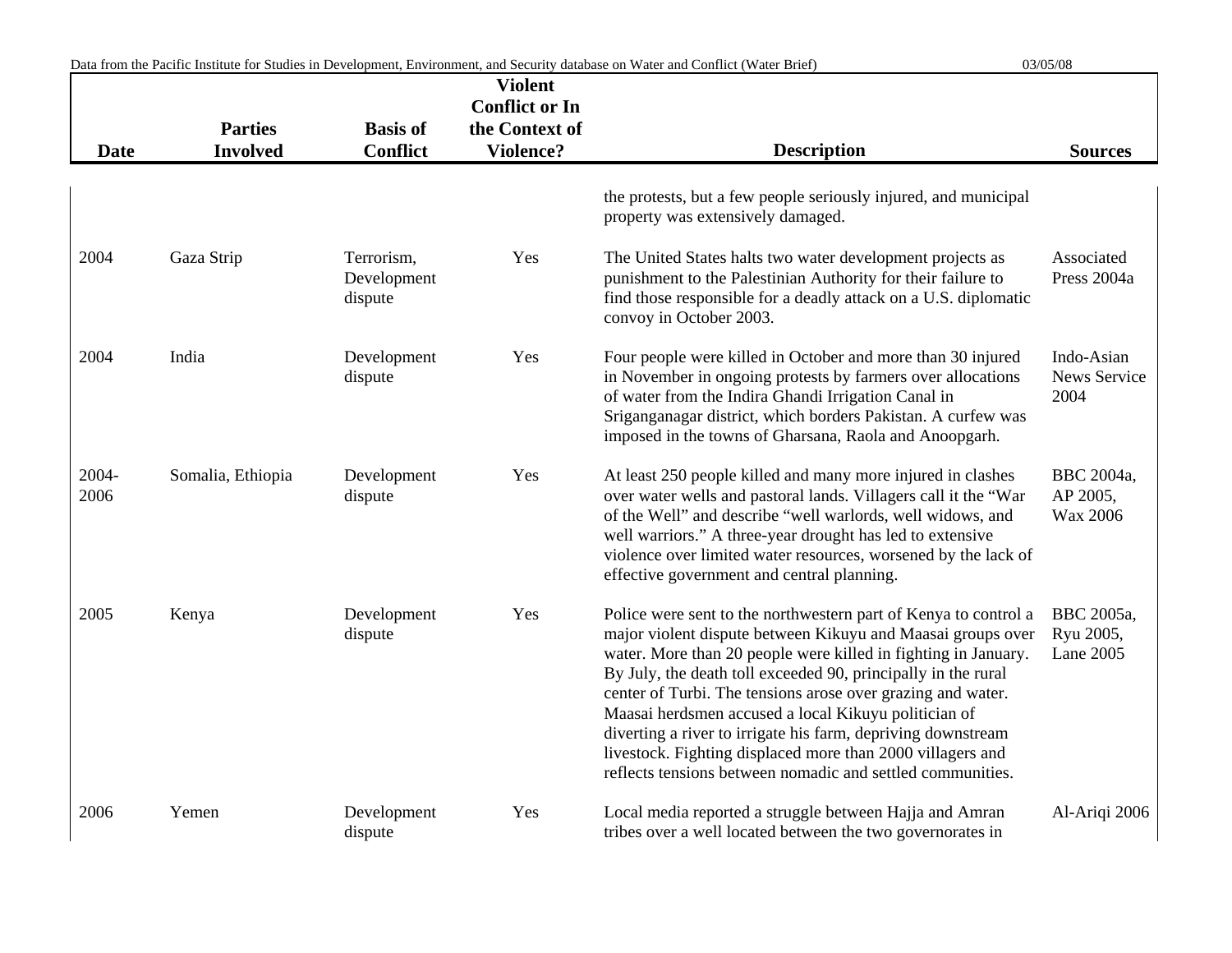|             |                                   |                                                 | Data from the Pacific Institute for Studies in Development, Environment, and Security database on Water and Conflict (Water Brief) |                                                                                                                                                                                                                                                                        | 03/05/08                                           |  |
|-------------|-----------------------------------|-------------------------------------------------|------------------------------------------------------------------------------------------------------------------------------------|------------------------------------------------------------------------------------------------------------------------------------------------------------------------------------------------------------------------------------------------------------------------|----------------------------------------------------|--|
| <b>Date</b> | <b>Parties</b><br><b>Involved</b> | <b>Basis of</b><br><b>Conflict</b>              | <b>Violent</b><br><b>Conflict or In</b><br>the Context of<br>Violence?                                                             | <b>Description</b>                                                                                                                                                                                                                                                     | <b>Sources</b>                                     |  |
|             |                                   |                                                 |                                                                                                                                    | Yemen. According to news reports, armed clashes between the<br>two sides forced many families to leave their homes and<br>migrate. News reports confirmed that authorities arrested 20<br>people in an attempt to stop the fighting.                                   |                                                    |  |
| 2006        | China                             | Development<br>dispute                          | Yes                                                                                                                                | The Chinese authorities executed a man who took part in<br>protests against the Pubugou dam in Sichuan province in 2004<br>(see China 2004 entry). Chen Tao had been convicted of<br>killing a policeman, but was executed before legal appeals had<br>been completed. | BBC 2006d,<br>Coonan 2006                          |  |
| 2006        | Ethiopia                          | Development<br>dispute, water<br>scarcity       | Yes                                                                                                                                | At least 12 people died and over 20 were wounded in clashes<br>over competition for water and pasture in the Somali border<br>region.                                                                                                                                  | <b>BBC</b> 2006a                                   |  |
| 2006        | Ethiopia and Kenya                | Development<br>dispute                          | Yes                                                                                                                                | At least 40 people died in Kenya and Ethiopia in continuing<br>clashes over water, livestock, and grazing land. Fighting<br>occurred in the southern Ethiopia in the region of Oromo and<br>the northern Kenya Marsabit district.                                      | Reuters 2006                                       |  |
| 2006        | Sri Lanka                         | Military tool,<br>military target,<br>terrorism | Yes                                                                                                                                | Tamil Tiger rebels cut the water supply to government-held<br>villages in northeastern Sri Lanka. Sri Lankan government<br>forces then launched attacks on the reservoir, declaring the<br>Tamil actions to be terrorism.                                              | BBC 2006b,<br>2006c                                |  |
| 2006        | Israel, Lebanon                   | Military<br>target,<br>terrorism                | Yes                                                                                                                                | Hezbollah rockets damaged a wastewater treatment plant in<br>Israel. The Lebanese government estimates that Israeli attacks<br>damaged water systems throughout southern Lebanon,<br>including tanks, pipes, pumping stations, and facilities along                    | Science 2006,<br>Amnesty<br>International<br>2006, |  |
| 2007        | India                             | Development<br>dispute                          | Yes                                                                                                                                | the Litani River.<br>Thousands of farmers breached security and stormed the area<br>of Hirakud dam to protest allocation of water to industry.<br>Minor injuries were reported during the conflict between the                                                         | Murphy 2006<br>Statesman<br>News Service<br>2007   |  |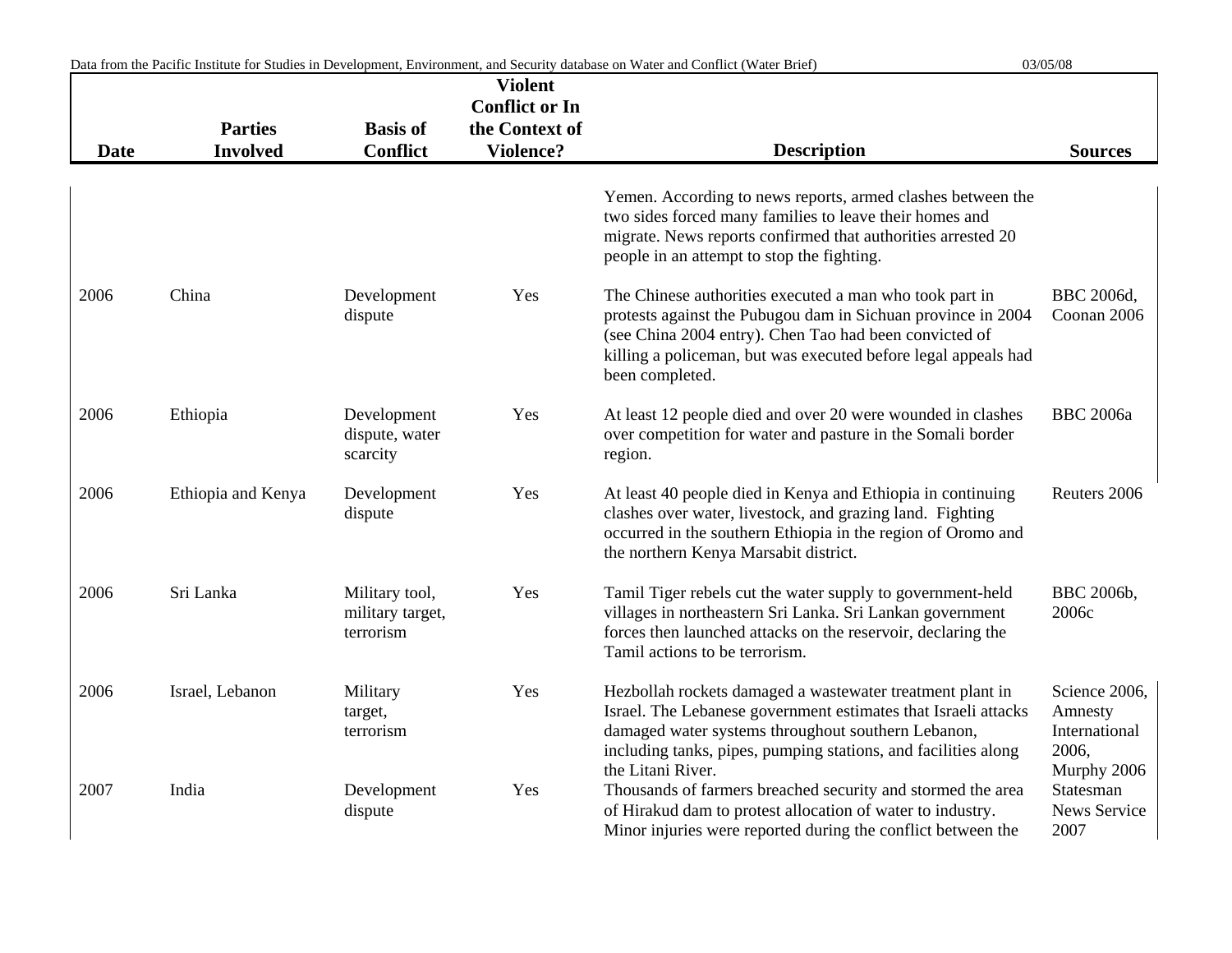| Data from the Pacific Institute for Studies in Development, Environment, and Security database on Water and Conflict (Water Brief) |                                           |                                    |                                                                        |                                                                                                                                                                                                                                                                                       | 03/05/08              |
|------------------------------------------------------------------------------------------------------------------------------------|-------------------------------------------|------------------------------------|------------------------------------------------------------------------|---------------------------------------------------------------------------------------------------------------------------------------------------------------------------------------------------------------------------------------------------------------------------------------|-----------------------|
| Date                                                                                                                               | <b>Parties</b><br><b>Involved</b>         | <b>Basis of</b><br><b>Conflict</b> | <b>Violent</b><br><b>Conflict or In</b><br>the Context of<br>Violence? | <b>Description</b>                                                                                                                                                                                                                                                                    | <b>Sources</b>        |
| 2007                                                                                                                               | Canada                                    | Terrorism                          | N <sub>0</sub>                                                         | farmers and police.<br>A Toronto man previously accused of attempted murder and<br>illegal possession of explosives was charged with eight more<br>counts of attempted murder after allegedly tampering with<br>bottled water, which had been injected with an unspecified<br>liquid. | The Star 2007         |
| 2007                                                                                                                               | Burkina Faso, Ghana,<br>and Cote D'Ivoire | Development<br>dispute             | Yes                                                                    | Declining rainfall has led to growing fights between animal<br>herders and farmers with competing needs. In August 2000<br>people were forced to flee their homes by fighting in<br>Zounweogo province.                                                                               | <b>UNOCHA</b><br>2007 |

**Notes:** 

- 1. Conflicts may stem from the drive to possess or control another nation's water resources, thus making water systems and resources a *political or military goal*. Inequitable distribution and use of water resources, sometimes arising from a water development, may lead to *development disputes*, heighten the importance of water as a strategic goal or may lead to a degradation of another's source of water. Conflicts may also arise when water systems are used as instruments of war, either as *targets* or *tools*. These distinctions are described in detail in Gleick (1993, 1998). In 2001, the Institute began including incidents involving water and *terrorism*. We note, however, the difficulty in defining "terrorism" (as opposed to military target, tool, or goal or other category) and caution users to use care with apply these categories. We use this term when individuals or groups act against governments or official agencies.
- 2. Thanks to the many people who have contributed to this over time, including William Meyer who sent 9 fascinating items from the 1800s, Patrick Marsh, Mike Lane, Hans-Juergen.Liebscher, Robert Halliday, Ma Jun, Marcus Moench, and others I've no doubt forgotten.

## **Sources:**

Absolute Astronomy webpage. Reviewed 2006. "Incapacitating agent." [http://www.absoluteastronomy.com/reference/incapacitating\\_agent](http://www.absoluteastronomy.com/reference/incapacitating_agent).

Agence France Press (AFP). 2001. "Macedonian troops fight for water supply as president moots amnesty." AFP, June 8, 2001. <http://www.balkanpeace.org/hed/archive/june01/hed3454.shtml>.

Ahmed, A. 1999. "Fifty hurt in Bangladesh strike violence." Reuters News Service, Dhaka, April 18, 1999.

Al-Ariqi, A. 2006. "Water war in Yemen." Yemen Times, Vol. 14, Issue 932, April 24, 2006. <http://yementimes.com/article.shtml?i=932&p=health&a=1>.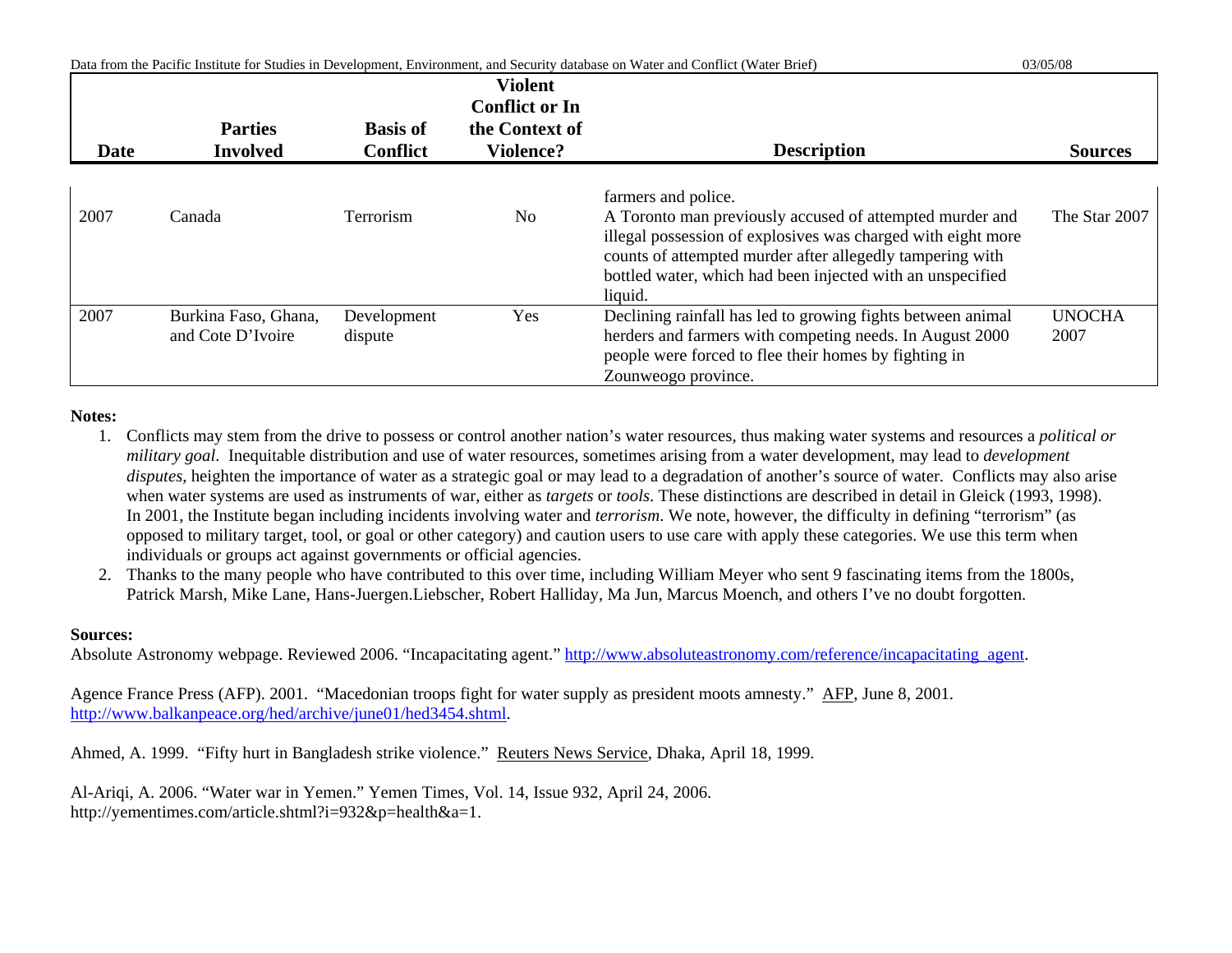Al-Qadhi, M. 2003. "Thirst for water and development leads to conflict in Yemen." Choices. United Nations Development Programme, Vol. 12, No. 1, pp. 13-14. See also: <http://yementimes.com/article.shtml?i=642&p=health&a=1>.

American Red Cross (ARC). 2003. "Baghdad Hospitals Reopen But Health Care System Strained." Mason Booth, Staff Writer, RedCross.org . April 24, <http://www.redcross.org/news/in/iraq/030424baghdad.html>.

American University (Inventory of Conflict and the Environment ICE). 2000a. Cauvery River Dispute. <http://www.american.edu/projects/mandala/TED/ice/CAUVERY.HTM>.

American University (Inventory of Conflict and the Environment ICE). 2000b. Lesotho "Water Coup." <http://www.american.edu/projects/mandala/TED/ice/LESWATER.HTM>

American University (Inventory of Conflict and the Environment ICE). 2000c. Marsh Arabs and Iraq. <http://www.american.edu/projects/mandala/TED/ice/MARSH.HTM>.

Amnesty International. 2006. "Israel/Lebanon. Deliberate destruction or "collateral damage"? Israeli attacks on civilian infrastructure." <http://web.amnesty.org/library/Index/ENGMDE180072006>.

Arbuthnot, F. 2000. "Allies deliberately poisoned Iraq public water supply in Gulf War." Sunday Herald (Scotland) September 17, 2000.

Associated Press. 2002. "Earth Liberation Front members threaten Colorado town's water." AP, October 15, 2002.

Associated Press. 2003a. "Water targeted, magazine reports." AP, May 29, 2003.

Associated Press. 2003b. "Incendiary devices placed at water plant." AP, September 25, 2003.

Associated Press. 2004a. "US dumps water projects in Gaza over convoy bomb." AP, May 6, 2004.

Associated Press. 2005. "At least 16 killed in Somalia over water, pasture battles." AP. June 8, 2005.

Barrett, G. 2003. "Iraq's bad water brings disease, alarms relief workers. The Olympian, Olympia Washington, Gannett News Service, June 29, <http://www.theolympian.com/home/news/20030629/frontpage/39442.shtml>.

Barry J.M. 1997. Rising Tide: The Great Mississippi Flood of 1927 and How it Changed America. Simon and Schuster, New York. p. 67.

Bingham, G., A. Wolf, and T. Wohlegenant. 1994. "Resolving water disputes: Conflict and cooperation in the United States, the Near East, and Asia." US Agency for International Development (USAID). Bureau for Asia and the Near East. Washington DC.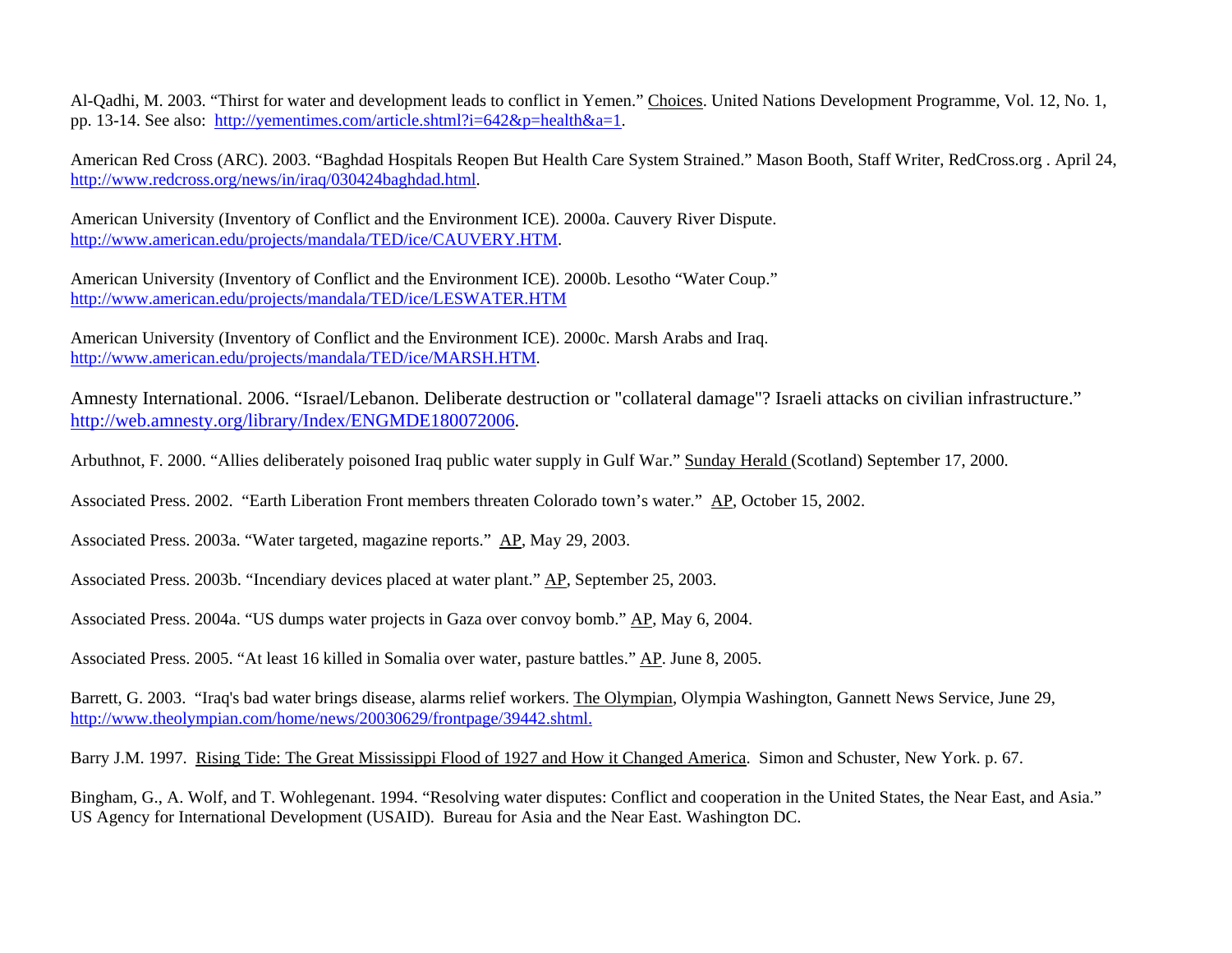Data from the Pacific Institute for Studies in Development, Environment, and Security database on Water and Conflict (Water Brief) 03/05/08 BBC 1999. "World: Asia-Pacific Timor atrocities unearthed." BBC News. September 22, 1999. [http://news.bbc.co.uk/hi/english/world/asia](http://news.bbc.co.uk/hi/english/world/asia-pacific/newsid_455000/455030.stm)pac[ific/newsid\\_455000/455030.stm](http://news.bbc.co.uk/hi/english/world/asia-pacific/newsid_455000/455030.stm)

BBC 2000. "Kenyan monkeys fight humans for water." BBC News March 21, 2000. <http://news.bbc.co.uk/1/hi/world/africa/685381.stm>

BBC 2001. US 'bombed Afghan power plant.' BBC News. [http://news.bbc.co.uk/1/hi/world/south\\_asia/1632304.stm](http://news.bbc.co.uk/1/hi/world/south_asia/1632304.stm)

BBC 2002. "'Cyanide attack' foiled in Italy." BBC News. February 20, 2002. [http://news.bbc.co.uk/hi/english/world/europe/newsid\\_1831000/1831511.stm](http://news.bbc.co.uk/hi/english/world/europe/newsid_1831000/1831511.stm)

BBC 2004a. "'Dozens dead' in Somalia clashes." BBC News World Edition online. <http://news.bbc.co.uk/2/hi/africa/4073063.stm>.

BBC 2004b (Louisa Lim). "China tries to calm dam protests." BBC News. November 18, 2004. [http://news.bbc.co.uk/go/pr/fr/-/2/hi/asia](http://news.bbc.co.uk/go/pr/fr/-/2/hi/asia-pacific/4021901.stm)pac[ific/4021901.stm](http://news.bbc.co.uk/go/pr/fr/-/2/hi/asia-pacific/4021901.stm).

BBC 2005a. "Thousands flee Kenyan water clash." BBC News. January 24, 2005. <http://news.bbc.co.uk/1/hi/world/africa/4201483.stm>.

BBC 2006a. "Somalis clash over scarce water." BBC News. February 17, 2006. <http://news.bbc.co.uk/go/pr/fr/-/1/hi/world/africa/4723008.stm>.

BBC 2006b. "Sri Lanka forces attack reservoir." BBC News. August 7, 2006. [http://news.bbc.co.uk/2/hi/south\\_asia/5249884.stm?ls](http://news.bbc.co.uk/2/hi/south_asia/5249884.stm?ls)

BBC 2006c. "Water and war in Sri Lanka." BBC News. August 3, 2006. [http://news.bbc.co.uk/2/hi/south\\_asia/5239570.stm](http://news.bbc.co.uk/2/hi/south_asia/5239570.stm).

BBC 2006d. "China 'executes dam protester.'" BBC News. December 7, 2006.<http://www.bbc.co.uk/go/pr/fr/-/2/hi/asia-pacific/6217148.stm>.

BBC 2007a. "Iran faces \$2.65 bn US bomb award." BBC News. September 7, 2007. [http://news.bbc.co.uk/go/pr/fr/-/2/hi/middle\\_east/6984365.stm](http://news.bbc.co.uk/go/pr/fr/-/2/hi/middle_east/6984365.stm).

Burns, J.F. 1992. "Tactics of the Sarajevo Siege: Cut Off the Power and Water," New York Times, September 25, 1992. p.A1.

Butts, K., ed. 1997. Environmental Change and Regional Security. Carlisle, PA: Asia-Pacific Center for Security Studies, Center for Strategic Leadership, US Army War College.

Cable News Network (CNN). 1999. "U.S.: Serbs destroying bodies of Kosovo victims." May 5. [www.cnn.com/WORLD/europe/9905/05/kosovo.bodies](http://www.cnn.com/WORLD/europe/9905/05/kosovo.bodies).

Centre for Development and Enterprise (CDE). 2007. "Voices of anger: Phumelela and Khutsong: Protest and conflict in two municipalities." Number 10, April 2007. [http://www.cde.org.za/article.php?a\\_id=246](http://www.cde.org.za/article.php?a_id=246)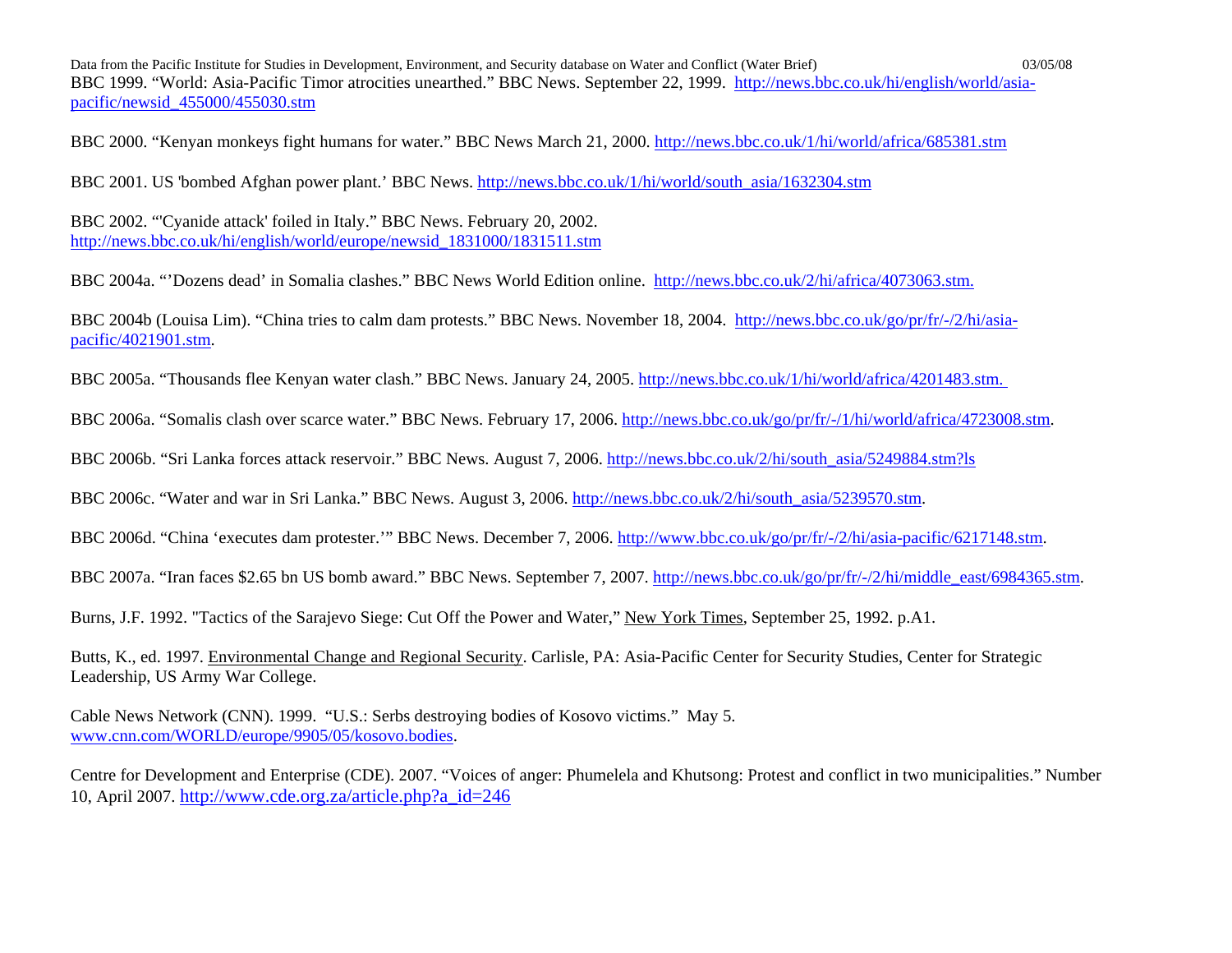Data from the Pacific Institute for Studies in Development, Environment, and Security database on Water and Conflict (Water Brief) 03/05/08 Chenje, M. 2001. Hydro-politics and the quest of the Zambezi River Basin Organization." In M. Nakayama (ed.) International Waters in Southern Africa, United Nations University, Tokyo, Japan.

Chelyshev, A. 1992. "Terrorists Poison Water in Turkish Army Cantonment." Telegraph Agency of the Soviet Union (TASS), 29 March.

China Daily. 2004. "PLA General: Attempt to destroy dam doomed." June 16, 2004. [http://www.chinadaily.com.cn/english/doc/2004-](http://www.chinadaily.com.cn/english/doc/2004-06/16/content_339969.htm) [06/16/content\\_339969.htm](http://www.chinadaily.com.cn/english/doc/2004-06/16/content_339969.htm)

China Ministry of Water Resources. 2001. <http://shuizheng.chinawater.com.cn/ssjf/20021021/200210160087.htm> (the website of the Policy and Regulatory Department).

China Water Resources Daily 2002. Villagers fight over water resources. 24 October 2002. Citation provided by Ma Jun, personal communication.

Christian Science Monitor. 2000. "Ecoterrorism as negotiating tactic." July 21, 2000, p. 8.

Clark, R.C. 1980. Technological Terrorism*.* Devin-Adair, Old Greenwich, Connecticut.

Clark, R.M. and R.A. Deininger. 2000. Protecting the Nation's Critical Infrastructure: The Vulnerability of U.S. Water Supply Systems. Journal of Contingencies and Crisis Management. Vol. 8, No. 2, pp. 73-80.

Columbia Electronic Encyclopedia. 2000. "Vietnam: History." Available at <http://www.infoplease.com/ce6/world/A0861793.html>.

Columbia Encyclopedia. 2000. "Netherlands." 6<sup>th</sup> Edition. Columbia Encyclopedia available at<http://www.bartleby.com/65/ne/Nethrlds.html>

Coonan, C. 2006. "China secretly executes anti-dam protester." The Independent. December 7, 2006.

Cooperation Center for Afghanistan. 2000. The Social Impact of Drought in Hazarajat. <http://www.ccamata.com/impact.html>

Corps of Engineers. 1953. "Applications of Hydrology in Military Planning and Operations and Subject Classification Index for Military Hydrology Data." Military Hydrology R&D Branch, Engineering Division, Corps of Engineers, Department of the Army, Washington.

Crecente, B.D. 2002. "ELF targets water: Group threatens eco-terror attack on Winter Park tanks." Rocky Mountain News, October 15, 2002. [http://www.rockymountainnews.com/drmn/state/article/0,1299,DRMN\\_21\\_1479883,00.html](http://www.rockymountainnews.com/drmn/state/article/0,1299,DRMN_21_1479883,00.html)

Daniel, C. (ed.). 1995. Chronicle of the 20<sup>th</sup> Century. Dorling Kindersley Publishing, Inc., New York.

Dolatyar, M. 1995. "Water diplomacy in the Middle East." In E. Watson (editor) The Middle Eastern Environment. John Adamson Publishing, London. 256 pp.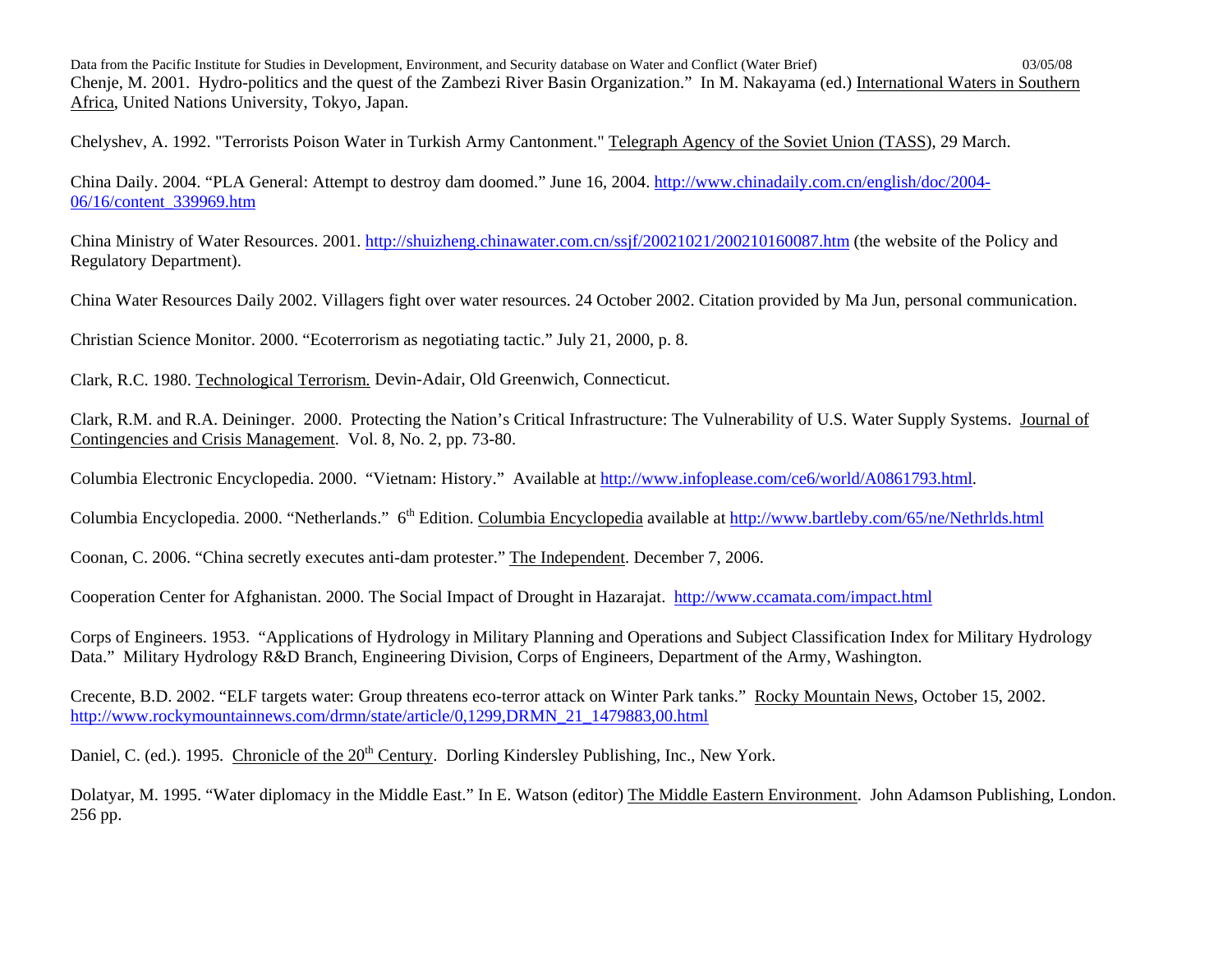Data from the Pacific Institute for Studies in Development, Environment, and Security database on Water and Conflict (Water Brief) 03/05/08 Douglass, J.D. and N.C. Livingstone. 1987. America the Vulnerable: The Threat of Chemical and Biological Warfare. Lexington Books, Lexington, Massachusetts.

Drower, M.S. 1954, "Water-supply, irrigation, and agriculture." In C. Singer, E.J. Holmyard, and A.R. Hall (ed.) A History of Technology. Oxford University Press, New York.

Dutch Water Line. 2002. Information on the historical use of water in defense of Holland. [http://www.xs4all.nl/~pho/Dutchwaterline/dutchwaterl.htm](http://www.xs4all.nl/%7Epho/Dutchwaterline/dutchwaterl.htm).

Eitzen, E.M. and E.T. Takafuji. 1997. "Historical Overview of Biological Warfare." In Textbook of Military Medicine, Medical Aspects of Chemical and Biological Warfare. Published by the Office of The Surgeon General, Department of the Army, USA. Pages 415-424.

ENS: Environment News Service. 2001a. "Environment a weapon in the Israeli-Palestinian conflict." February 5, 2001, [http://www.ens](http://www.ens-newswire.com/ens/feb2001/2001-02-05-01.asp)[newswire.com/ens/feb2001/2001-02-05-01.asp](http://www.ens-newswire.com/ens/feb2001/2001-02-05-01.asp).

Fatout, P. 1972. Indiana Canals. Purdue University Studies, West Lafayette, Indiana, pp. 158-162.

Ferguson, R. Brian. 2001. "The Birth of War." Natural History, Vol. 122, No.6 pp. 28-35 (July-August 2003).

Fickle, J.E. 1983. "The 'people' versus 'progress': Local opposition to the construction of the Wabash and Erie Canal." Old Northwest, Vol. 8, No. 4, pp. 309-328.

Financial Times Global Water Report. 1999. "Zambia: Water Cutoff." FTGWR Issue 68, p. 15 (March 19, 1999). Financial Times Global Water Report. 2000. "Drought in India comes as no surprise." FTGWR Issue 94, p. 14 (April 28, 2000).

Financial Times Global Water Report. 2002a. "Maoists destroy Nepal's infrastructure." FTGWR, Issue 146, pp. 4-5 (May 17, 2002).

Fonner, D.K. 1996. Scipio Africanus. Military History Magazine March 1996. Cited in<http://historynet.com/mh/blscipioafricanus/index1.html>

Forkey, N.S. 1998. "Damning the dam: Ecology and community in Ops Township, Upper Canada." Canadian Historical Review, Vol. 79, No. 1, pp. 68- 99.

Gaura, M.A. 2000. "Disaster simulation too realistic." San Francisco Chronicle, page A1, October 27, 2000.

Gellman, B. 2002. "Cyber-attacks by Al Qaeda feared." Washington Post, June 27, 2002, page A1.

Gleick, P.H. 1991. "Environment and security: The clear connections." Bulletin of the Atomic Scientists. April:17-21.

Gleick, P.H. 1993. "Water and conflict: Fresh water resources and international security." International Security 18, Vol. 1, pp. 79-112.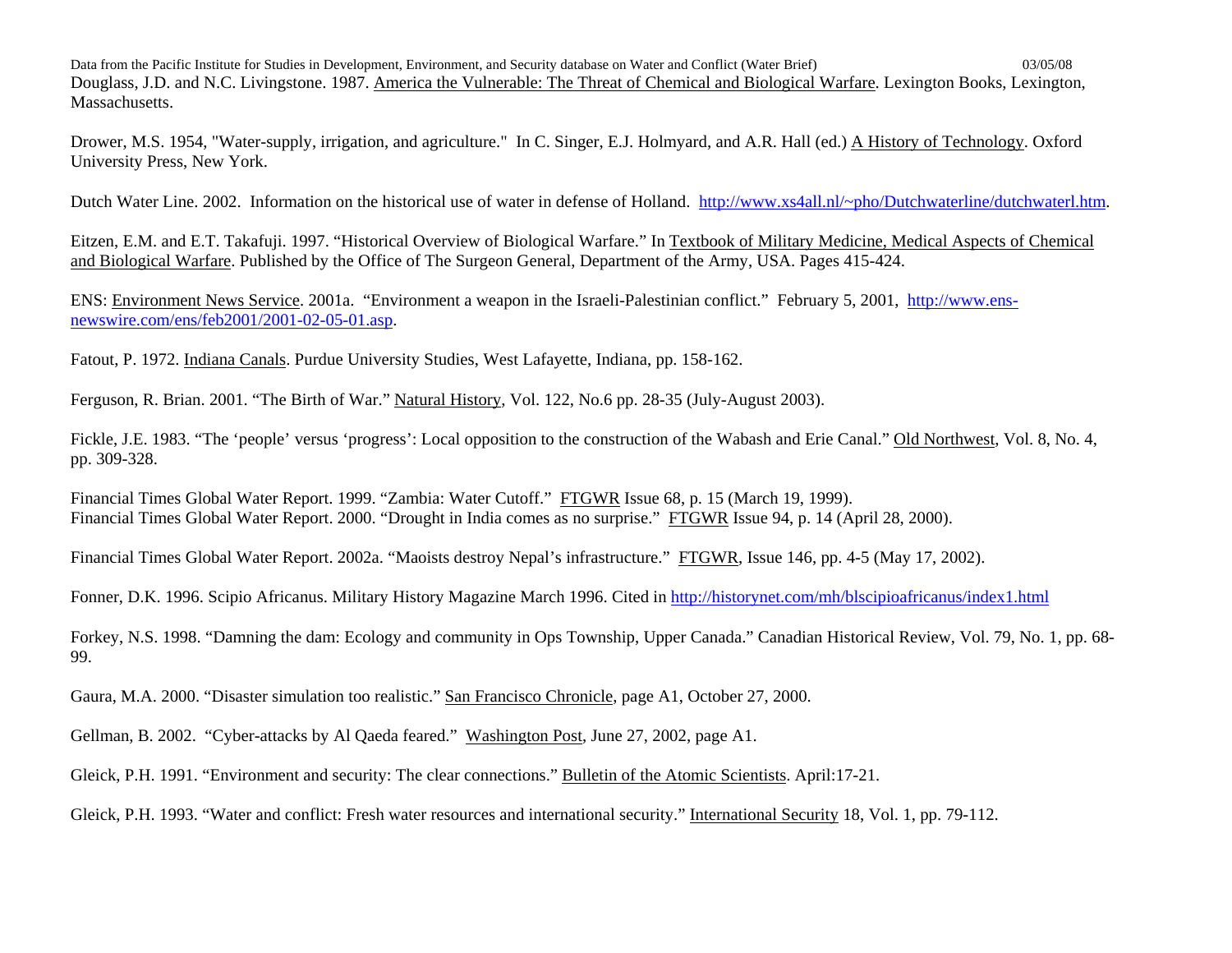Data from the Pacific Institute for Studies in Development, Environment, and Security database on Water and Conflict (Water Brief) 03/05/08 Gleick, P.H. 1994. "Water, war, and peace in the Middle East." Environment, Vol. 36, No. 3, pp.6-on. Heldref Publishers, Washington.

Gleick, P.H. 1995. "Water and Conflict: Critical Issues." Presented to the 45th Pugwash Conference on Science and World Affairs. Hiroshima, Japan: 23-29 July.

Gleick, P.H. 1998. "Water and conflict." In The World's Water 1998-1999. Island Press, Washington.

Gowan, H. 2004. Hannibal Barca and the Punic Wars." Website. <http://www.barca.fsnet.co.uk/>. Reviewed March 2005.

Grant, U.S. 1885. Personal Memoirs of U.S. Grant. C.L. Webster, New York. ["On the second of February, [1863] this dam, or levee, was cut,…The river being high the rush of water through the cut was so great that in a very short time the entire obstruction was washed away… As a consequence the country was covered with water."]

Green Cross International. The Conflict Prevention Atlas: http://www.greencrossinternational.net/GreenCrossPrograms/waterres/gcwater/report.html

Guantanamo Bay Gazette. 1964. The History of Guantanamo Bay: An Online Edition.<http://www.gtmo.net/gazz/hisidx.htm>. Chapter XXI: The 1964 Water Crisis.<http://www.gtmo.net/gazz/HISCHP21.HTM>.

Guardian. 2004. "Water duel kills elderly cousins." The Guardian Newspapers Limited. March 11, 2004.

Haeri, S. 1993. "Iran: Vehement Reaction." Middle East International (19 March), p. 8.

Harris, S.H. 1994. Factories of Death: Japanese Biological Warfare 1932-1945 and the American Cover-up. Routledge, New York, N.Y.

Hatami, H. and Gleick, P. 1994. Chronology of Conflict over Water in the Legends, Myths, and History of the Ancient Middle East. In "Water, war, and peace in the Middle East." Environment, Vol. 36, No. 3, pp.6-on. Heldref Publishers, Washington.

Hickman, D.C. 1999. A Chemical and Biological Warfare Threat: USAF Water Systems at Risk." Couterproliferation Paper No. 3. uSAF Counterproliferation Center, Air War College, Maxwell Air Force Base, Alabama.

Hillel, D. 1991. "Lash of the Dragon." Natural History (August), pp. 28-37.

Hindu, The. 2002a. "Ryots on the rampage in Mandya." The Hindu, India's National Newspaper. October 31, 2002. <http://www.hinduonnet.com/thehindu/2002/10/31/stories/2002103106680100.htm>

Hindu, The. 2002b. "Farmers go berserk; MLA's house attacked." The Hindu, India's National Newspaper, October 30, 2002. <http://www.hinduonnet.com/thehindu/2002/10/30/stories/2002103004870400.htm>

Honan, W.H. 1996. "Scholar sees Leonardo's influence on Machiavelli." The New York Times (December 8), p. 18.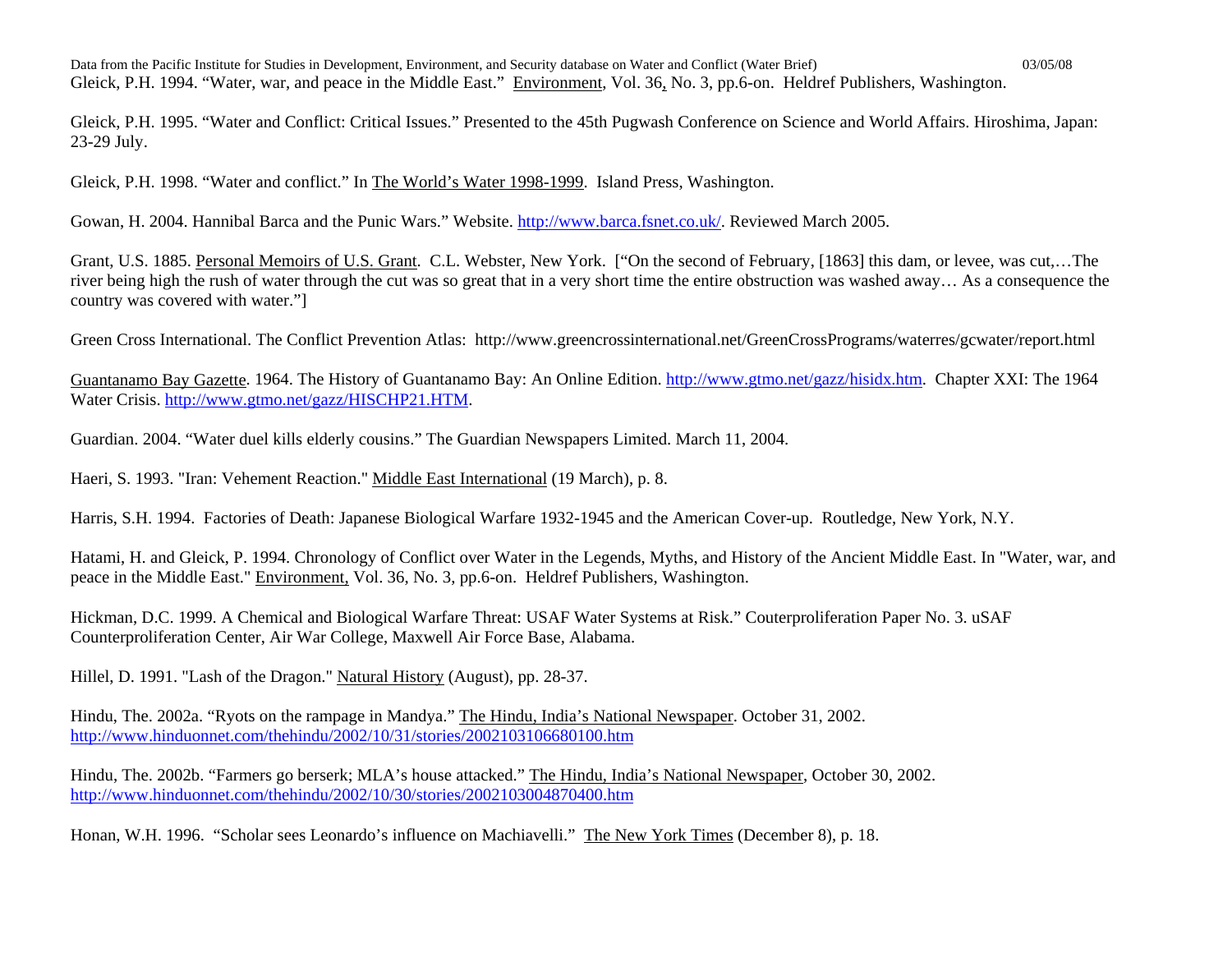Human Rights Watch. 1998. Human Rights Watch Condemns Civilian Killings by Congo Rebels.<http://www.hrw.org/press98/aug/congo827.htm>

Husarska, A. 1995. "Running dry in Sarajevo: Water fight." The New Republic. July 17 & 24.

IDG. 1996. Information and Documentation Center for the Geography of the Netherlands. "Water in, around and under the Netherlands" (IDG-Bulletin 1995/96).

InfoRoma. 2004. "Roman Aqueducts." <http://www.inforoma.it/feature.php?lookup=aqueduct>. Viewed March 2005.

Indo-Asian News Service. 2004. "Curfew imposed in three Rajasthan towns." [http://www.hindustantimes.com/news/181\\_1136315,000900010008.htm](http://www.hindustantimes.com/news/181_1136315,000900010008.htm). Hindustan Times. December 4, 2004. Also, see <http://news.newkerala.com/india-news/?action=fullnews&id=46359>. India News at newkerala.com.

International Committee of the Red Cross. 2003. Eritrea: ICRC repairs war-damaged health centre and water system. 15 Dec 2003. ICRC News No. 03/158. <http://www.alertnet.org/thenews/fromthefield/107148342038.htm>.

International Court of Justice. 1999. International Court of Justice Press Communiqué 99/53, Kasikili Island/Sedudu Island (Botswana/Namibia). The Hague, Holland 13 December 1999, p. 2 ([http://www.icj-cij.org/icjwww/ipresscom/ipress1999/ipresscom9953\\_ibona\\_19991213.htm](http://www.icj-cij.org/icjwww/ipresscom/ipress1999/ipresscom9953_ibona_19991213.htm).)

International Herald Tribune. 1999. "100 bodies found in well." International Herald Tribune, August 14-15. p.4.

Israel Line. 2001a. "Palestinians loot water pumping center, cutting off supply to refugee camp." Israel Line (<http://www.israel.org/mfa/go.asp?MFAH0dmp0>), downloaded January 5, 2001,<http://www.mfa.gov.il/mfa/go.asp?MFAH0iy50>.

Israel Line. 2001a. "Palestinians vandalize Yitzhar water pipe." Israel Line, January 9, 2001, <http://www.mfa.gov.il/mfa/go.asp?MFAH0izu0>.

IWCT. 1967. International War Crimes Tribunal "Some Facts on Bombing of Dikes." <http://www.infotrad.clara.co.uk/antiwar/warcrimes/index.html>.

Japan Times. 2002. "Kashmir water clash." The Japan Times, May 27, 2002, p. 3.

Jenkins, B.M. and A.P. Rubin, 1978. "New Vulnerabilities and the Acquisition of New Weapons by Nongovernment Groups." In Evans, A.E. and J.F. Murphy (eds.) Legal Aspects of International Terrorism. Lexington Books, Lexington, Massachusetts. pp. 221-276.

Kathmandu Post. 2002. "KLF destroys micro hydro plant." The Kathmandu Post, January 28, 2002. <http://www.nepalnews.com.np/contents/englishdaily/ktmpost/2002/jan/jan28/index.htm>

Kirschner, O. 1949. "Destruction and Protection of Dams and Levees." Military Hydrology, Research and Development Branch, U.S. Corps of Engineers, Department of the Army, Washington District. From Schweizerische Bauzeitung 14 March 1949, Translated by H.E. Schwarz, Washington.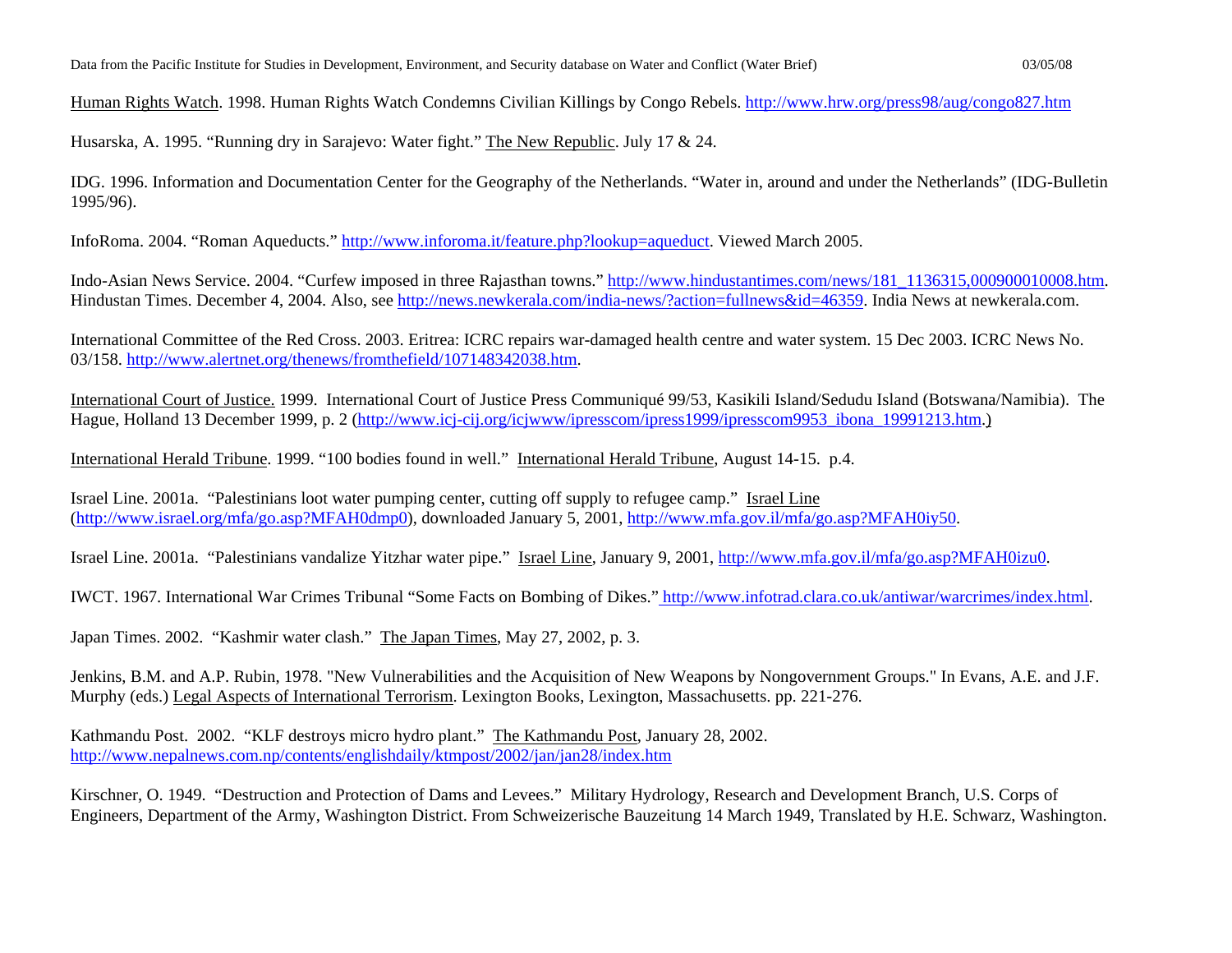Data from the Pacific Institute for Studies in Development, Environment, and Security database on Water and Conflict (Water Brief) 03/05/08 Keluel-Jang, S.A. 1997. "Alier and the Jonglei Canal." Southern Sudan Bulletin, Vol. 2, No. 3 (January) (from [www.sufo.demon.co.uk/poli007.htm](http://www.sufo.demon.co.uk/poli007.htm)).

Kupperman, R.H. and D.M. Trent, 1979. Terrorism: Threat, Reality, Response. Hoover Institution Press, Stanford, California.

Lane, M. 2005. Personal communication to P. Gleick regarding conflicts in Northern Kenya, with reference to Sunday Nation newspaper reports of July 17, 2005.

Lemos, R. 2002. Safety: Assessing the infrastructure risk. CNET/new.com. [http://news.com.com/2009-1001\\_3-954780.html](http://news.com.com/2009-1001_3-954780.html) . August 26th.

Levy, K. 2000. "Guatemalan dam massacre survivors seek reparations from financiers." World Rivers Review, International Rivers Network, Berkeley, California. December 2000, pp. 12-13.

Livingston, N.C. 1982. The War Against Terrorism*.* Lexington Books, Lexington and Toronto, Canada.

Lockwood, R.P. Reviewed April 2006. "The battle over the Crusades." [http://www.catholicleague.org/research/battle\\_over\\_the\\_crusades.htm](http://www.catholicleague.org/research/battle_over_the_crusades.htm).

Macedonia Information Agency. 2001. "Humanitarian catastrophe averted in Kumanovo and Lipkovo." Republic of Macedonia Agency of Information Archive. June 18, 2001. http://www.reliefweb.int/w/rwb.nsf/0/dbd4ef105d93da4ac1256a6f005bc328?OpenDocument .

McDonnell, P.J. and J. Meyer. 2002. "Links to Terrorism Probed in Northwest." Los Angeles Times, 13 July 2002.

Meissner, R. 2000. "Hydropolitical hotspots in Southern Africa: Will there be a water war? The case of the Kunene river." In H. Solomon and A. Turton (editors). Water Wars: Enduring Myth or Impending Reality? Africa Dialogue Monograph Series No. 2. Accord, Creda Communications, KwaZulu-Natal, South Africa, pp. 103-131.

Meissner, R. 2001. "Interaction and existing constraints in international river basins: The case of the Kunene River Basin." In M. Nakayama (ed.) International Waters in Southern Africa. United Nations University, Tokyo, Japan.

Milwaukee Journal Sentinel. 2003. "Jordan foils Iraqi plot to poison U.S. troops' water, officials say." April 1, 2003. **<http://www.jsonline.com/news/gen/apr03/130338.asp>**.

Mohamed, A.E. 2001. "Joint development and cooperation in international water resources: The case of the Limpopo and Orange River Basins in Southern Africa." In M. Nakayama (ed.) International Waters in Southern Africa. United Nations University, Tokyo, Japan.

Moorehead, A. 1960. The White Nile. Penguin Books, England.

MSNBC 2002. "FBI says al-Qaida after water supply." Numerous wire reports, see, for example, <http://www.ionizers.org/water-terrorism.html>.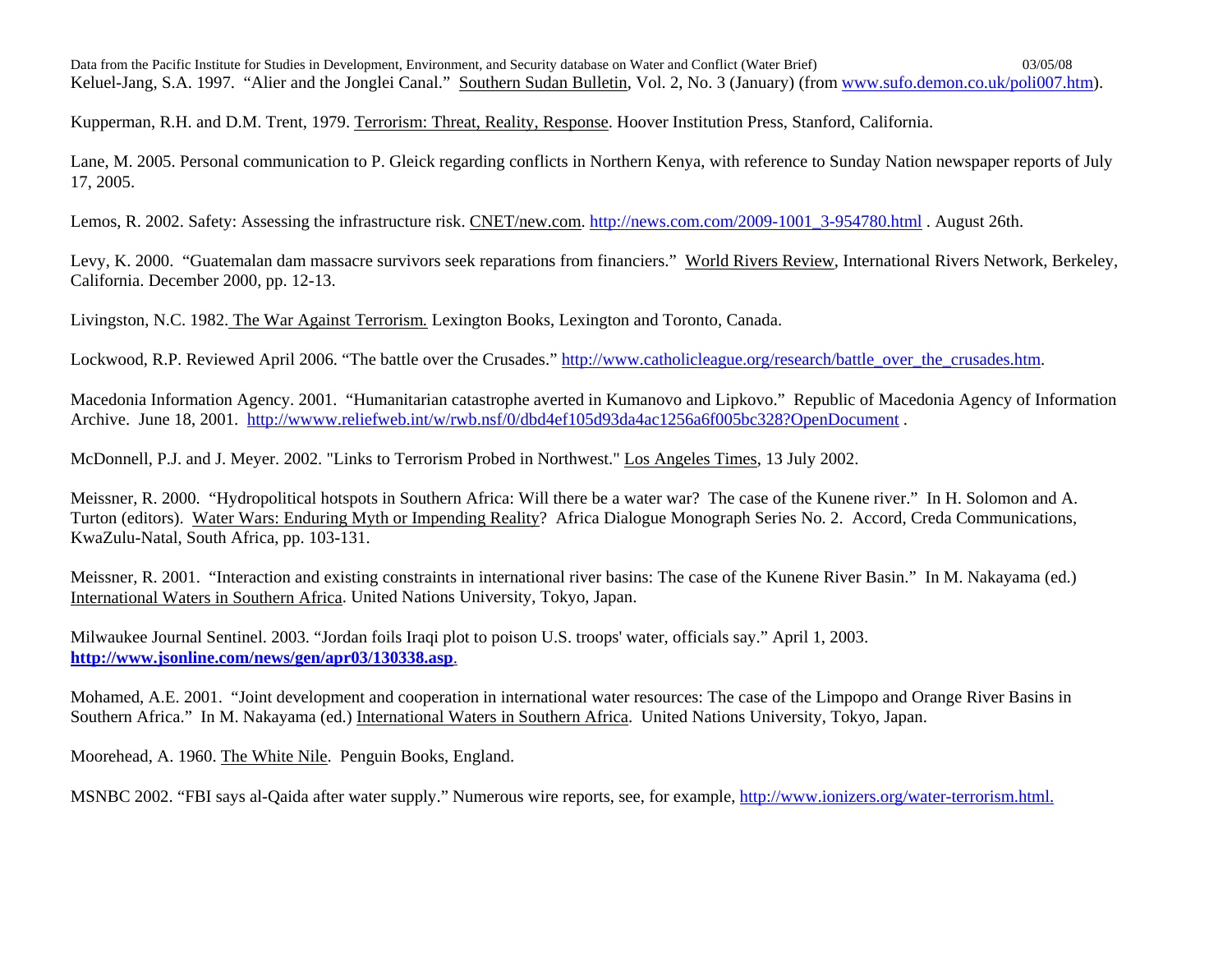Data from the Pacific Institute for Studies in Development, Environment, and Security database on Water and Conflict (Water Brief) 03/05/08 Murphy, K. 2006. "Old feud over Lebanese river takes new turn. Israel's airstrikes on canals renew enduring suspicions that it covets water from the Litani." August 10, 2006.

<http://www.latimes.com/news/nationworld/world/la-fg-litani10aug10,1,3447228.story?coll=la-headlines-world>

Murphy, I.L. and J. E. Sabadell. 1986. "International river basins: A policy model for conflict resolution." Resources Policy. Vol. 12, No. 1, pp. 133-144. Butterworth and Co. Ltd., United Kingdom.

Museum of the City of New York (MCNY). No date. The Greater New York Consolidation Timeline. <http://www.mcny.org/Exhibitions/GNY/timeline.htm>

Nadeem, A. 2001. "Bombs in Karachi Kill One. Associated Press, downloaded June 13, 2001. At [http://dailynews.yahoo.com/h/ap/20010613/wl/pakistan\\_strike\\_3.html](http://dailynews.yahoo.com/h/ap/20010613/wl/pakistan_strike_3.html).

Naff, T. and R.C. Matson (editors). 1984. Water in the Middle East: conflict or cooperation? Westview Press, Boulder, Colorado.

National Geographic News. 2001. "Ancient Fertile Crescent almost gone, satellite images show." May 18, 2001. [http://news.nationalgeographic.com/news/2001/05/0518\\_crescent.html](http://news.nationalgeographic.com/news/2001/05/0518_crescent.html)

New Scofield Reference Bible. 1967. C.I. Schofield, Editor, Oxford University press, Oxford, United Kingdom.

New York Times. 1999. "Puerto Ricans protest Navy's use of water." The New York Times, October 31, p. 30.

NewsMax. 2003. "Al-Qaida Threat to U.S. Water Supply. NewsMax Wires, May 29, 2003. <http://www.newsmax.com/archives/articles/2003/5/28/202658.shtml>.

NTI Nuclear Threat Initiative. 2005. A Brief History of Chemical Warfare. http://www.nti.org/h\_learnmore/cwtutorial/chapter02\_02.html

Okoko, T.O. 2000. "Monkeys, Humans Fight over Drinking Water." Panafrican News Agency March 21, 2000.

Pannier, B. 2000. "Central Asia: Water becomes a political issue." Radio Free Europe, [www.rferl.org/nca/features/2000/08/F.RU.000803122739.html](http://www.rferl.org/nca/features/2000/08/F.RU.000803122739.html). Parry, R.L. 2001. "UN fears 'disaster' over strikes near huge dam." The Independent, London, November 8.

Pentagon. 2004. FY04 Report to Congress on PRC Military Power, Pursuant to the FY2000 National Defense Authorization Act. "Annual Report on the Military Power of the People's Republic of China 2004." <http://www.defenselink.mil/pubs/d20040528PRC.pdf>

Plant, G. 1995. "Water as a weapon in war." Water and War, Symposium on Water in Armed Conflicts, Montreux 21-23 November 1994, Geneva, ICRC.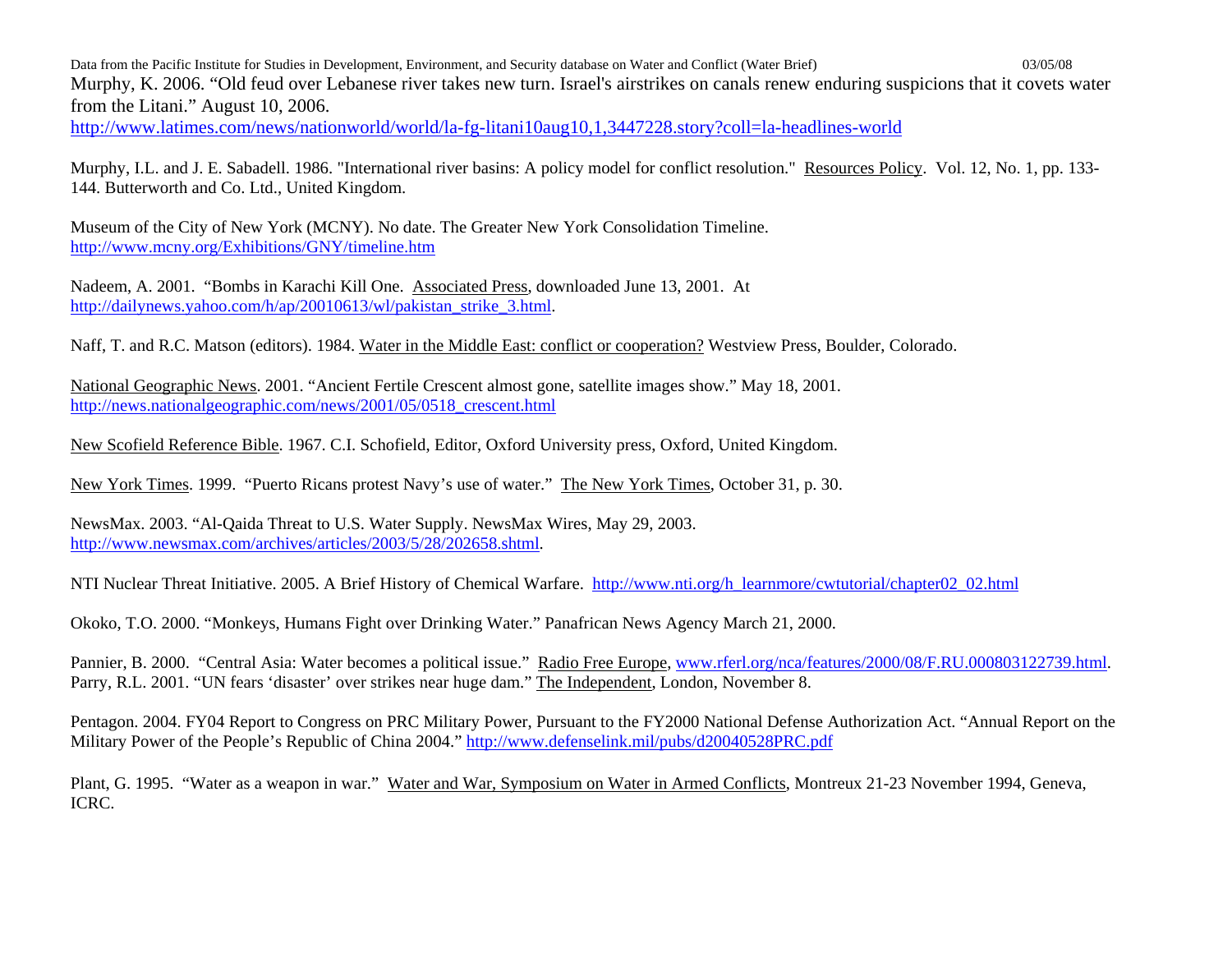Data from the Pacific Institute for Studies in Development, Environment, and Security database on Water and Conflict (Water Brief) 03/05/08 Pottinger, M. 2000. "Major Chinese lake disappearing in water crisis." Reuters Science News,<http://us.cnn.com/2000/NATURE/12/20/china.lake.reut/>

Pretoria Dispatch Online. 1999. "Dam bomb may be 'aimed at farmers'."<http://www.dispatch.co.za/1999/07/21/southafrica/RESEVOIR.HTM>. (July 21).

Priscoli, J.D. "Water and Civilization: Conflict, Cooperation and the Roots of a New Eco Realism." A Keynote Address for the 8th Stockholm World Water Symposium, 10-13 August 1998. <http://www.genevahumanitarianforum.org/docs/Priscoli.pdf>.

PSI. 2003. "Urgent action: Bomb blast kills 3 workers at the Cali Water Treatment Plant." Public Services International. [www.world-psi.org](http://www.world-psi.org/). Also at http://209.238.219.111/Water.htm

Purver, R. 1995. Chemical and Biological Terrorism: The Threat According to the Open Literature. Canadian Security Intelligence Service, Ottawa, Canada. [http://www.csis.gc.ca/en/publications/other/c\\_b\\_terrorism01.asp](http://www.csis.gc.ca/en/publications/other/c_b_terrorism01.asp).

Rasch, P.J. 1968. "The Tularosa Ditch War." New Mexico Historical Review, Vol. 43, No. 3, pp. 229-235.

Reisner, M. 1986, 1993. Cadillac Desert: The American West and its Disappearing Water. Penguin Books, New York.

Reuters. 1999a. "Serbs Say NATO Hit Refugee Convoys." April 14, 1999. [http://dailynews.yahoo.com/headlines/ts/story.html?s=v/nm/19990414/ts/yugoslavia\\_192.html.](http://dailynews.yahoo.com/headlines/ts/story.html?s=v/nm/19990414/ts/yugoslavia_192.html.) <http://www.uia.ac.be/u/carpent/kosovo/messages/397.html>

Reuters 1999b. "NATO Keeps Up Strikes But Belgrade Quiet." June 5, 1999. Downloaded June 1999. [http://dailynews.yahoo.com/headlines/wl/story.html?s=v/nm/19990605/wl/yugoslavia\\_strikes\\_129.html](http://dailynews.yahoo.com/headlines/wl/story.html?s=v/nm/19990605/wl/yugoslavia_strikes_129.html).

Reuters 1999c. "NATO Builds Evidence Of Kosovo Atrocities." June 17, 1999. Downloaded June 1999. [http://dailynews.yahoo.com/headlines/ts/story.html?s=v/nm/19990617/ts/yugoslavia\\_leadall\\_171.html](http://dailynews.yahoo.com/headlines/ts/story.html?s=v/nm/19990617/ts/yugoslavia_leadall_171.html).

Reuters. 2004a. "Al Qaeda spy chief killed in Pakistani raid." Reuters Yahoo.

Reuters. 2006. "Clashes over water, pasture kill 40 in east Africa." Reuters/Asia News. June 7, 2006. <http://asia.news.yahoo.com/060606/3/2lk9x.html>.

Reuters Foundation. 2004. Darfur: "2.5 million people will require food aid in 2005." [http://www.medair.org/en\\_portal/medair\\_news?news=258](http://www.medair.org/en_portal/medair_news?news=258). R. Schofield. November 22, 2004.

Rome Guide. 2004. "Fontana di Trevi: History." <http://web.tiscali.it/romaonlineguide/Pages/eng/rbarocca/sBMy5.htm>. Viewed March 2005.

Rowe, W.T. 1988. "Water control and the Qing political process: The Fankou Dam controversy, 1876-1883." Modern China, Vol. 14, No. 4, pp. 353- 387.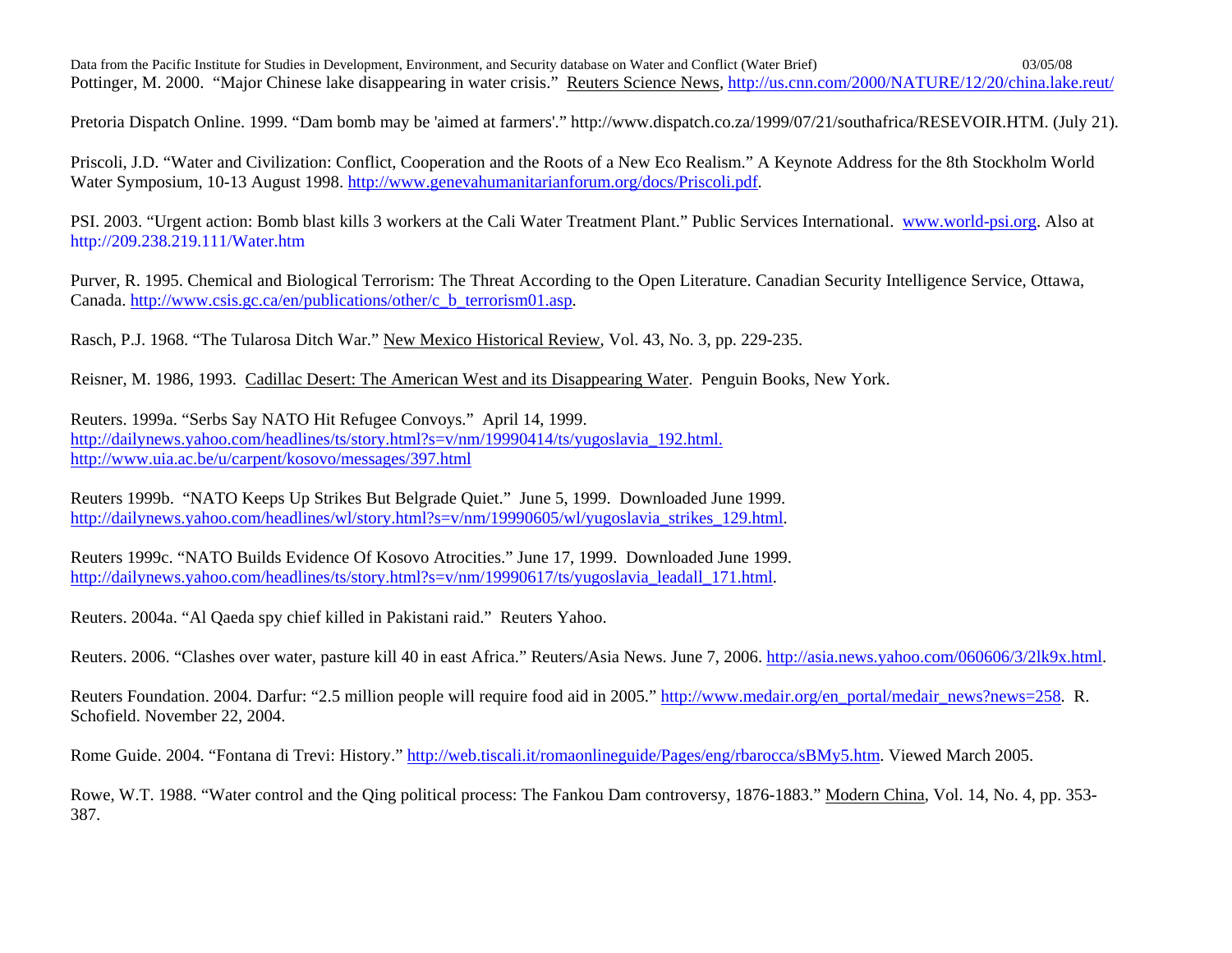Data from the Pacific Institute for Studies in Development, Environment, and Security database on Water and Conflict (Water Brief) 03/05/08 Ryu, A. 2005. "Water rights dispute sparks ethnic clashes in Kenya's Rift Valley." Voice of America, [http://www.voanews.com/english/archive/2005-](http://www.voanews.com/english/archive/2005-03/2005-03-21-voa28.cfm) [03/2005-03-21-voa28.cfm](http://www.voanews.com/english/archive/2005-03/2005-03-21-voa28.cfm).

Samson, P. and B. Charrier. 1997. "International freshwater conflict: Issues and prevention strategies." Green Cross International. http://www.greencrossinternational.net/GreenCrossPrograms/waterres/gcwater/report.html

Sandrasagra, M. J. 2000. "Development Ethiopia: Relief agencies warn of major food crisis." Inter Press Service. April 11, 2000.

Scheiber, H.N. 1969. Ohio Canal Era. Ohio University Press, Athens, Ohio, pp. 174-175.

Science. 2006. "Tallying Mideast damage." Science, Vol. 313, Issue 5793, p. 1549.

Semann, D. 1950. Die Kriegsbeschädigungen der Edertalsperrmauer, die Wiederherstellungsarbeiten und die angestellten Untersuchungen über die Standfestigkeit der Mauer. - Die Wasserwirtschaft, 41. Jg., Nr. 1 u. 2.

Shapiro, C. 2004. "A search for flaws deep in the heart of the Surry reactor." The Virginia-Pilot. December 6, 2004. <http://home.hamptonroads.com/stories/print.cfm?story=78992&ran=226100>.

Simons, M. 1999. "Serbs refuse to clear bomb-littered river." New York Times, October 24, 1999.

Strategy Page. 2006. Reviewed April 2006. [http://www.strategypage.com/articles/biotoxin\\_files/BIOTOXINSINWARFARE.asp](http://www.strategypage.com/articles/biotoxin_files/BIOTOXINSINWARFARE.asp).

Stockholm International Peace Research Institute (SPIRI). 1971. The Rise of CB Weapons: The Problem of Chemical and Biological Warfare. Humanities Press, New York, NY

.Soloman, A. 2001. "Policeman dies as blasts rock strike-hit Karachi." Reuters, June 13, 2001. at [http://dailynews.yahoo.com/h/nm/20010613/ts/pakistan\\_strike\\_dc\\_1.html](http://dailynews.yahoo.com/h/nm/20010613/ts/pakistan_strike_dc_1.html), <http://www.labline.de/indernet/partikel/karachi/bombse.htm>

Star. 2007. "Man face attempted murder charge over water." The Star. November 6, 2007.<http://www.thestar.com/printArticle/274128>.

Statesman News Service. 2007. "Clash takes place over water rights." The Statesman, Sambalpur, India. <http://www.thestatesman.net/page.arcview.php?clid=9&id=202958&usrsess=1>

Steinberg, T.S. 1990. "Dam-breaking in the nineteenth-century Merrimack Valley." Journal of Social History, Vol. 24, No. 1, pp. 25-45.

Styran, R.M. and R.R. Taylor. 2001. 'The Great Swivel Link': Canada's Welland Canal. The Champlain Society, Toronto, Canada.

Suliman, M. 1998. "Resource access: A major cause of armed conflict in the Sudan. The case of the Nuba Mountains." Institute for African Alternatives, London, UK (from <http://srdis.ciesin.org/cases/Sudan-Paper.html>.)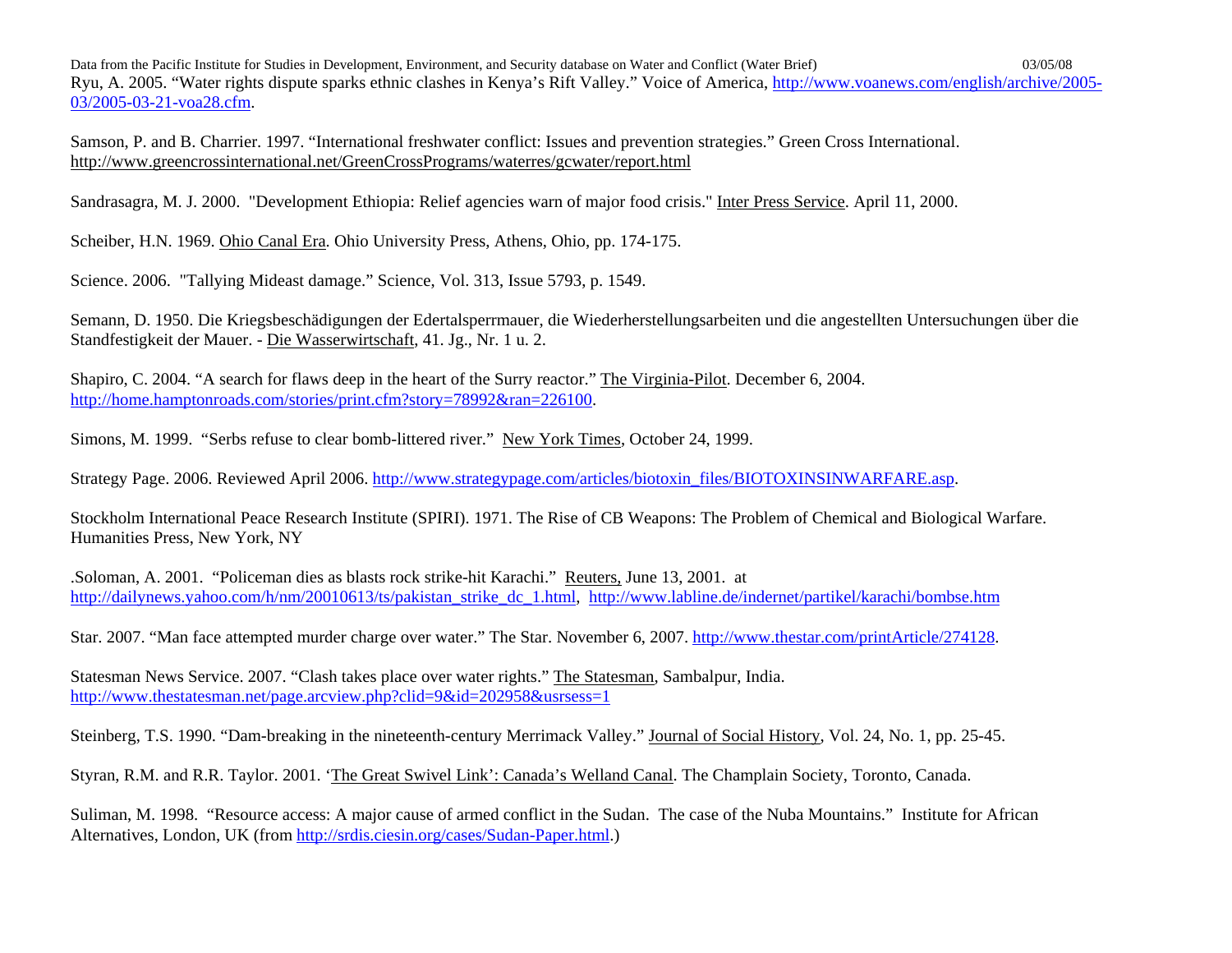Thatcher, J. 1827. A Military Journal During the American Revolutionary War, From 1775 to 1783. Second Edition, Revised and Corrected. Cottons and Barnard. Boston, Massachusetts. (from<http://www.fortklock.com/journal1777.htm>.)

Tierney, J. and R.F. Worth. 2003. "Attacks in Iraq May Be Signals of New Tactics." The New York Times, August 18, 2003. Page 1. Also at <http://www.nytimes.com/2003/08/18/international/worldspecial/18IRAQ.html?hp>

Times of India. 2002a. "Cauvery row: Farmers renew stir." October 20, 2002. [http://timesofindia.indiatimes.com/cms.dll/html/uncomp/articleshow?art\\_id=26586125](http://timesofindia.indiatimes.com/cms.dll/html/uncomp/articleshow?art_id=26586125).

Times News Network (TNN). 2004. "IED was planted in underground pipe."<http://timesofindia.indiatimes.com/articleshow/947432.cms>December 5, 2004.

Toronto Daily. 2004. "Darfur: "Too many people killed for no reason." Amnesty International Index: AFR 54/008/2004, 3 February 2004.

Tucker, J.B. ed. 2000. Toxic Terror: Assessing Terrorist Use of Chemical and Biological Weapons. MIT Press, Cambridge, Massachusetts.

Turton, A. 2005. "A Critical Assessment of the Basins at Risk in the Southern African Hydropolitical Complex." Workshop on the Management of International Rivers and Lakes Hosted by the Third World Centre for Water Management & Helsinki University of Technology, 17-19 August 2005 Helsinki, Finland. Council for Scientific and Industrial Research (CSIR). African Water Issues Research Unit (AWIRU) CSIR Report Number: ENV-P-CONF 2005-001, Pretoria, South Africa.

UNICEF 2003. "Iraq: Cleaning up neglected, damaged water system, clearing away garbage." News Note Press Release, May 27. [http://www.unicef.org/media/media\\_6998.html](http://www.unicef.org/media/media_6998.html).

UNOCHR. 2007. "Burkina Faso: Innovation and eductation needed to head off water war." UN Office for the Coordination of Humanitarian Affairs. <http://www.irinnews.org/PrintReport.aspx?ReportId=74308>.

US Water News. 2003. "Report suggests al-Qaida could poison U.S. water." US Water News Online. June. <http://www.uswaternews.com/archives/arcquality/3repsug6.html>.

Vanderwood, P.J. 1969. Night riders of Reelfoot Lake. Memphis State University Press, Memphis, Tennessee.

Voice of America News (VOA). 2004. "China's Sichuan Province Tense in Aftermath of Violent Anti-Dam Protests." Luis Ramirez. November 24, 2004. Wallenstein, P. and A. Swain. 1997. "International freshwater resources - Conflict or cooperation?" Comprehensive Assessment of the Freshwater Resources of the World: Stockholm: Stockholm Environment Institute.

Walters, E. 1948. Joseph Benson Foraker: Uncompromising Republican. Ohio History Press, Columbus, Ohio, pp. 44-45.